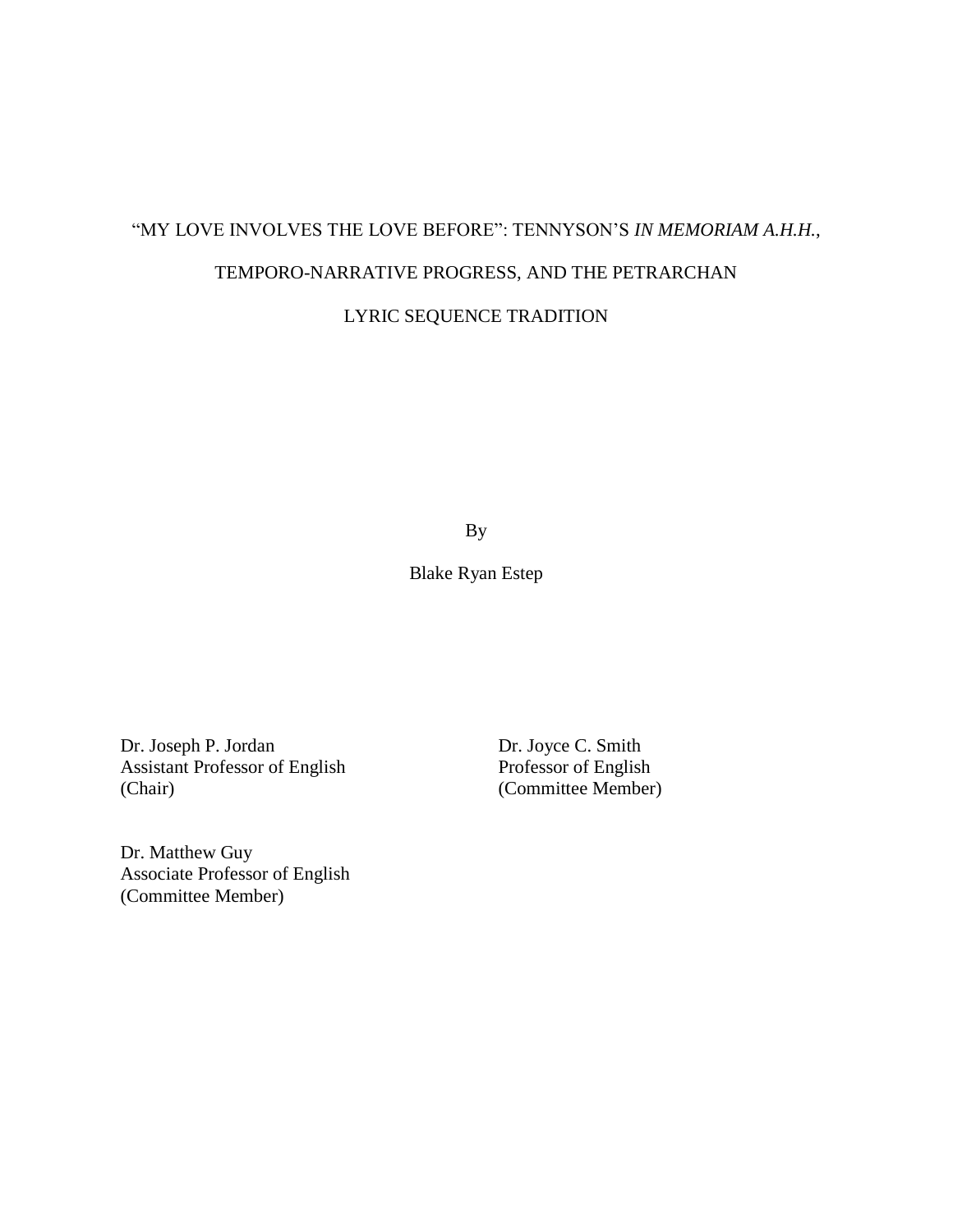# "MY LOVE INVOLVES THE LOVE BEFORE": TENNYSON'S *IN MEMORIAM A.H.H.*, TEMPORO-NARRATIVE PROGRESS, AND THE PETRARCHAN

LYRIC SEQUENCE TRADITION

By

Blake Ryan Estep

A Thesis Submitted to the Faculty of the University of Tennessee at Chattanooga in Partial Fulfillment of the Requirements of the Degree of Master of Arts: English

The University of Tennessee at Chattanooga Chattanooga, Tennessee

May 2019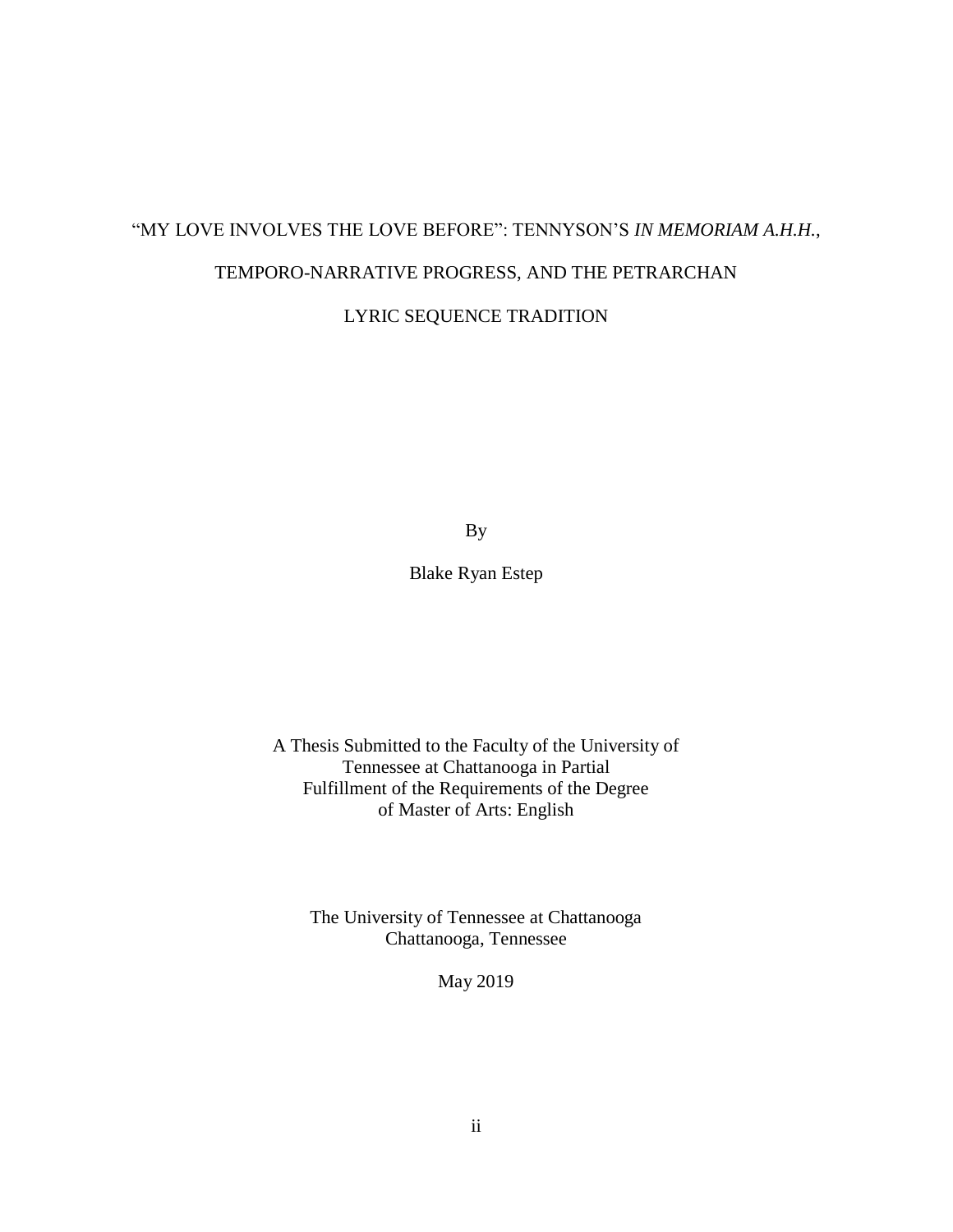Copyright © 2019

By Blake Ryan Estep

All Rights Reserved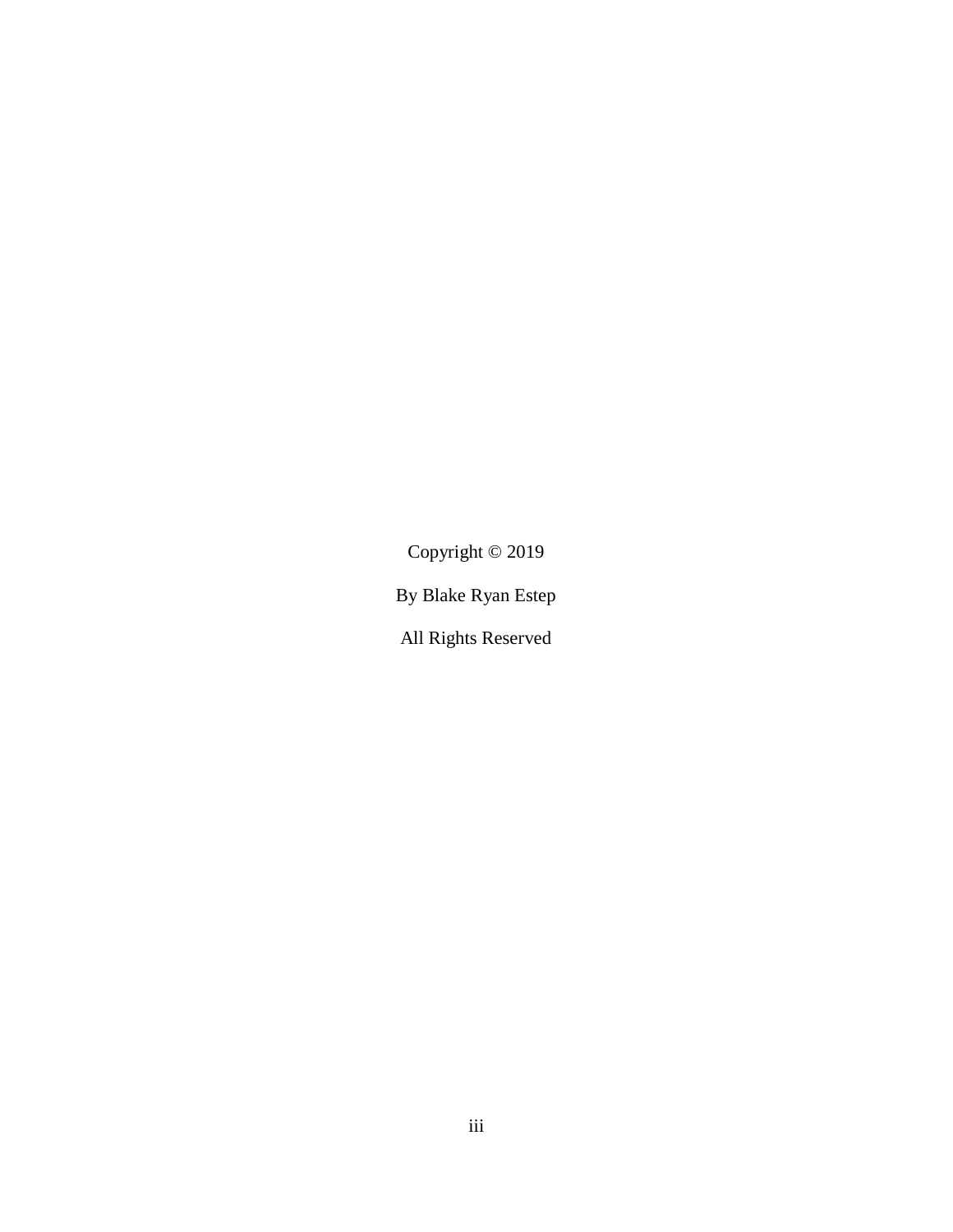#### ABSTRACT

<span id="page-3-0"></span>This thesis examines temporo-narrative progress in Tennyson's *In Memoriam A.H.H.* as a means of situating that work within the Petrarchan lyric sequence tradition, in relation to which it has most often been treated as tangential. *In Memoriam A.H.H.*, I will demonstrate, exhibits a more persistent sense of temporal progress than is typical in other examples of the Petrarchan genre, by virtue of its containing more frequent direct continuities of thought between individual poems than is typical. Such continuities, however, are not in themselves entirely unprecedented in the genre, so that their more persistent presence in Tennyson's work represents more a stretching than a breaching of generic parameters, and *In Memoriam A.H.H.* in any case also utilizes other, more conventional methods to contribute to its uniquely strong sense of sequencewide temporo-narrative progress.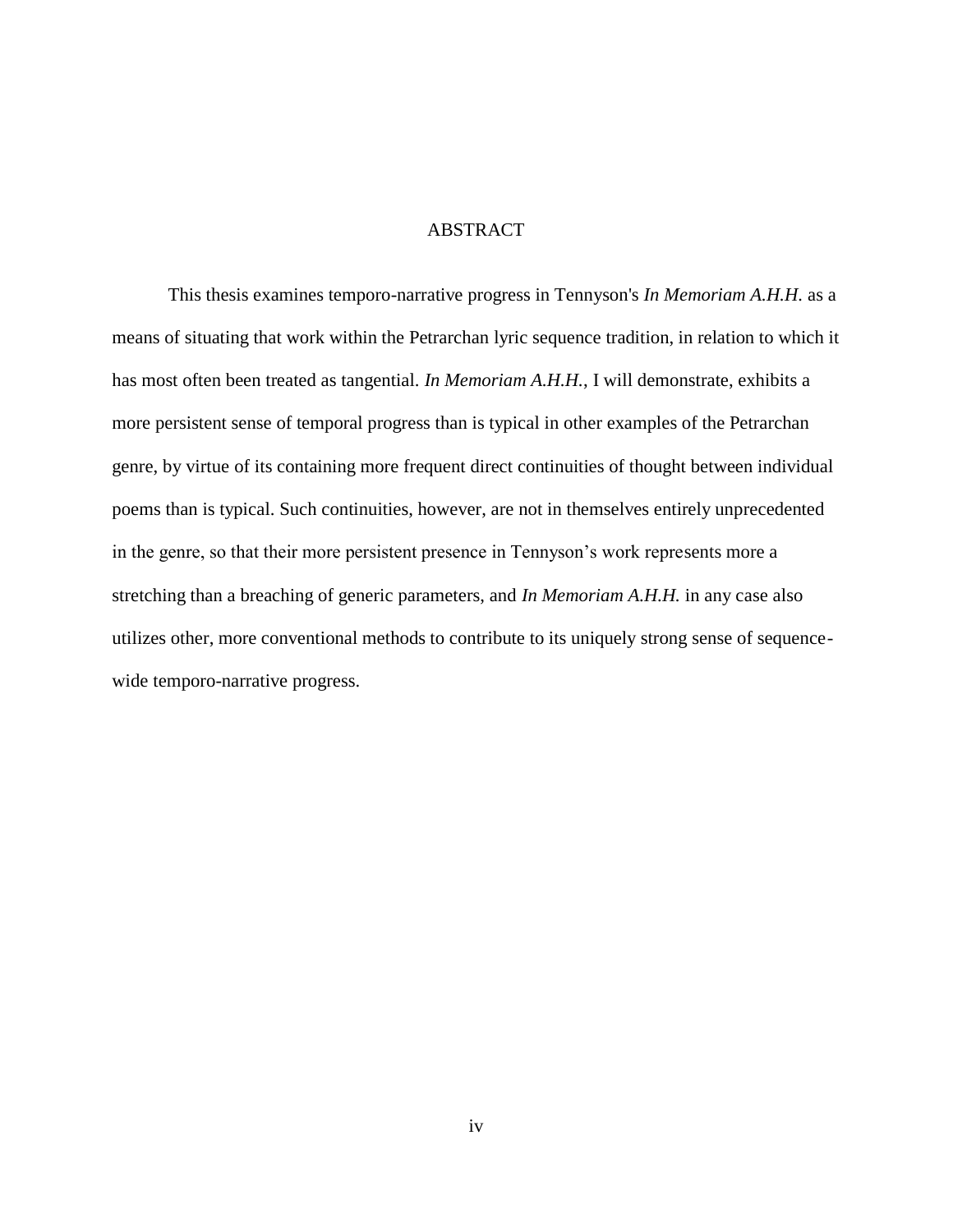# DEDICATION

<span id="page-4-0"></span>I would like to dedicate this thesis to myself, because it was a real pain in the keester.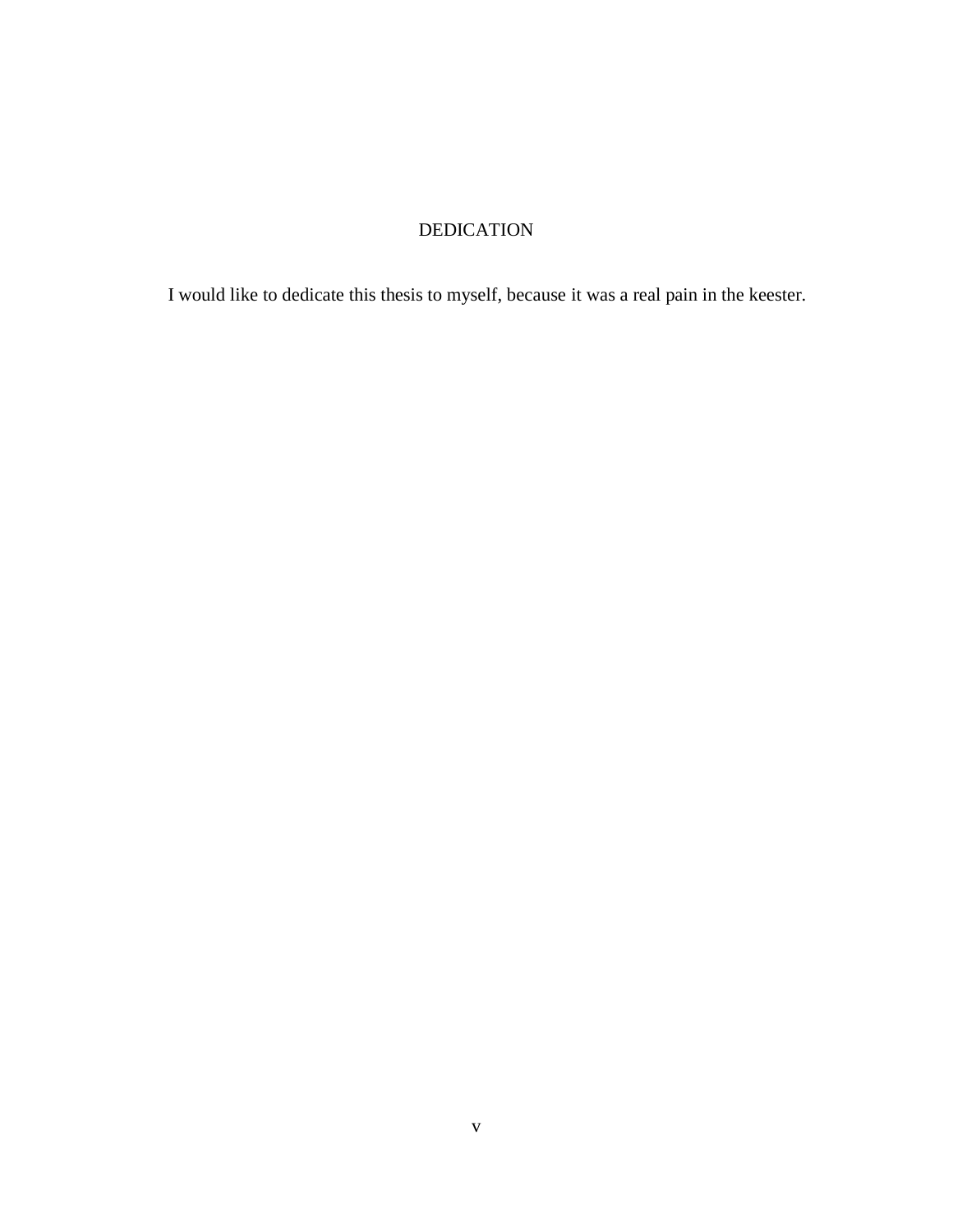## ACKNOWLEDGMENTS

<span id="page-5-0"></span>I would like to acknowledge, first and foremost, my committee chair, Dr. Joseph Jordan, who was much more generous with his time, for a longer time, than he had to be, and who kept me going with helpful guidance, when I did not particularly want to keep going, or could not see how to do so.

I would also like to thank the other members of my committee, Drs. Joyce Smith and Matthew Guy, for being patient with my unpunctual progress.

And thank you, finally, to my parents, Craig and Lori, for not murdering me for not finishing sooner.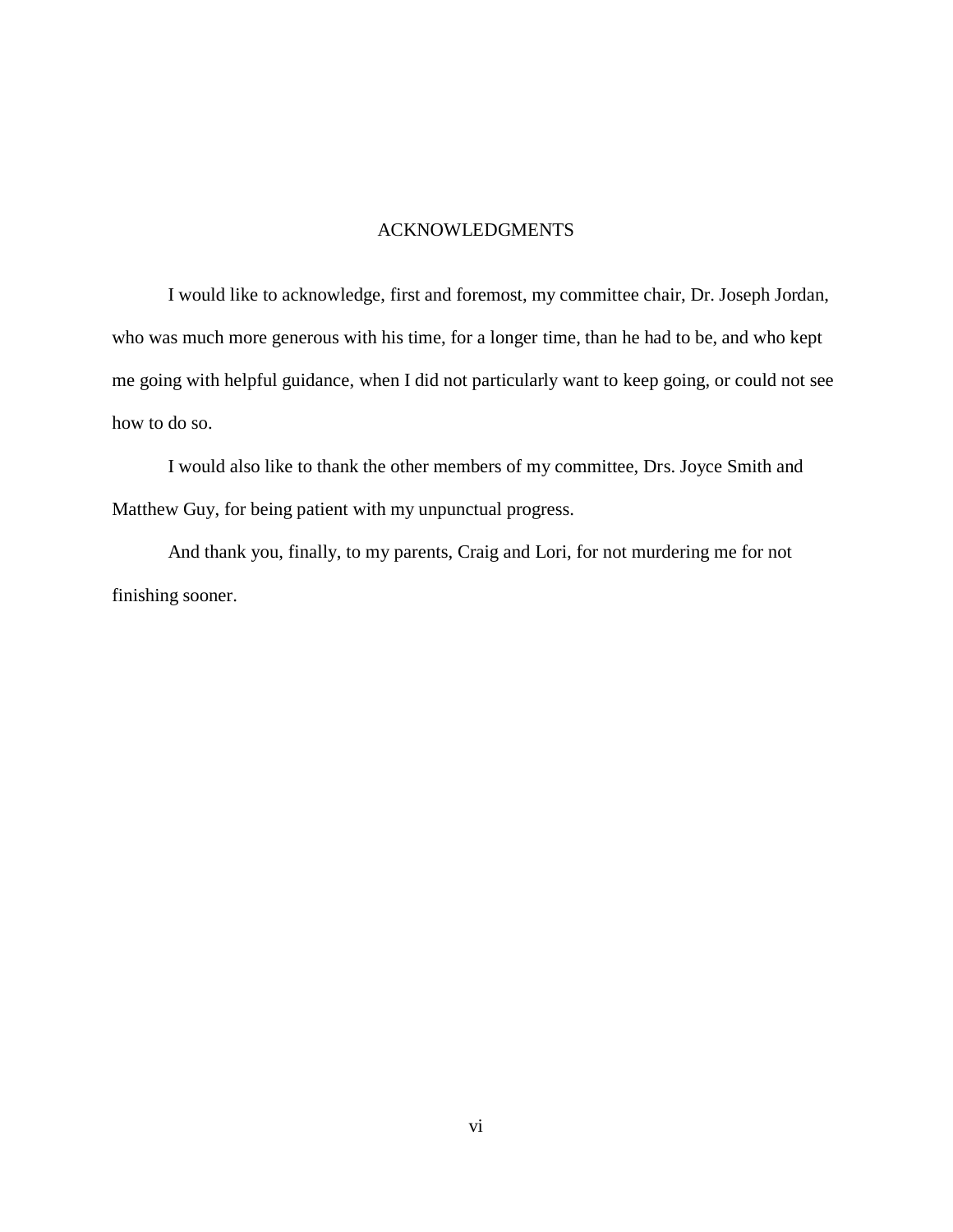# TABLE OF CONTENTS

| 3. PETRARCH'S RERUM VULGARIUM FRAGMENTA, POEMS 1-10 32         |
|----------------------------------------------------------------|
| 4. A GROUP OF BLOCKS: IN MEMORIAM A.H.H. POEMS XXVIII-XLIX  48 |
|                                                                |
| 6.                                                             |
|                                                                |
|                                                                |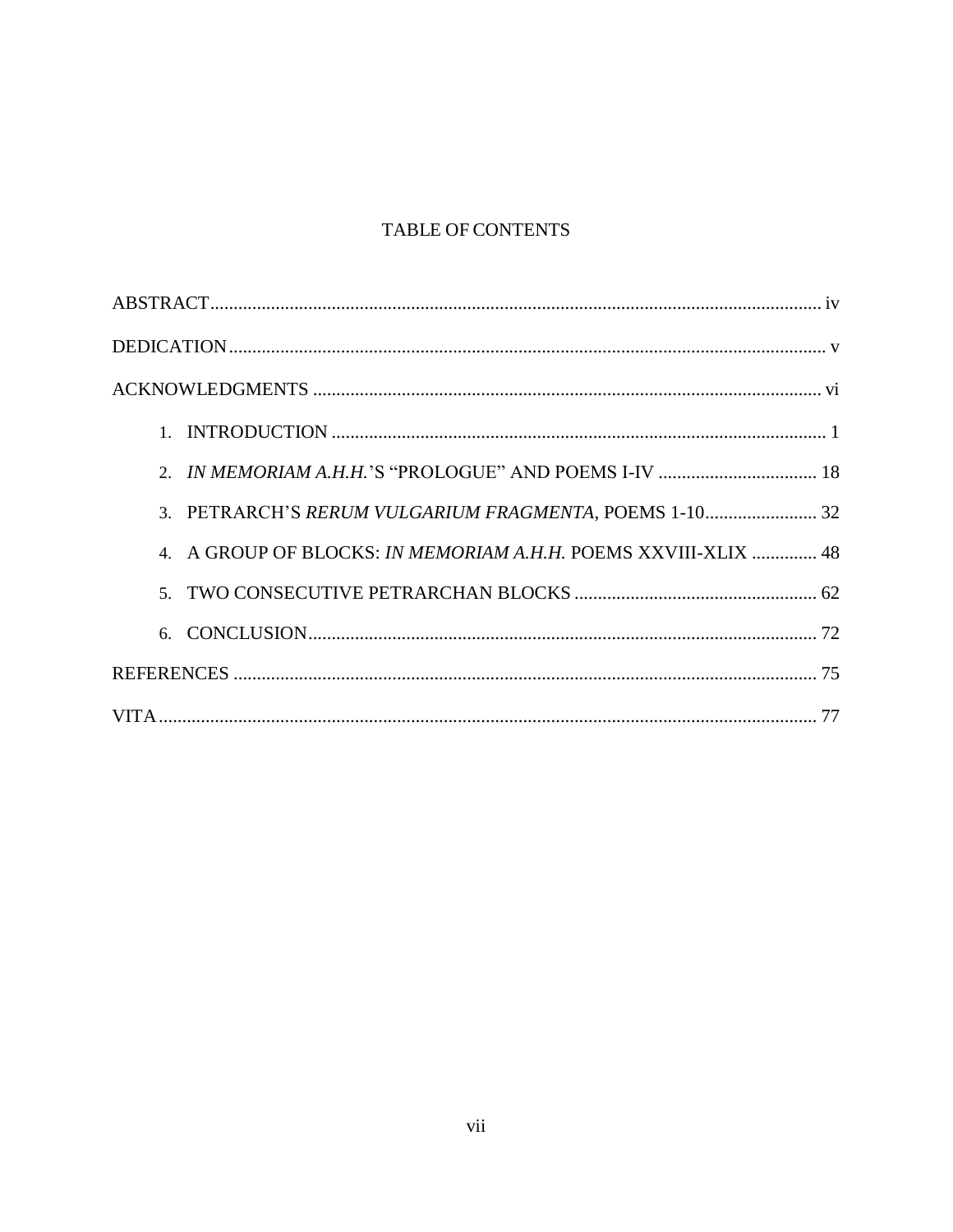### CHAPTER 1

## **INTRODUCTION**

<span id="page-7-0"></span>Francesco Petrarca's fourteenth-century *Rerum vulgarium fragmenta* (*Fragments of Common Things*, or *Fragments Composed in the Vernacular*) is a collection of three hundred and sixty-six lyrics, mostly sonnets.<sup>1</sup> These lyrics are spatially separated from one another, and largely capable of standing alone, but they take their fullest meaning and have their fullest effect in relation to one another. The poems are connected by the fact of their single poet-speaker, who is a version, at least, of the historical Petrarch, and by their predominant (though not exclusive) focus on a single subject—the poet-speaker's unrequited love for a woman named Laura. Most importantly for our consideration, the poems of the *Fragmenta* are connected by the progress of linear time. The collection's individual lyrics, the reader is made to believe, are not more or less randomly presented moments in the poet-speaker's affection for Laura, or in his life in general (there are, again, poems which do not deal with love), but are arranged or written in ways that emphasize their sequential occurrence along the biographical timeline of the poet-speaker; the poems follow one another not just spatially, but *temporally*. There are, it is true, several apparently intentional anachronisms in the collection which should not be trivialized, as Teodolinda Barolini among others has thoroughly demonstrated, but linear temporal progress nevertheless predominates in the *Fragmenta*, and the collection approaches something like plot or narrative by primarily following the poet-speaker's love for Laura as it progresses, however

<sup>&</sup>lt;sup>1</sup> There are 317 sonnets, 29 canzones, 9 sestinas (including 1 double sestina), 7 ballatas, and 4 madrigals.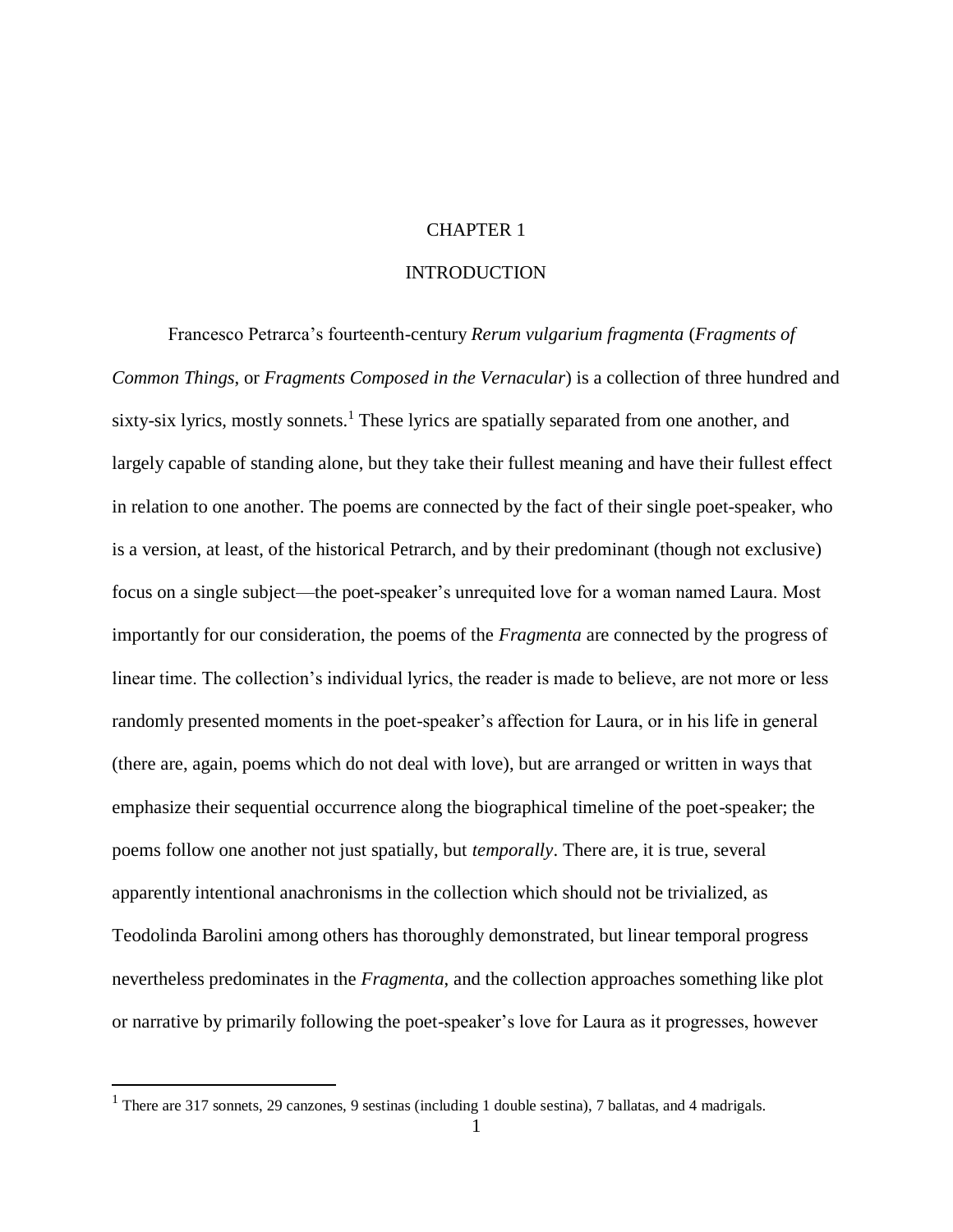erratically, from a chiefly erotic obsession to a more religiously-mediated love, and ends as a rededication on the poet-speaker's part to Christian belief in general.

In short, the *Rerum vulgarium fragmenta* is a lyric sequence—it is, in fact, commonly acknowledged to be the *first* lyric sequence. While the structural and thematic characteristics just described are by no means without precedent, Petrarch combines and develops them in such a manner that what he creates is largely new. For example, the lyric collections of Roman elegists like Propertius and Ovid—collections known to have influenced Petrarch—are presented, like the *Fragmenta*, by singular poet-speakers who roughly correspond to their historical authors. The poems of these collections, too, focus primarily on their poet-speakers' romantic or erotic feelings for particular women: "Cynthia" in Propertius' collection, and "Corinna" in Ovid's. Temporal progress, however, is not an emphasized concern in these collections. Time is certainly perceived to move forward across Propertius' elegies, for instance—there is, most notably, a final "break-up" between Propertius and Cynthia, and Cynthia even dies, like Petrarch's Laura but the events which make the passage of time evident in these poems are never really experienced by the reader as plot-points on the way to something larger, or as the culmination of anything overarching, in the way that such individual moments (that is, individual poems) are experienced by readers in Petrarch's sequence. The poems of the Roman elegists may be sequential, but for all the real effect of this sequentiality, they are incidentally so. They are not ultimately interconnected enough, do not build off one another in consequential enough a manner, to constitute the kind of cohesive, plot-inflected whole represented by Petrarch's sequence.

Dante's *Vita Nuova*, written sometime between 1292 and 1294, is a much closer parallel to the *Fragmenta*, and of course a much more nearly contemporary influence on Petrarch, but it

2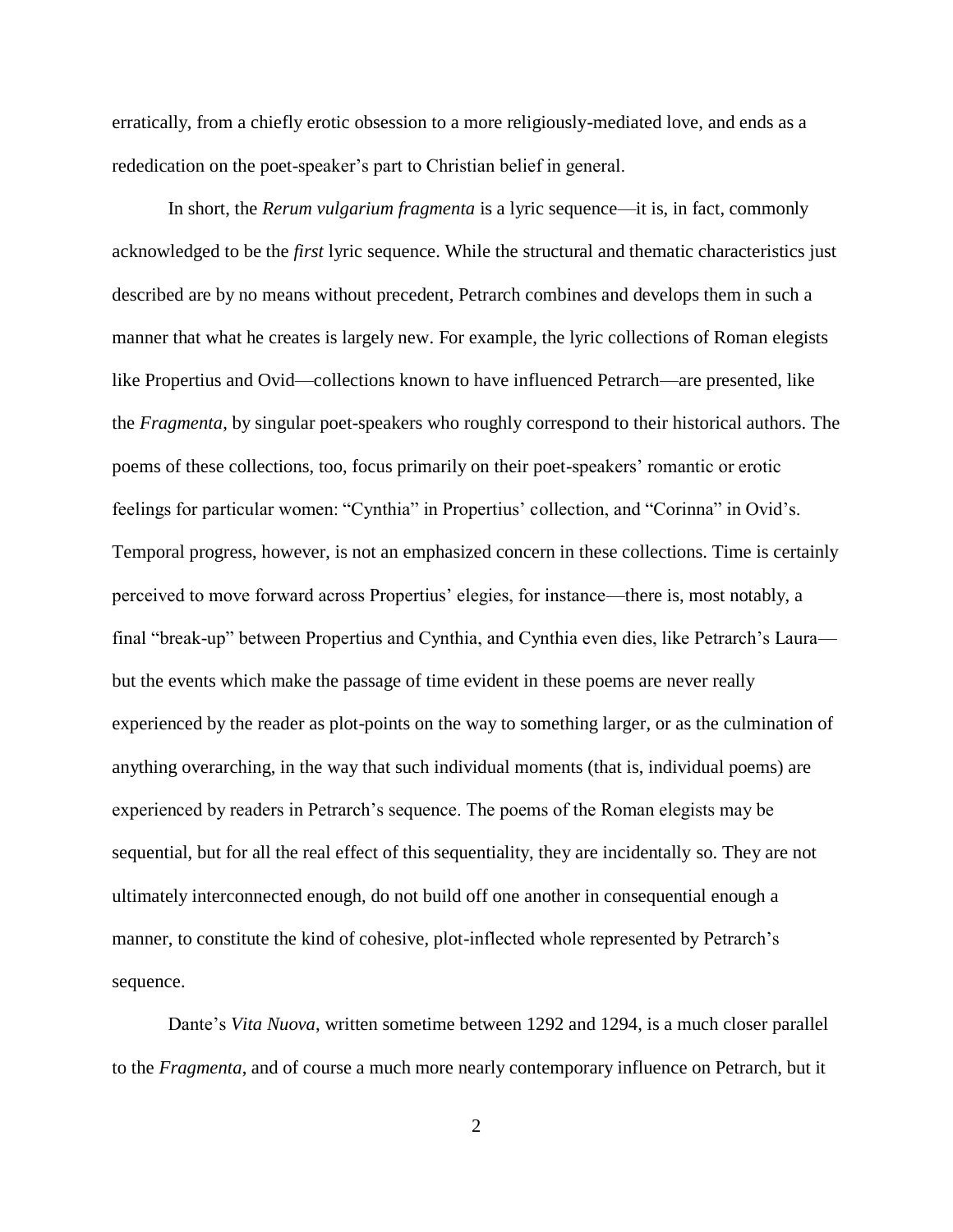is not, strictly speaking, a lyric sequence. Though the work presents, in a continuous, emphatically sequential fashion, Dante's love for Beatrice as it progresses, like Petrarch's love for Laura, from erotic passion to religious renewal, it does so prosimetrically: its poems come interspersed within chunks of prose, and the prose constitutes a quantitative majority of the sequence that does most of the narrative heavy-lifting. In *Vita Nuova* section III, for example, Dante describes, in prose, his second encounter with Beatrice, at which "she greeted me so miraculously that I felt I was experiencing the very summit of bliss"  $(6)$ . This greeting, we're told, inspired a foreboding dream, in response to which Dante wrote a poem in which he addresses other poets, asking for their help in interpreting the dream. This poem is then presented in the midst of the narrative prose, and it essentially re-summarizes what the prose has already described. After the poem, Dante explicates, again in prose, the poem's structure ("In the first part I extend greetings and ask for an answer, while in the second I signify what requires an answer . . ." [7]), before closing the section by recounting, still in prose, his fellow poets' interpretive responses to the dream-poem. Section III is then followed by three consecutive sections which advance the narrative of Dante's love for Beatrice exclusively through prose, and the next poem to appear, in section VII, is, like its predecessor, surrounded by prose which, before the poem, narrates the events which led to the poem's creation, and after the poem, explains the poem's structure.

So, again, while Petrarch was not without models in constructing his work, the *Fragmenta* is nevertheless the first true lyric sequence, and over the next several centuries innumerable poets would imitate (with considerable variation, of course) his thematic and structural formula for the lyric sequence genre: would create bodies of spatially separated,

<sup>2</sup> Quotations from the *Vita Nuova* come from *Vita Nuova*, translated by Musa.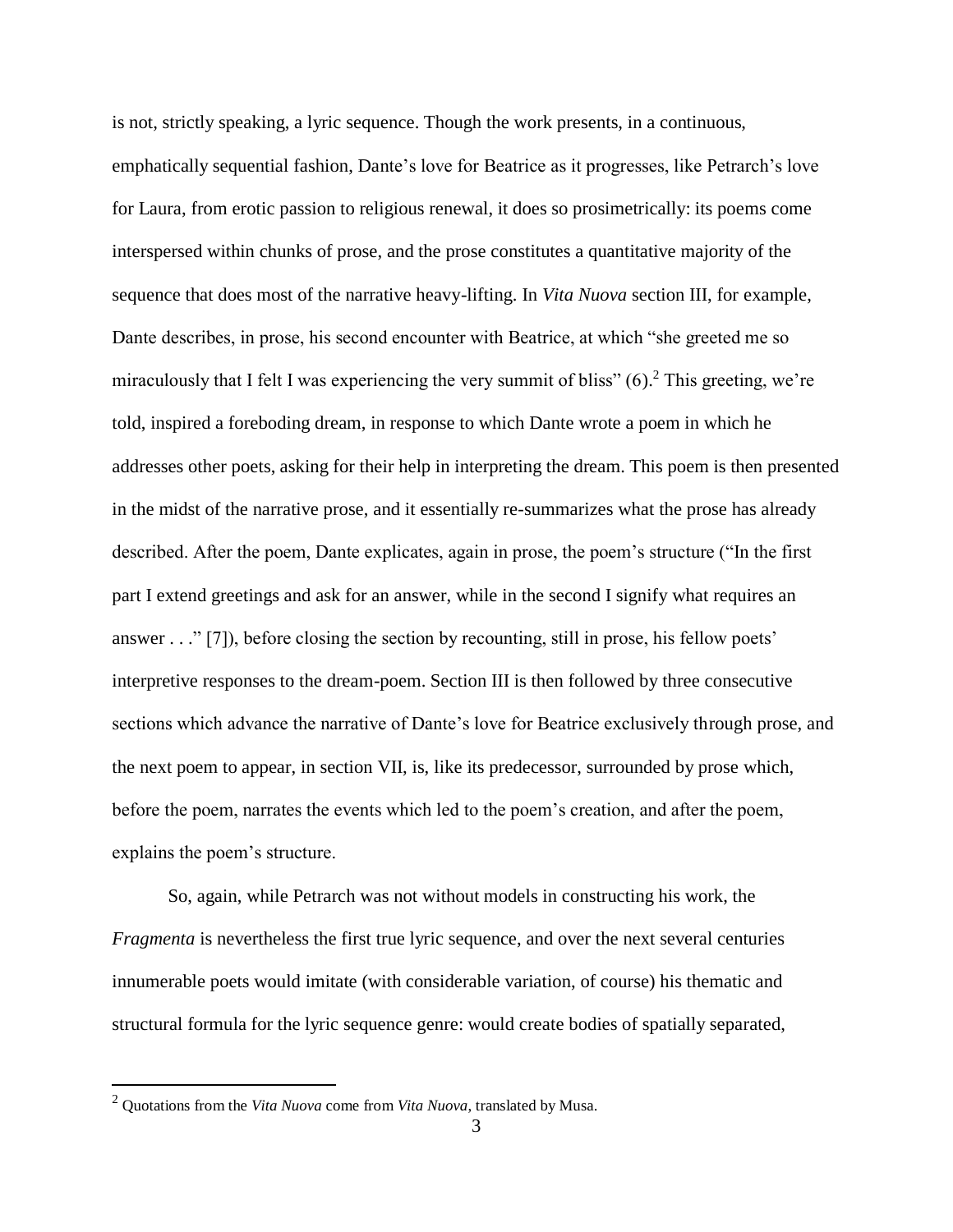individual poems, mostly or exclusively sonnets, interconnected by their primary focus on a poet-speaker's love for a particular woman, and by the presence of a temporal progress apparent and consistent enough to create, in conjunction with the thematic near-uniformity, a sequencewide sense of plot.

In English, imitators of Petrarch in this vein begin appearing in the late sixteenth century, the first fully-realized example being Philip Sidney's *Astrophil and Stella*, initially published posthumously in an unauthorized version of 1591. *Astrophil and Stella* is perhaps the English sequence of this period most like the *Fragmenta* in the strength of its plot-like development narrative continuity from poem to poem, particularly in the latter portion of Sidney's sequence, is often felt even more strongly than in Petrarch's work—and to my knowledge it is also the only Petrarchan sequence of the Elizabethan period to feature, like the *Fragmenta*, poetic forms other than the sonnet: out of Sidney's one hundred and eight total poems, eleven are "songs" of various stanza structures.

The arc of Astrophil's love for Stella, though, is markedly different than the arc of the Petrarchan poet-speaker's love for Laura. Where the *Fragmenta* shows its poet-speaker in a love which is never reciprocated, but which leads, particularly after Laura's death, to the poetspeaker's rededication to Christianity (he essentially transfers his affection for Laura onto the Virgin Mary), *Astrophil and Stella* is altogether more earthy and secular, and finally darker in tone. Astrophil's love, like the Petrarchan poet-speaker's, long goes unreciprocated, but Stella does eventually admit to loving Astrophil back. She stipulates, however, that their mutual love should remain secret and unconsummated, and when Astrophil, whose passion for Stella is more openly carnal than that of the Petrarchan poet-speaker for Laura, is unable to remain satisfied

4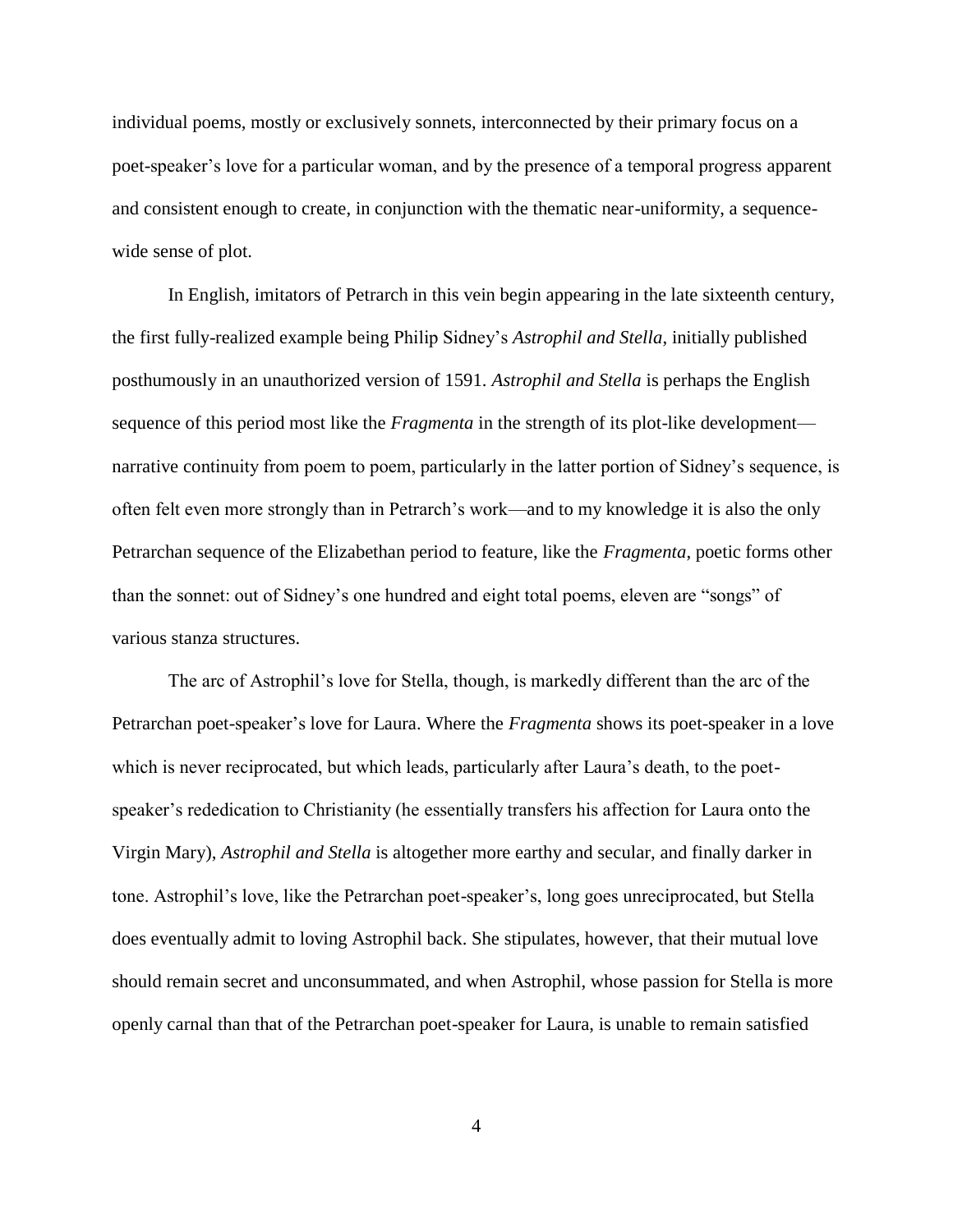with this arrangement, Stella rejects him for good, and the sequence ends with Astrophil's extreme dejection.

Another Elizabethan sequence, Edmund Spenser's *Amoretti* (1595), similarly takes liberties with Petrarch's love theme, and while its narrative progress is not as consistently apparent as that of *Astrophil and Stella*, Spenser employs certain elements of temporal organization which are more concrete than anything that appears in Sidney's sequence, and which recall some of the most overt elements in Petrarch's establishment of clear temporal progress.

The *Amoretti* again privileges "chaste" or spiritual love, in contrast to the more corporeal emphasis of *Astrophil and Stella*, but Spenser rewrites the Petrarchan script by having his poetspeaker (who roughly corresponds to Spenser himself) not only win over his beloved (a woman corresponding to Spenser's eventual wife, Elizabeth Boyle), but marry her. Spenser makes plentiful use of Petrarchan conceits about the pains of love and the unresponsiveness of the pined-for lover, but the *Amoretti* as a whole, as Reed Way Dasenbrock puts it, "should be seen as a turn away from the restlessness of Petrarchan love and toward the peace and rest Spenser finds in the sacred world of marriage" (46).

The eighty-nine sonnets of the *Amoretti* follow the course of a courtship that leads to the "peace and rest" of marriage, and the linear temporal progress of this narrative arc is emphasized by references to "real"—in this case, calendrical and seasonal—time. For example, a large portion of the poems take inspiration from the daily prescribed scriptural readings in the Book of Common Prayer for the year 1594, when the sequence was submitted for publication, or from their more general "occurrence" on important dates in the liturgical calendar. Most notably (and

5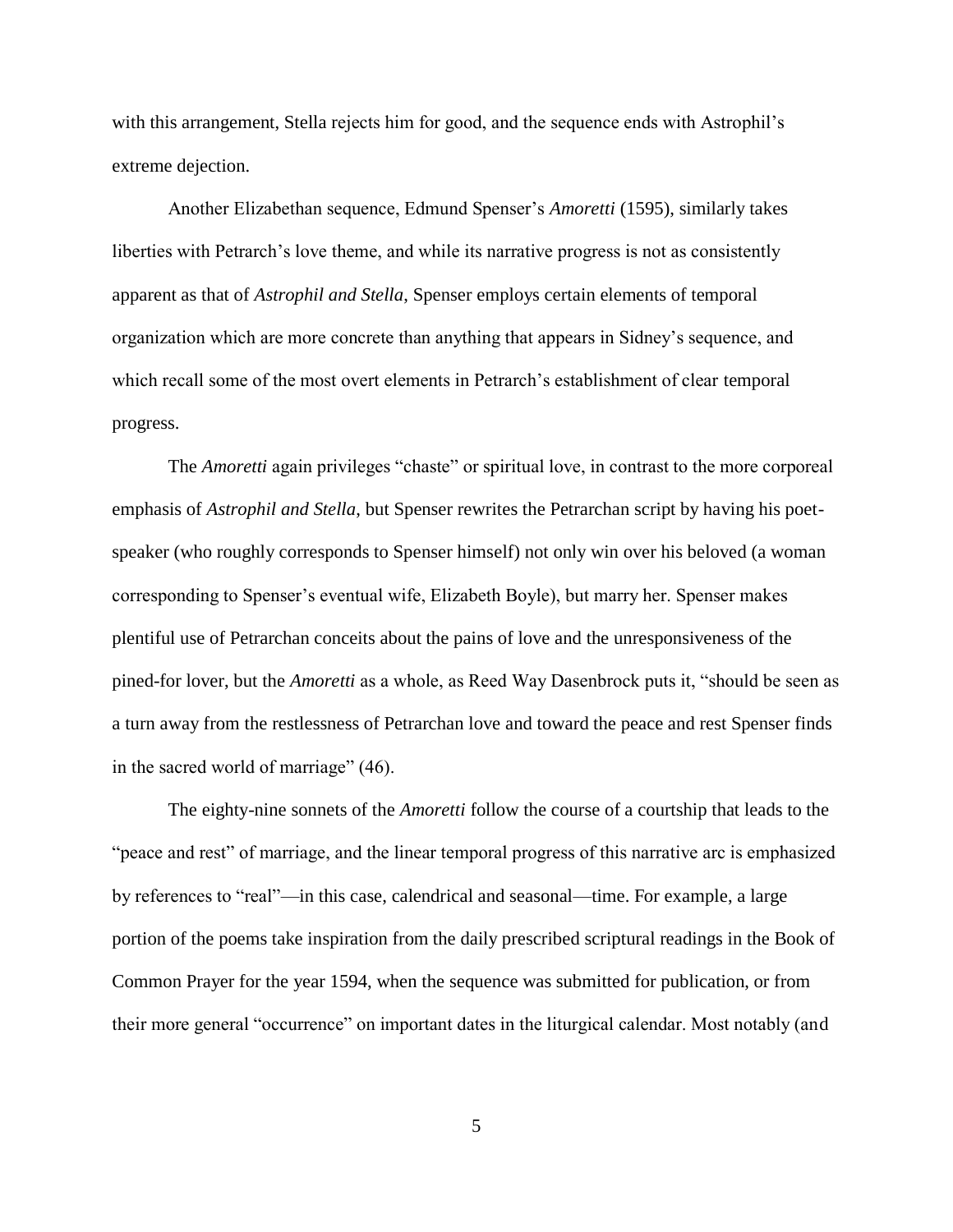as has been often noted<sup>3</sup>), poem 22 is set on Ash Wednesday ("This holy season, fit to fast and pray" [1]), and forty-five sonnets come between it and poem 68, which celebrates Easter Day ("Most glorious Lord of Lyfe that on this day / Didst make thy triumph over death and sin" [1- 2]). Forty-five is precisely the number of days that fell between Ash Wednesday and Easter in 1594, the apparent implication being that each new poem in this "inner or 'Lenten' sequence" represents a step forward in time of a day (Hunter 40). I agree with G.K. Hunter that this poemby-poem daily progress exists at "so high a level of abstraction from the practice of reading" as to go largely undetected by most readers (40), but in any case, the bookend-ing Ash Wednesday and Easter poems do undeniably put temporal progress in the mind of the reader, as do other temporally specific poems within the inner sequence and throughout the *Amoretti*. In poem 60, for instance, the poet-speaker says he has been in love for a year, and elsewhere there are poems commemorating different New Years Days, and others marking the beginnings of different spring seasons. As I have hinted, such concrete, calendrical time also plays a significant role in Petrarch's sequence, most importantly in the eighteen so-called "anniversary" poems which mark either the number of years that have passed since the Petrarchan poet-speaker fell in love with Laura, or the number of years that have passed since Laura's death, or the number of years that have passed since both events.

After the Elizabethans, the lyric sequence as well as the sonnet form both went out of vogue in English. The sonnet would resurge in popularity on its own with the Romantics,<sup>4</sup> but

 $3$  See, among others, Dunlop, Hieatt, and Hunter.

<sup>4</sup> A resurgence instigated in large part by the poetry of Charlotte Smith, whose *Elegiac Sonnets* (first edition published in 1784) is perhaps the "sequence" in English most explicit in its acknowledgement of Petrarchan influence―it even features several translations from the *Fragmenta.* However, as with the collections of the Roman elegists, temporal progress in the *Elegiac Sonnets* is not consistent or overarching enough to constitute a sequence in the sense in which I have been using the term; there is nothing reminiscent of plot. For effectively the same reason, I do not mention Shakespeare's *Sonnets* with the Elizabethan lyric sequences above. I agree with Booth that "there is indeed a pervading sense of relationship among [Shakespeare's] poems, but no consistent sense of progress" (3);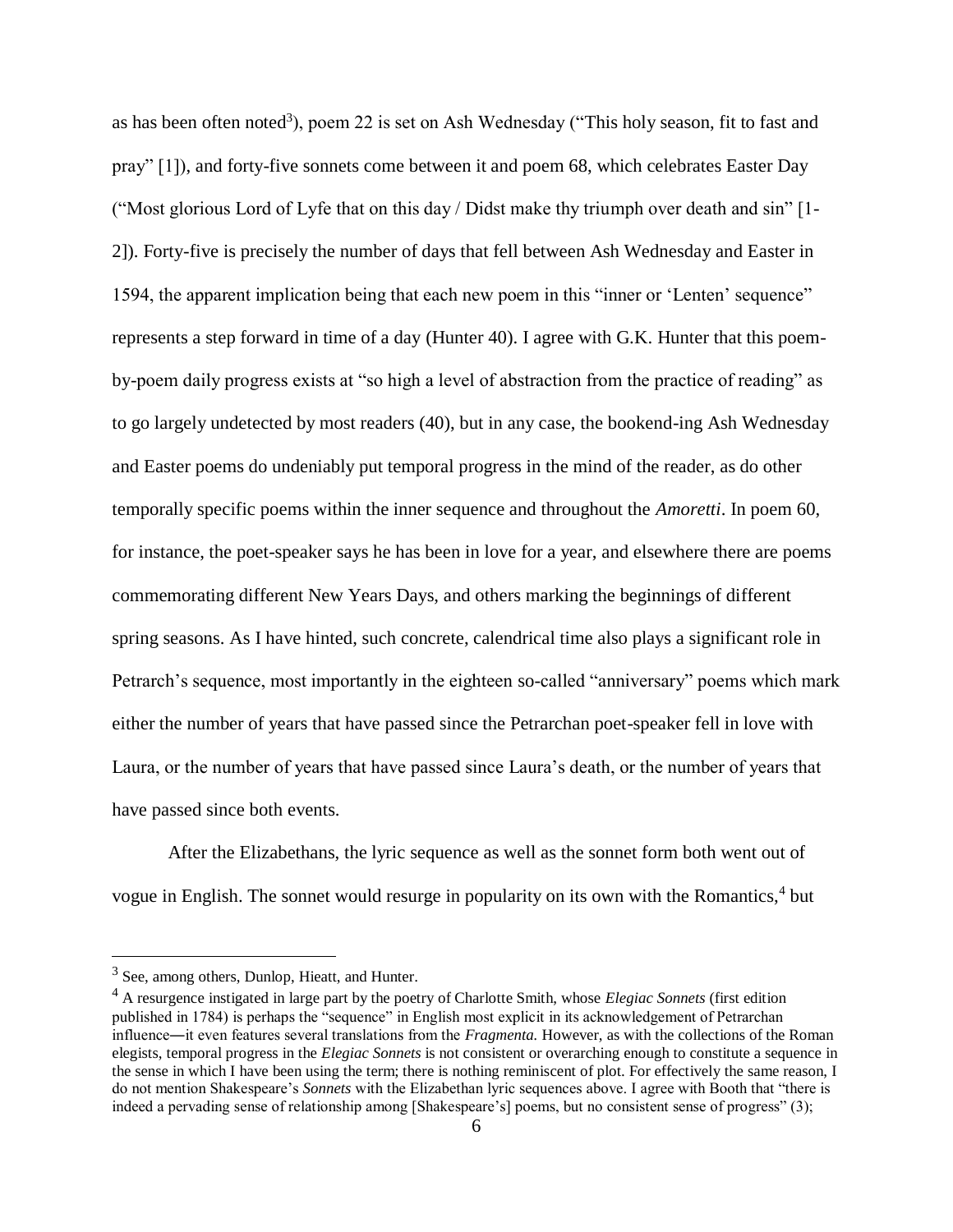the next noteworthy lyric sequences do not appear until the latter half of the nineteenth century. The best-known example from this time period—or at least the best-known example which is commonly discussed in a Petrarchan context—is undoubtedly Elizabeth Barrett Browning's Sonnets from the Portuguese (1850),<sup>5</sup> but my primary focus for the rest of this essay will be on another work published in the same year, Alfred, Lord Tennyson's *In Memoriam A.H.H.*, which has, by comparison, been discussed only cursorily in relation to the Petrarchan lyric sequence tradition, despite its exhibiting the primary characteristics of the genre.

*In Memoriam A.H.H.*, like the sequences I have already discussed, is a collection of spatially separated, individual poems made to cohere by a uniform poet-speaker who presents love-driven thoughts and feelings in a temporally continuous manner that approaches plot. Of course, also like the other sequences I have detailed, Tennyson's work manifests these Petrarchan characteristics in its own unique ways, with its own unique emphases, and while the work, I contend, stretches rather than breaches the parameters of the genre, *In Memoriam A.H.H.* does stand out to a marked degree even in a tradition in which transformation is rather the rule than the exception.

Shakespeare's sonnets "fall easily and automatically into groups and under headings" (1), but the apparent "promise of overall coherence" is never fulfilled (2) .

<sup>5</sup> Like its predecessors, *Sonnets from the Portuguese* is notable for the transformations it makes to Petrarch's love theme, and for the unique way it manifests its temporal progress. For one thing, Barrett Browning reverses the gender dynamic of the typical Petrarchan love-situation by featuring a female poet-speaker who presents her experiences with a male beloved (Lady Mary Wroth was the first in English to enact such a "reversal," in her much earlier *Pamphilia to Amphilanthus* [1621]). Barrett Browning's sequence is also noteworthy for presenting a love that is reciprocal from the start, and for (perhaps partly in consequence of this auspicious beginning) evidencing its clear temporal progress across a narrative arc which is less dramatic than that of many of its predecessors. The plotlike progress of *Sonnets from the Portuguese* is manifested primarily in quietly escalating signs of affection between the two lovers (early professions of love progress to kisses, *et cetera*), and in the poet-speaker's becoming, over the course of the sequence, slightly less beset by feelings of inferiority and doubt. Temporal progress is consistently evident, but the change the poet-speaker undergoes—from happily but anxiously in love, to happily but less anxiously in love—is a subtler one than, say, Petrarch's poet-speaker progressing from erotic to religious passion, or Astrophil eventually winning over Stella, only to drive her away again.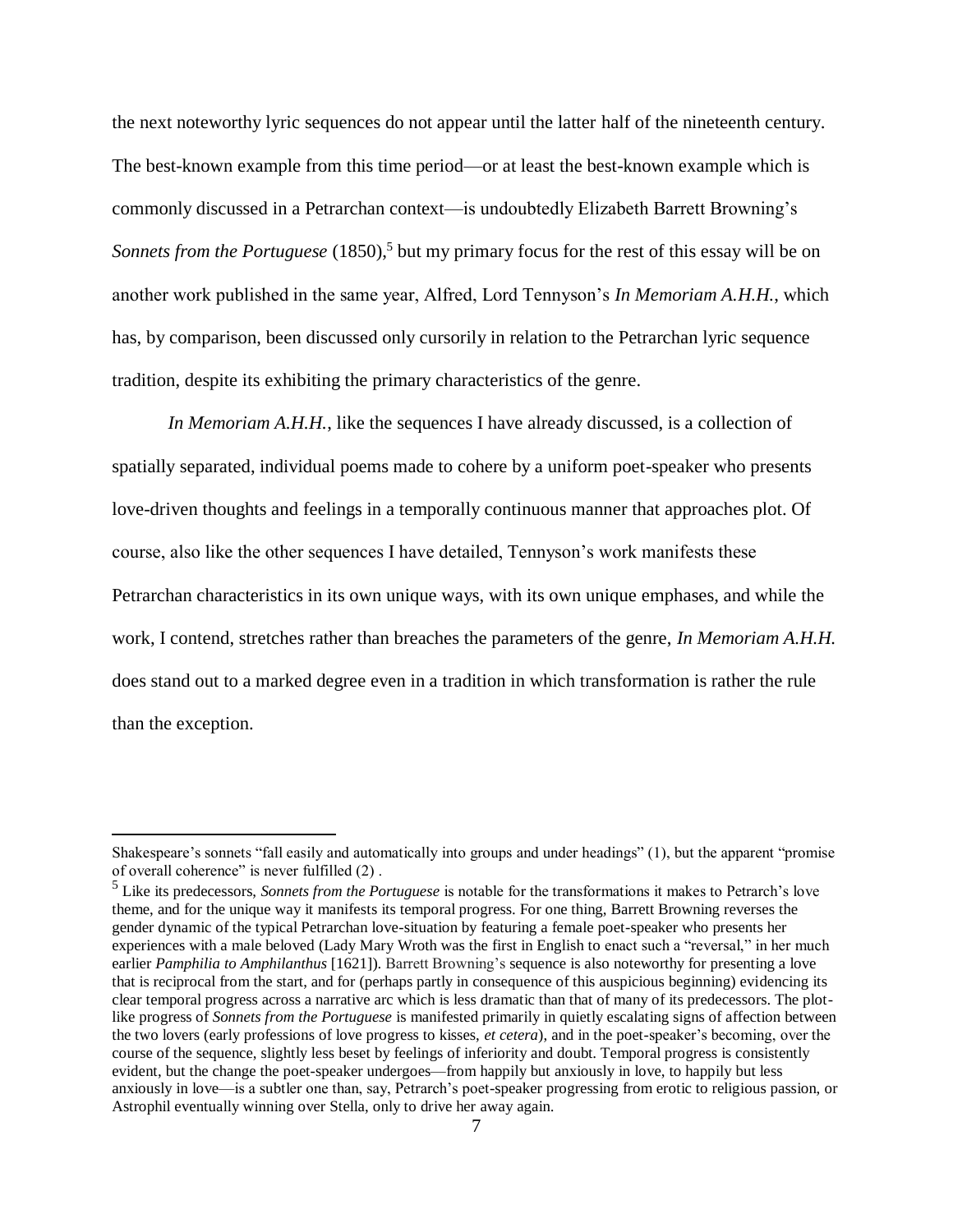The most glaring way in which *In Memoriam A.H.H.* distinguishes itself from its predecessors (while remaining, again, within the parameters of the genre) is in the formal aspect of its constituent poems—not one of Tennyson's one hundred and thirty-three lyrics is a sonnet. Every poem of *In Memoriam A.H.H.* is written in quatrains of iambic tetrameter rhymed *abba* (the famous "In Memoriam stanza"), and the number of these stanzas per poem ranges widely, from three to thirty-six, though most of the poems have fewer than ten stanzas. While form obviously plays a key role in how any poem is perceived, and can influence, or be the product of, the kind of content a particular poem presents in the first place (as in the case, obviously, of the love sonnet), there is nothing, I believe, inherent to the sonnet form that makes it indispensable, rather than merely conventional, to the lyric sequence as I have conceived it. The sonnet rhyme scheme itself exists in multiple configurations in all the sequences I have already discussed, and the multiple non-sonnet poetic forms employed in both the *Fragmenta*, the fountainhead of the genre, and *Astrophil and Stella*, the effective start of the genre in English, demonstrate plainly that formal ingenuity and variety are not only not anathema to the lyric sequence tradition, but have been part of it since its beginning.

*In Memoriam A.H.H.* also stands out starkly among other lyric sequences for its unique manifestation of the Petrarchan love theme, though taking liberties with the love theme is itself, again, standard practice. The poems of *In Memoriam A.H.H.* are presented by a poet-speaker, essentially Tennyson himself, who, over the course of several years, mourns the death of a young man who is named simply as "Arthur" in the text, but who corresponds to Tennyson's real-life friend Arthur Henry Hallam; Hallam died at the age of twenty-two of an apparent stroke, and his sudden death rocked Tennyson to the core.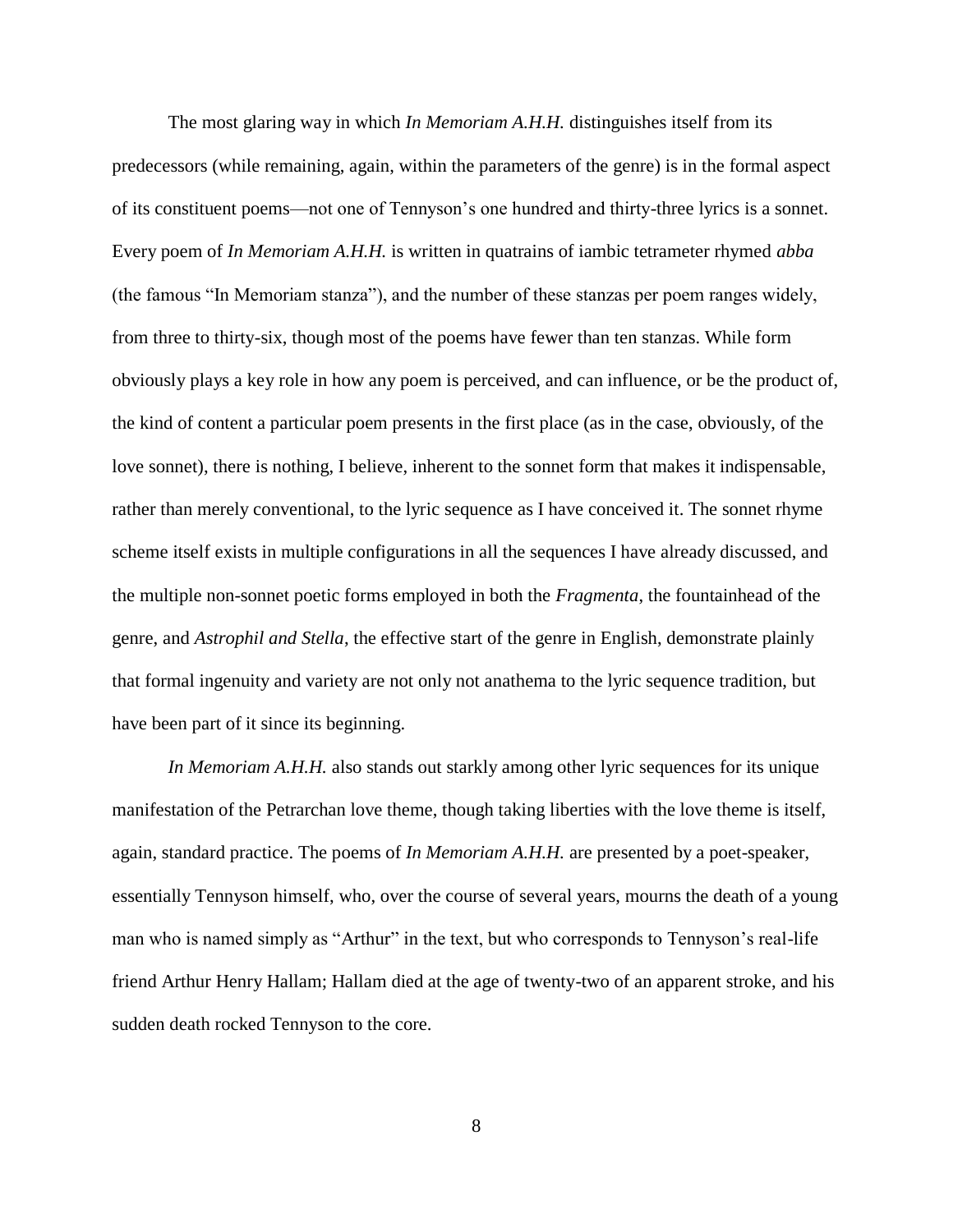Because the historical Tennyson and Hallam were exceedingly close while Hallam was alive, and because *In Memoriam A.H.H.*, as part of its general pervading sense of extreme (supposedly "unmanly") sorrow over Arthur's death, also contains many phrases and metaphors which can at least be construed as having homosexual undertones, $<sup>6</sup>$  the question of the precise</sup> nature of the poet-speaker's affection for Arthur has garnered much critical attention.<sup>7</sup> While I do not wish to simply brush aside the importance, both literary and historical, of attempting to answer this question, I do find it sufficient for the purposes of this essay to note simply that the Tennysonian poet-speaker of *In Memoriam A.H.H.* always speaks of his feelings for Arthur as "love"—in some of the best-known lines in English literature, after all, he claims, with Arthur's death in mind, that "'Tis better to have *loved* and lost / Than never too have *loved* at all" (XXVII.15-16; emphasis mine). Whether this love was (and presumably still is) "merely" a love for a dear friend, or something of a more intimate nature, the emotion in question *is* love*,* and while Tennyson obviously alters the typical male-female Petrarchan gender dynamic by presenting a love, of whatever kind, between two males, some manner of precedent for this alteration can be found in the sequences of both Wroth and Barrett Browning, in which, as I have already mentioned, female poet-speakers engage with male beloveds.<sup>8</sup>

 $^6$  The poet-speaker, for example, repeatedly compares himself to a widower, or refers to himself as "widow'd" by Arthur's death, and he frequently longs for physical intimacy of one kind or another between himself and the deceased Arthur. Most often he wishes to join hands with his dead companion, or mourns his inability to do so, but a more suggestive example comes in section XCIII, where the poet-speaker asks Arthur's spirit to "Descend, and touch, and enter; hear / The wish too strong for words to name" (XCIII.13-14). As Nunokawa notes, "it is difficult for a contemporary audience [and would have been comparably difficult, he argues, for Tennyson's contemporary audience] to read these lines without thinking that the 'wish too strong for words to name' is the love that dare not speak its name" (208).

<sup>7</sup> See Nunokawa as well as Craft.

<sup>&</sup>lt;sup>8</sup> As Ricks points out, the "most important analogue" for the Tennysonian poet-speaker's relationship with Arthur probably comes in Shakespeare's *Sonnets* (214), the majority of which poems are affectionately addressed, by Shakespeare's male poet-speaker, to a male "Fair Youth." As I do not, however, for reasons already mentioned, consider Shakespeare's collection to be a true lyric sequence, I do not address its precedent in detail here.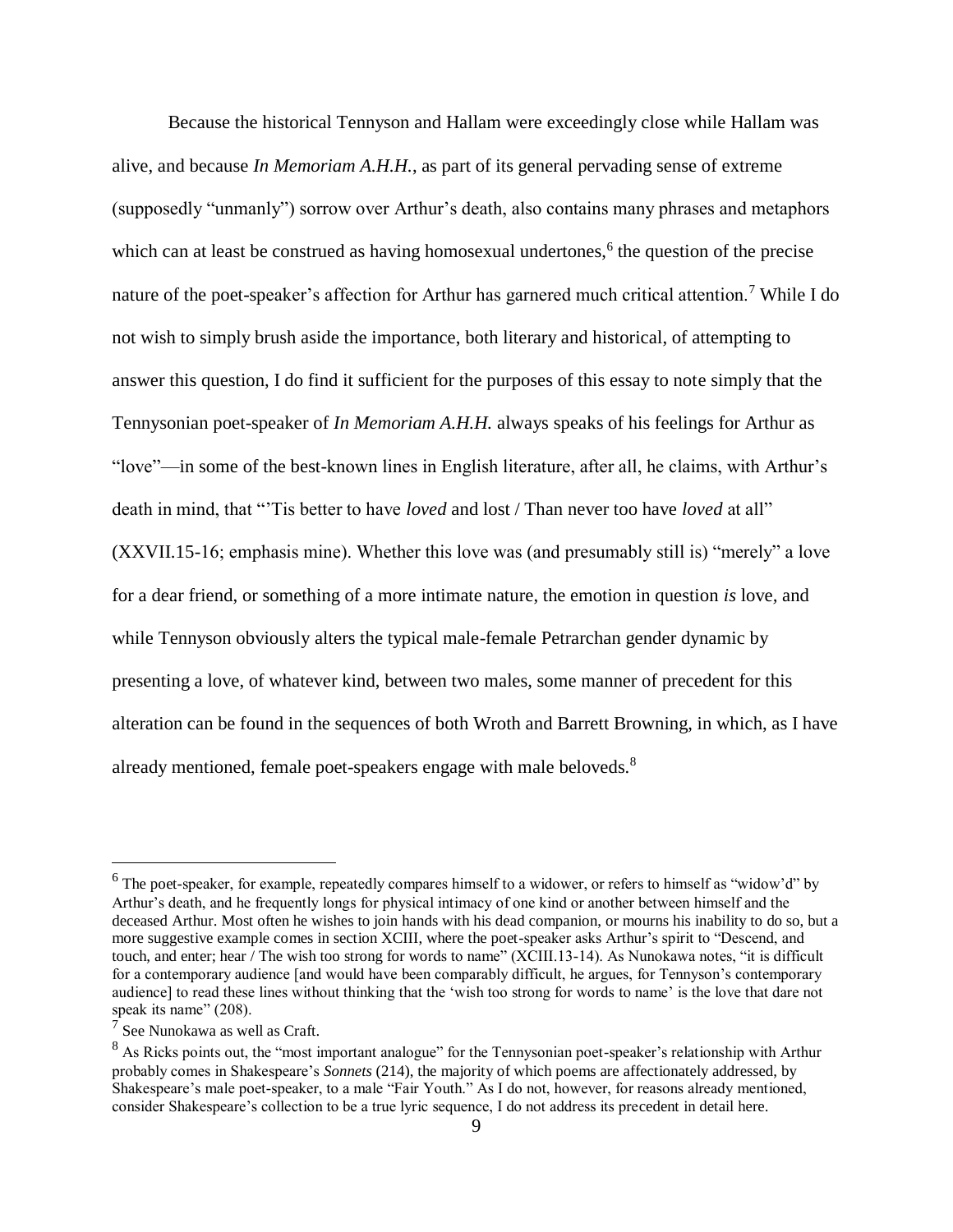Of course, there is also the conspicuous fact that Arthur is dead for the entirety of *In Memoriam A.H.H*. Tennyson has generic precedent for this twist on the Petrarchan love theme, too, in no less important a place than the *Fragmenta* itself, the final third of which unfolds after Laura's death, but the *sequence-wide* elegiac orientation of *In Memoriam A.H.H.* does represent, I contend, a more substantial difference between Tennyson's work and its generic predecessors and near contemporaries than does the tweaking of the gender dynamic. On the purely thematic level, the entirety of the Tennysonian poet-speaker's treatment of love thus comes filtered, in one way or another, through a dimension of grief that is not at all present in most sequences. Even more significantly, however, Arthur's being dead, and the Tennysonian poet-speaker's general method of dealing with this fact, are the primary forces behind *In Memoriam A.H.H.*'s uniqueness in manifesting what is, ultimately, the most indispensable characteristic of the Petrarchan lyric sequence as I have conceived it: temporo-narrative progress.

The Tennysonian poet-speaker, in the aftermath of his companion's death, is led by his grief to question many of his beliefs about humanity and the cosmos. He desires to believe, for instance, that his and Arthur's relationship will live on in some way, and that he and Arthur will be reunited in the afterlife, and that Arthur's supposed brilliance in life has not been wholly negated by death;<sup>9</sup> he desires, in general, to feel reassured in his sometimes unorthodox Christian

<sup>&</sup>lt;sup>9</sup> By the time of his death, Hallam was already a well-respected literary critic, and high expectations and profuse admiration for him were the norm among his friends and acquaintances, among whom numbered many future luminaries besides Tennyson. A quotation from one friend, historian John Kemble, at the time of Hallam's death, is representative: "'This is a loss which will most assuredly be felt by this age, for if ever man was born for great things he was. Never was a more powerful intellect joined to a purer and holier heart; and the whole illuminated with the richest imagination, with the most sparkling yet the kindest wit" (qtd. in Hallam Tennyson 106). Because *In Memoriam A.H.H.* thus mourns the death of a young man with great potential, and because it contains certain other conventional allusions and images, it has often, and not unfittingly, been considered in the context of pastoral elegy. Sendry, for instance, details the many correspondences between *In Memoriam A.H.H.* and Milton's *Lycidas* in particular, and Kennedy places Tennyson's work more broadly into the genre. As these and other scholars acknowledge, however, the characteristics of pastoral elegy are not widespread enough across *In Memoriam A.H.H.* for the work as a whole to be considered an example of the genre.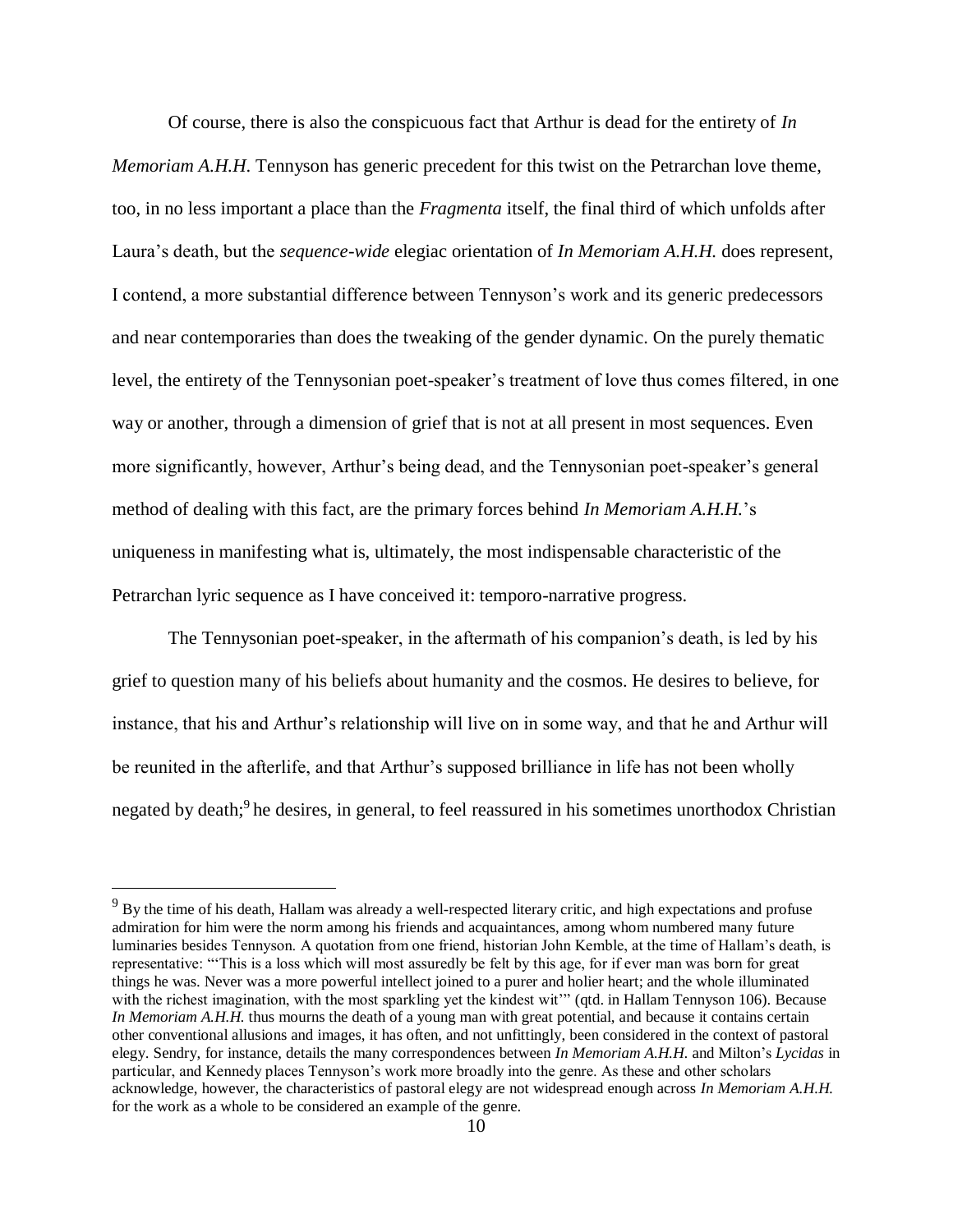beliefs regarding death and immortality. In his grief, however, the poet-speaker is also prone to pessimism, and he frequently contemplates contemporary developments in geology and pre-Darwinian evolutionary theory that seem to contradict his preferred beliefs, so that he vacillates throughout the sequence between grief and contentment, doubt and faith.

Yet despite his constant vacillations, the poet-speaker's thoughts do lead him incrementally toward consolation for Arthur's death, and by the sequence's end he has resolved his grief (or learned to control it) by teaching his Christian faith to accommodate the doubts raised by science and other more general lines of thought. He finds his way, over the course of the sequence, from overwhelming grief (which is overwhelming love in the face of the loved one's death) to religious reaffirmation.

The arc of *In Memoriam A.H.H.*, then, is in its broadest terms reminiscent of the arc of Petrarch's *Fragmenta*, over the course of which work the Petrarchan poet-speaker progresses from overwhelming earthly love to a religious rededication of his own. But Petrarch's poetspeaker is, again, not faced with the death of *his* beloved until two-thirds of the way into the *Fragmenta*—Laura's death is announced in poem 267 of 366—and the other readily apparent differences in the two narrative arcs' particulars, as well as the less apparent differences in the mechanics of their temporo-narrative progress (the methods by which the two arcs are made to be perceived *as arcs*), arise primarily from this difference in the timing of the two beloveds' deaths.

Because *In Memoriam A.H.H.*'s Arthur is dead throughout the entirety of Tennyson's sequence, he is more thoroughly "unattainable," as it were, for the Tennysonian poet-speaker than are the beloveds of other sequences for their suitor poet-speakers. Though Laura in the *Fragmenta*, Stella in *Astrophil and Stella*, and the other beloveds in the other sequences I have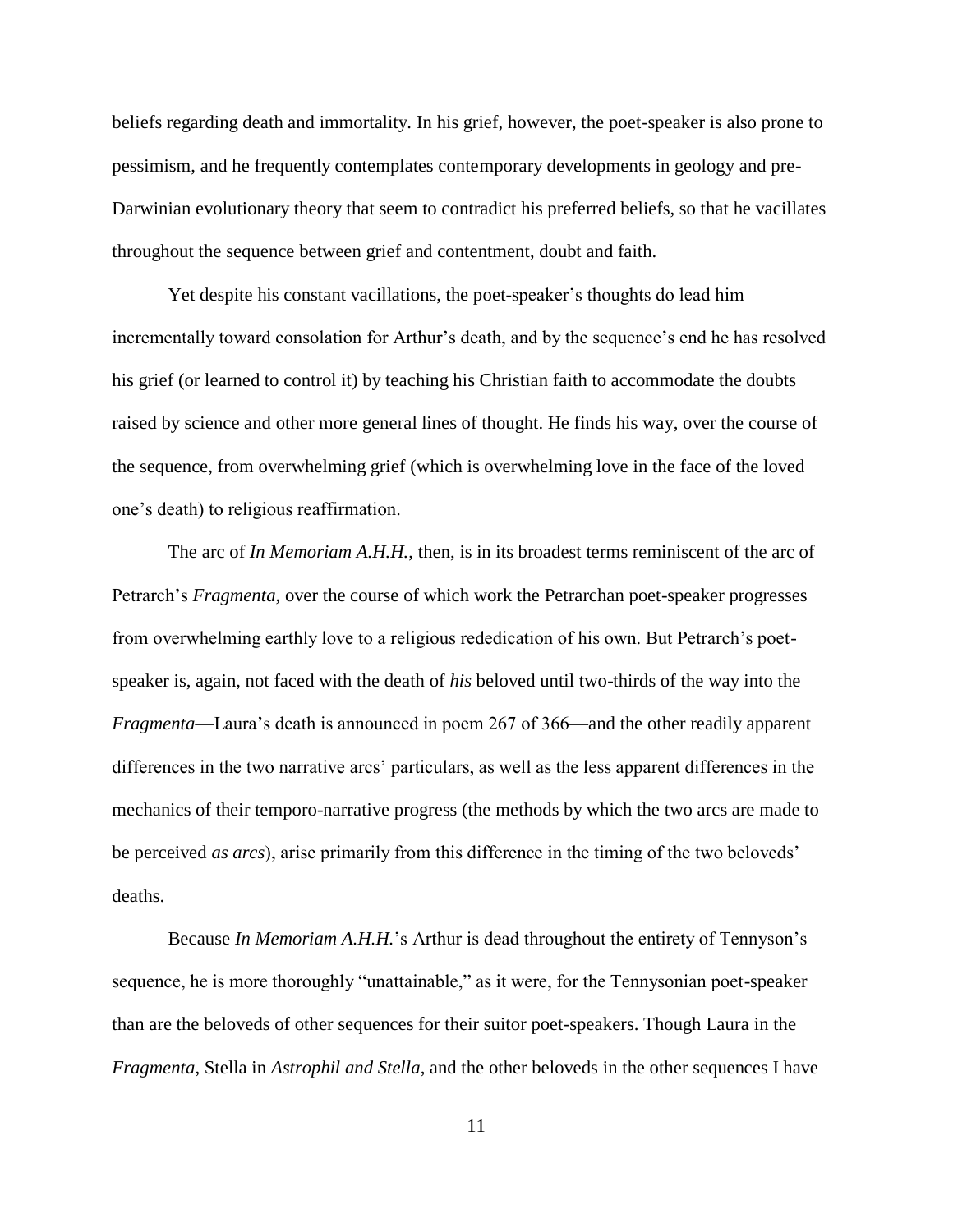thus far discussed are typically reluctant, for at least significant portions of the sequences in which they appear, to reciprocate the affections of their would-be lovers, these beloveds are, nevertheless, always alive (excepting the fact of Laura's late death), and so are at least theoretically capable of being wooed—they are, indeed, sometimes successfully won over, as when Astrophil wins over Stella (however temporarily), or when the poet-speaker of Spenser's *Amoretti* manages to become engaged to his unnamed lover. Successful at their wooing or not, and whether "success" amounts to, or would amount to, sexual consummation, or marriage, or a more basic acknowledgement from the beloved of reciprocal feelings, these poet-speakers are at least able to *set* such concrete goals for their love-feelings—and are able, through the statements or actions of their beloveds, to gauge their success at meeting these goals—because the beloveds in question are alive in the first place.

The Tennysonian poet-speaker, by contrast, dealing from the start of *In Memoriam A.H.H.* with a deceased beloved, is more beholden to indefiniteness in both his goals and his means of confirming their achievement. To the extent that he attempts to "woo" Arthur, for instance, he does so by periodically imploring his dead companion to interact with him in whatever manner possible—most expressly in sections XCI and L, wherein he anaphorically asks Arthur to "come," and "be near me," respectively.<sup>10</sup> Decontextualized, such requests are of course much like the requests made by any of the more typical poet-speakers for attention from their beloveds, but because of the uncertainty surrounding both the fact and nature of Arthur's continued existence, ambiguity reigns even when the probability is highest, in section XCV, that the Tennysonian poet-speaker's requests have been answered.

<sup>&</sup>lt;sup>10</sup> All quotations from *In Memoriam A.H.H.* come from the Norton edition edited by Gray.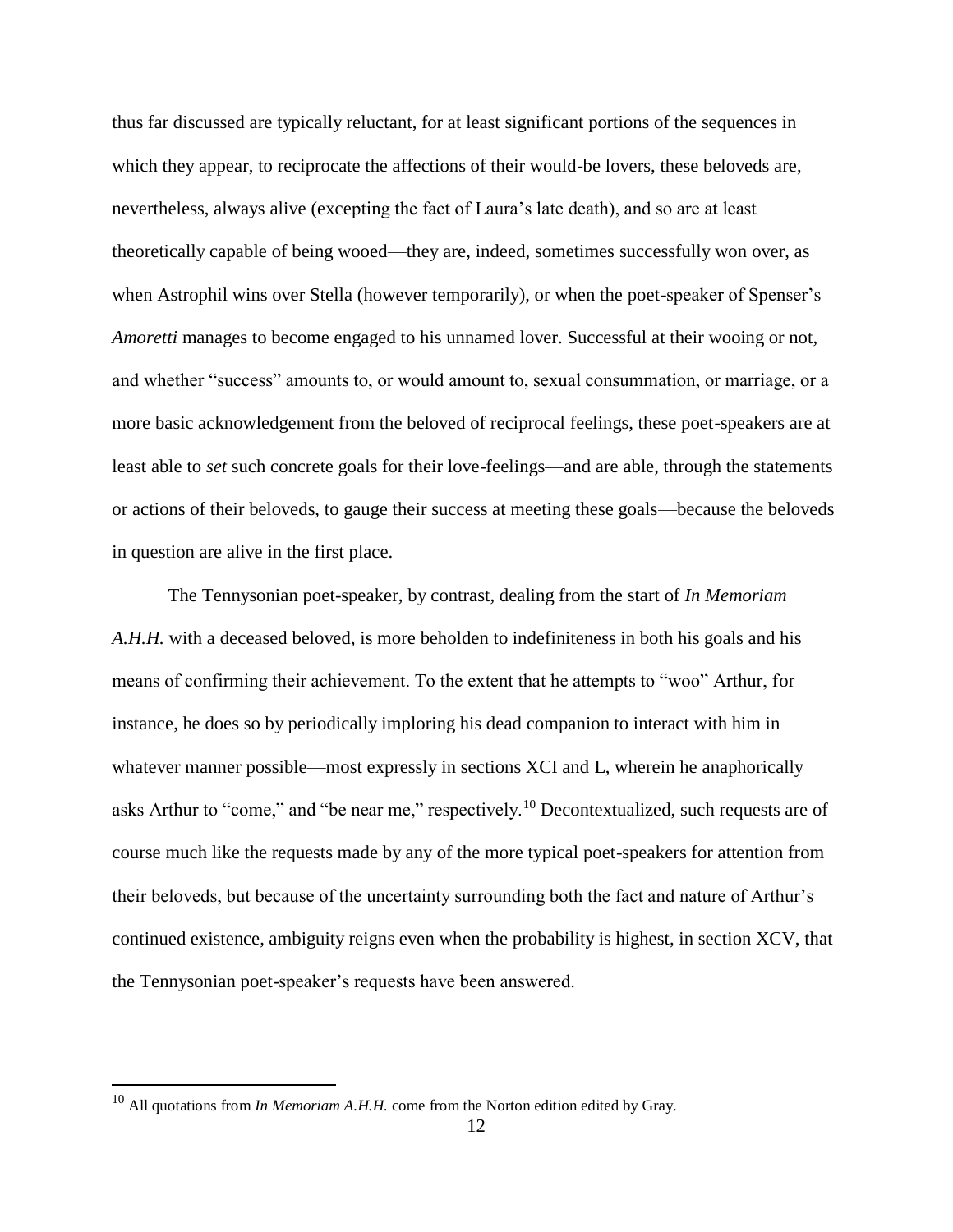In that section, which is typically put forth as the climax of *In Memoriam A.H.H.*, the poet-speaker, while reading old letters from Arthur, falls into a "trance" of some sort (43), under the influence of which he experiences either (a) a literal commingling of his spirit with Arthur's, which commingling in turn enables a mystical contact with, and comprehension of, some of the monumental issues with which the poet-speaker has been struggling; or (b) a more grounded moment of intense mental clarity, during which the poet-speaker only figuratively interacts with Arthur's "spirit," and grasps the truths about death and time in a more basically intuitive sense:

> So word by word, and line by line, The dead man touch'd me from the past, And all at once it seem'd at last The living soul was flash'd on mine,

And mine in this was wound, and whirl'd About empyreal heights of thought, And came on that which is, and caught The deep pulsations of the world,

Aeonian music measuring out The steps of Time—the shocks of Chance— The blows of death. (33-43)

The poet-speaker writes that his former companion's "*living* soul" was "flash'd" onto his (36; emphasis mine), making it sound as though Arthur's spirit literally still exists, and thus literally interacts with the poet-speaker's spirit, but this description of the event is qualified in advance by "seem'd" (35). Saying that something "seemed" or "appeared" to be the case does not necessarily imply that the appearance in question was deceptive—does not necessarily mean that something *only* "seemed" to be the case—but such a word choice does at least raise the possibility that the poet-speaker's interaction with Arthur's spirit was merely figurative. The physicality and sense of space with which the two souls are next described as being "wound" together, "whirl[ing] / About empyreal heights of thought," and "[coming] on that which is" (37,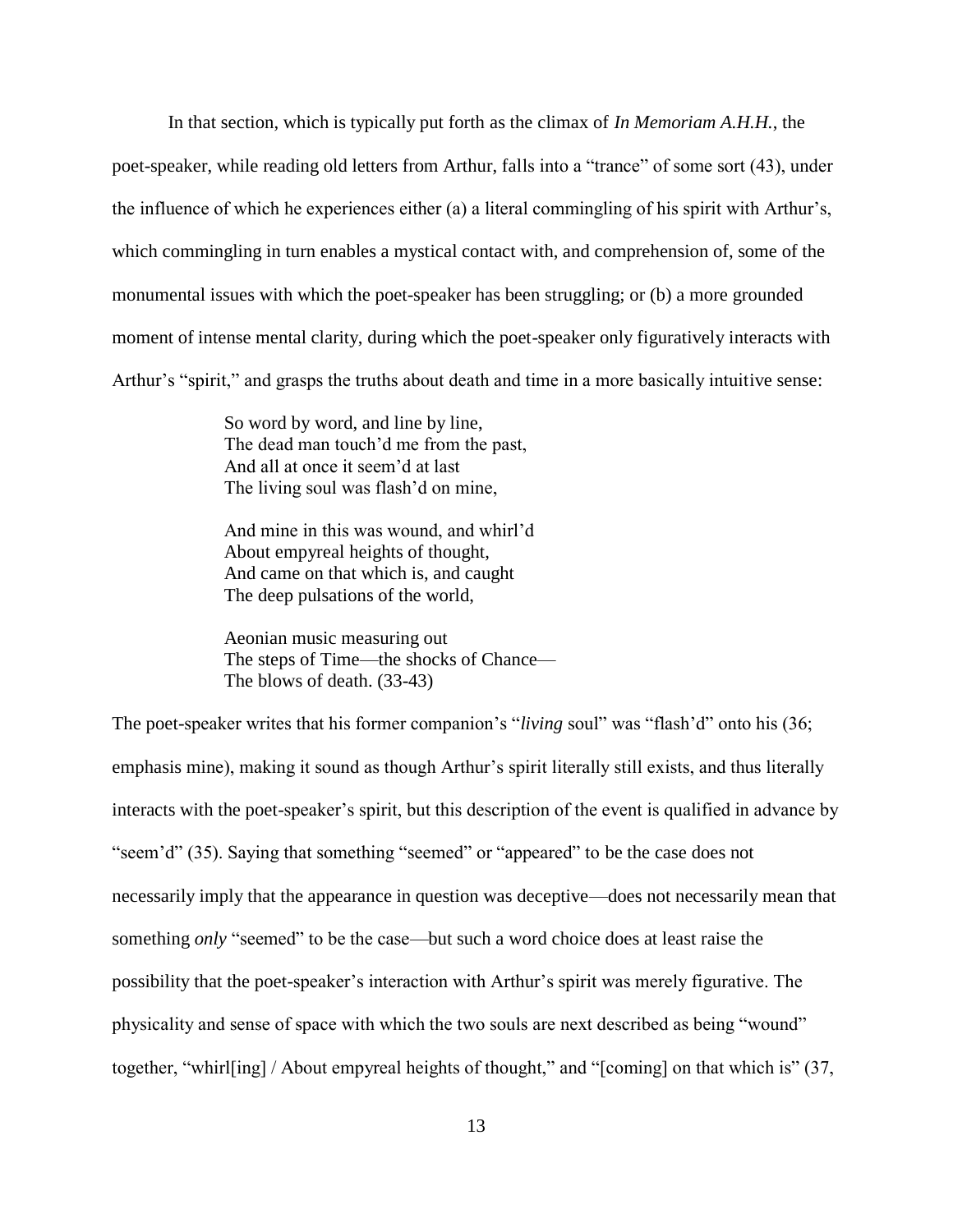38, 39), further evoke an actual plane (however ethereal) on which a soul-interaction is literally taking place, but these descriptions, too, could of course be only figurative. The adjective "empyreal" in "empyreal heights of thought" greatly complicates precise interpretation all on its own, having as it does both definite spatial and possible spiritual connotations, either or both of which connotations could apply either literally or figuratively.

Discussion of this matter, which occupies a central place in scholarship of *In Memoriam*  A.H.H.,<sup>11</sup> could be drawn out almost indefinitely—I have here considered only the core of section XCV, and oversimplified, to a degree, even this bit of interpretation—but suffice it to say for now that though section XCV marks an important moment for the Tennysonian poet-speaker, it is clear that he is uncertain as to the precise nature of his experience, and the reader is left with the same uncertainty. The poet-speaker's desire for literal reconnection with the deceased Arthur may well be fulfilled in section XCV, but the experience is just too ambiguous for his conscientiously skeptical self to interpret and present unequivocally.

More to the point, such uncertainty, as I have suggested, is characteristic of the poetspeaker's condition even when he is grappling, as he most often is, with more grounded moments not centered on the immediate prospect of direct interaction with his deceased companion's spirit. The poet-speaker's overarching goal throughout *In Memoriam A.H.H.* is to find a new emotional and intellectual state of being that, by not reasoning away his grief too simply,  $^{12}$  will allow him to move on with his life in a contented manner that also does justice to his relationship with Arthur. The process of his coming to this new state of being is most often the process of the poet-speaker mentally working his way, as best he can, through the same kind

 $11$  For just a small sampling of the many, often conflicting interpretations of section XCV, see Dunn, Moore, and McSweeney.

 $12$  The poet-speaker early on, for instance, dismisses as facile someone's written assurances that "Other friends" remain,'" and "'Loss is common to the race'" (VI.1, 2).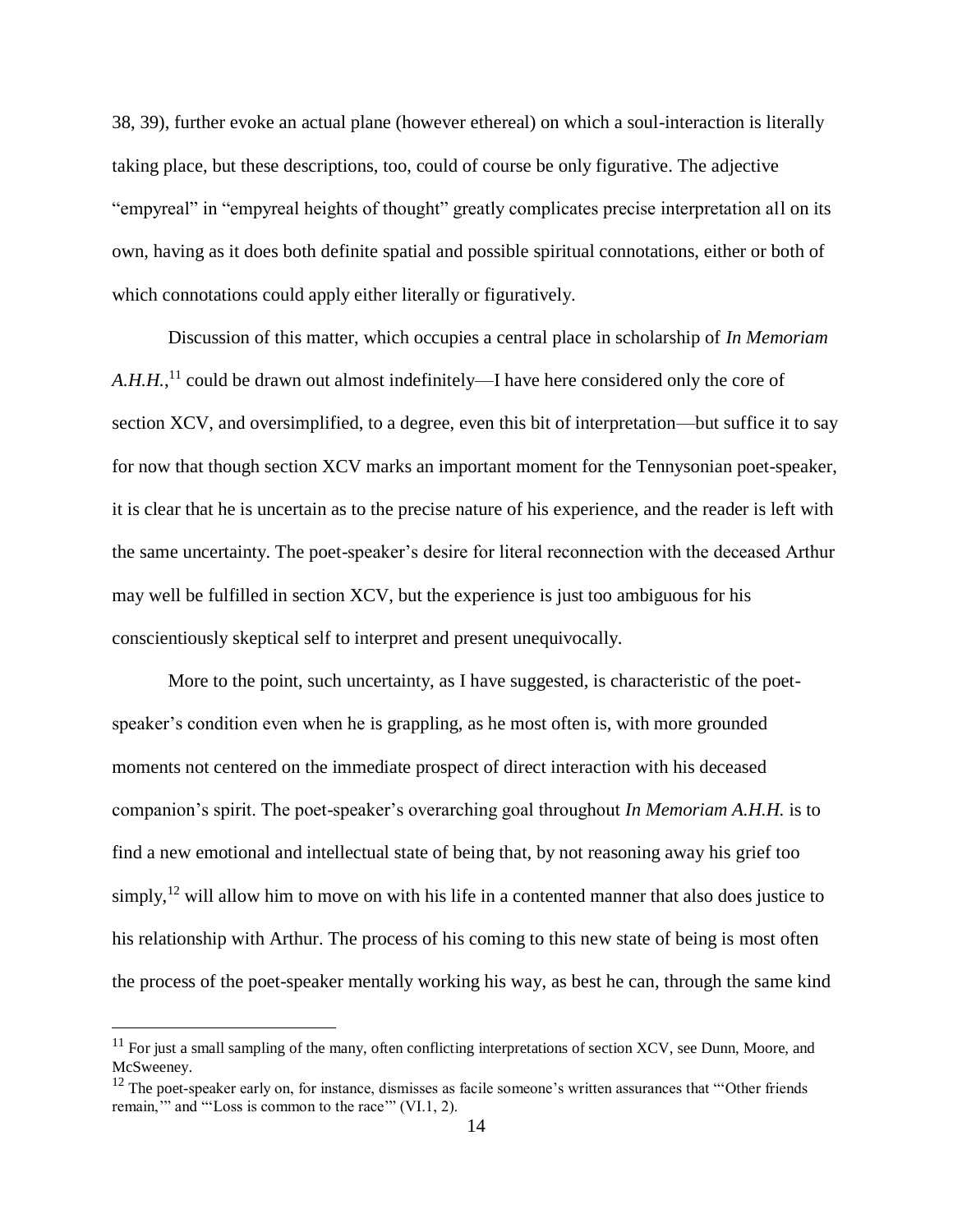of difficult to answer questions that feed his uncertainty about the experience in section XCV, but without the immediately relevant external prompting of such an experience, or the possibility, however tenuous, that such an experience represents for external *confirmation* of the poet-speaker's desired beliefs about death and the hypothetical afterlife. Primarily, the Tennysonian poet-speaker has only his own imperfect logic, religious faith, and intuition to aid him and encourage him on his stubborn search for "truths" which he admits can only be definitively "proved" by death itself (CXXXI.10-11).

Fundamentally different, then, from the dynamic at work in more typical lyric sequences, in which poet-speakers are primarily invested in making outward gestures toward their certainlyexisting beloveds, and interpreting and reacting to the actions or statements of these beloveds, the insistently abstract, mental orientation of *In Memoriam A.H.H.*, arising from the fact of Arthur's being dead, and perpetuated by the relative unanswerability of the questions the poetspeaker finds himself raising, makes the temporo-narrative progress of *In Memoriam A.H.H.* unique among its generic predecessors and near contemporaries by leading to more frequent perceived continuities of thought and feeling between consecutive poems than is common in those other sequences. That is, in determinedly engaging with the various aspects of his various questions, and necessarily uninfluenced (or uninterrupted, as it were) by the actual or anticipated actions of a living beloved, the Tennysonian poet-speaker creates more and larger examples of thematic, essentially argumentative "blocks" than are commonly seen in other works belonging to the lyric sequence genre. Tennyson creates chains of consecutive poems distinguishable not only because the poems of which they are constituted all deal with the same particular aspect of the basic love-grief preoccupation, but also because any given poem in one of these blocks is more likely to represent a continuation, however abstruse, of the thought process or emotional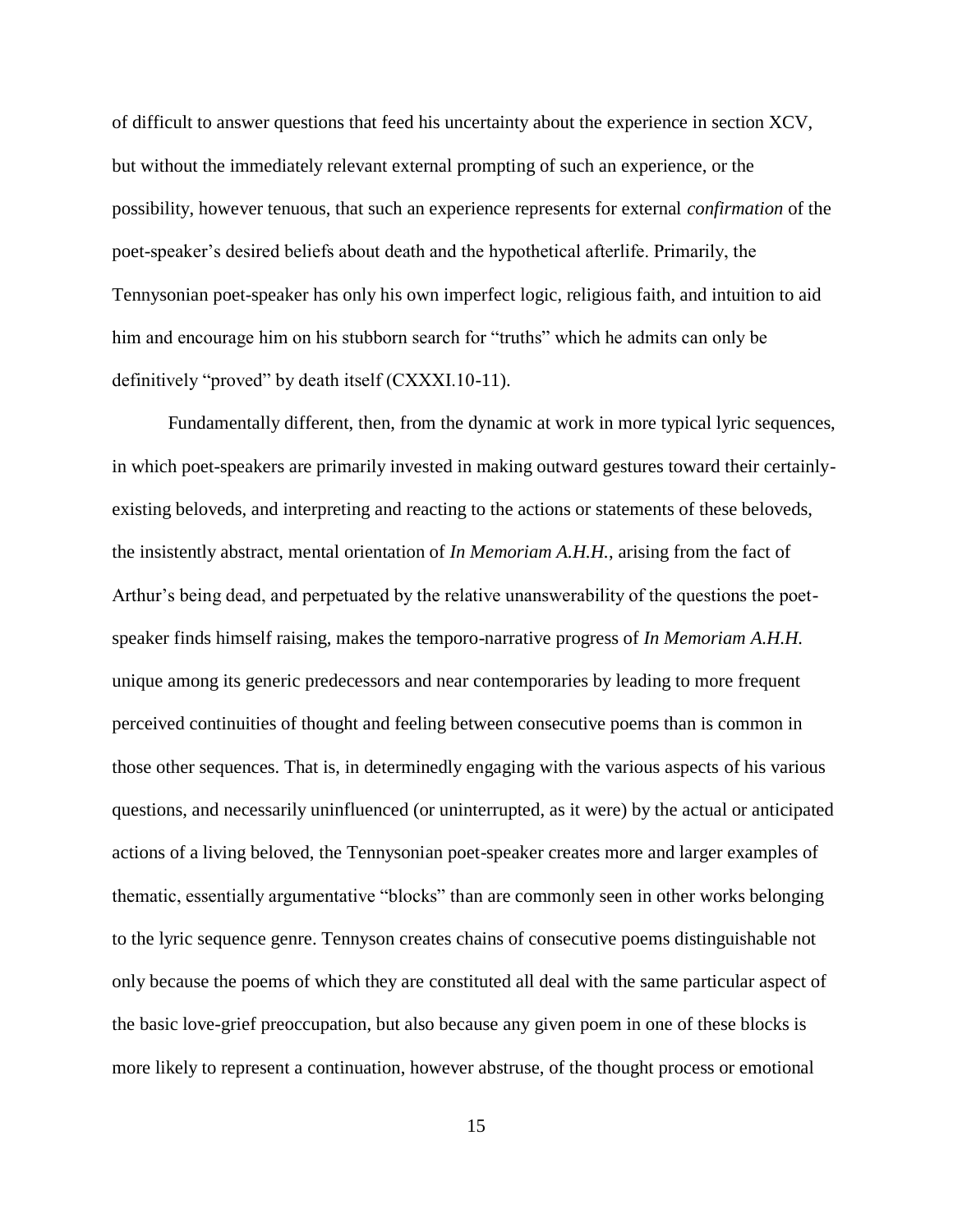content in the poem preceding it, than is any particular poem in any more typically Petrarchan sequence to represent the same thing. Though the apparent continuation of a chain of thought or feeling from one poem to another does not, of course, necessarily mean that one poem is actually "set" immediately after another (in fact, this is often observably not the case), such continuity, occurring as frequently as it does in *In Memoriam A.H.H.*, and occurring alongside other elements of temporal progress akin to those that I have described as existing in other sequences, creates an uncommonly insistent sense of real-time temporal progress across Tennyson's sequence.

Demonstrating this uncommonly insistent sense of temporal progress, which represents, as I have said, the most important *difference* between *In Memoriam A.H.H.* and other lyric sequences which appear before or near the middle of the nineteenth century, will be the primary aim of this sequence, but with the broader goal, in highlighting this difference, of showing how Tennyson's sequence *belongs* more to the Petrarchan tradition than has been commonly acknowledged or believed—I aim to show how the uncommonly insistent sense of temporal progress in *In Memoriam A.H.H.* represents a stretching, rather than a breaching, of generic precedents. I will thus examine multiple "blocks" of *In Memoriam A.H.H.* in order to demonstrate how such blocks tend to work; to show the forms that the Tennysonian poetspeaker's continuities of thought and feeling tend to take, as well as how and why such continuities tend to periodically, briefly, end. As a concrete point of comparison, I will also examine multiple sections of Petrarch's *Rerum vulgarium fragmenta*, which I choose for the purpose not only because I find that sequence to be ideally representative of the lyric sequence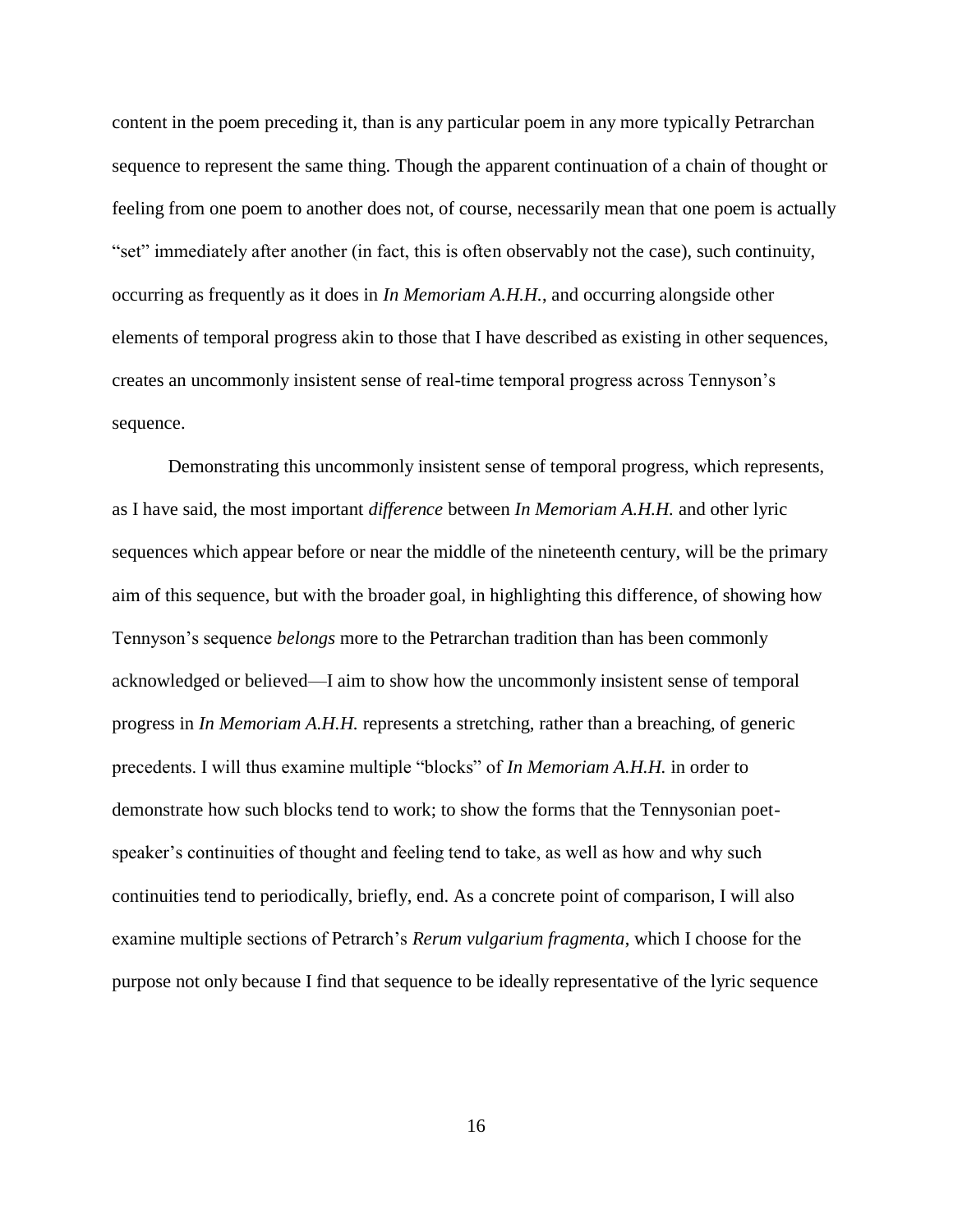genre,<sup>13</sup> but also because it is the sequence, as I have hinted, with the most similarities (however broad) to *In Memoriam A.H.H.*, and is therefore the sequence which promises to be most illuminating in its differences from Tennyson's work. Given length restrictions, this essay can provide only a very incomplete view of *In Memoriam A.H.H.* as a whole, not to mention the *Rerum*, but my goal, again, is only to be representative in showing how Tennyson's sequence *tends* to create its fictional expanse of time and develop across it, in comparison to such tendencies in the other examples of the genre in which I seek to place *In Memoriam A.H.H.*

<sup>&</sup>lt;sup>13</sup> I concur with Greene that "everything still to happen in the poetics of the sequence . . . depends on what is articulated as possible by Petrarch's master text" (22).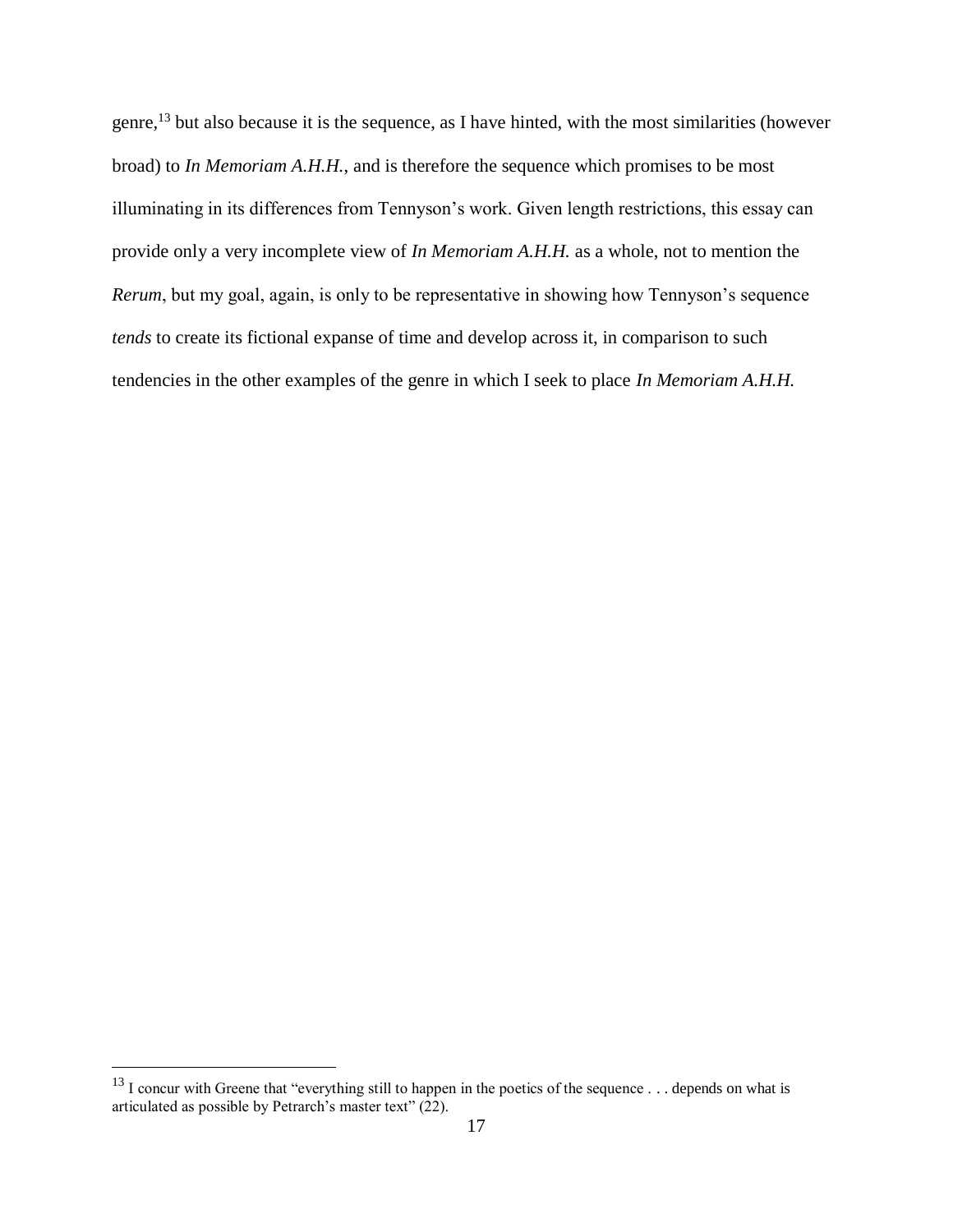### CHAPTER 2

### *IN MEMORIAM A.H.H.*'S "PROLOGUE" AND POEMS I-IV

<span id="page-24-0"></span>The first block of *In Memoriam A.H.H.* that I will examine—a "block" being, again, a group of consecutive poems interconnected by continuities of theme and argumentation—will naturally enough be the first such block that I perceive in the sequence: poems I-IV. Before this group properly begins, however—before the numbered poems of the sequence begin—there appears an unnumbered poem titled "Prologue,"<sup>14</sup> and despite the fact that this prologue poem does not belong to the first block as I have identified it, it merits brief discussion here, as it is greatly responsible for establishing the reader's expectation of, and thus influencing the reader's later perception of, temporo-narrative progress, not only across the opening block, but across the entire sequence. Opening poems which perform this task are in fact something of a convention across the lyric sequence genre, and Tennyson's "Prologue," in its particular content as well as in its setting the stage for the perception of temporo-narrative progress, is the point of greatest similarity, as Irene Hsiao notes, between *In Memoriam A.H.H.* and Petrarch's *Rerum*, specifically  $(179)$ .

Tennyson's "Prologue" is essentially a prayer addressed directly to Christ—"Strong Son of God, immortal Love" (1)—in which the poet-speaker, conceding that human beings can have only an imperfect understanding of things like death and the meaning of existence, asks Christ to help him and all of humankind become wiser. The first six quatrains of the poem read as follows:

<sup>&</sup>lt;sup>14</sup> The title was added by later editors, and not Tennyson himself, but the poet did leave it unnumbered.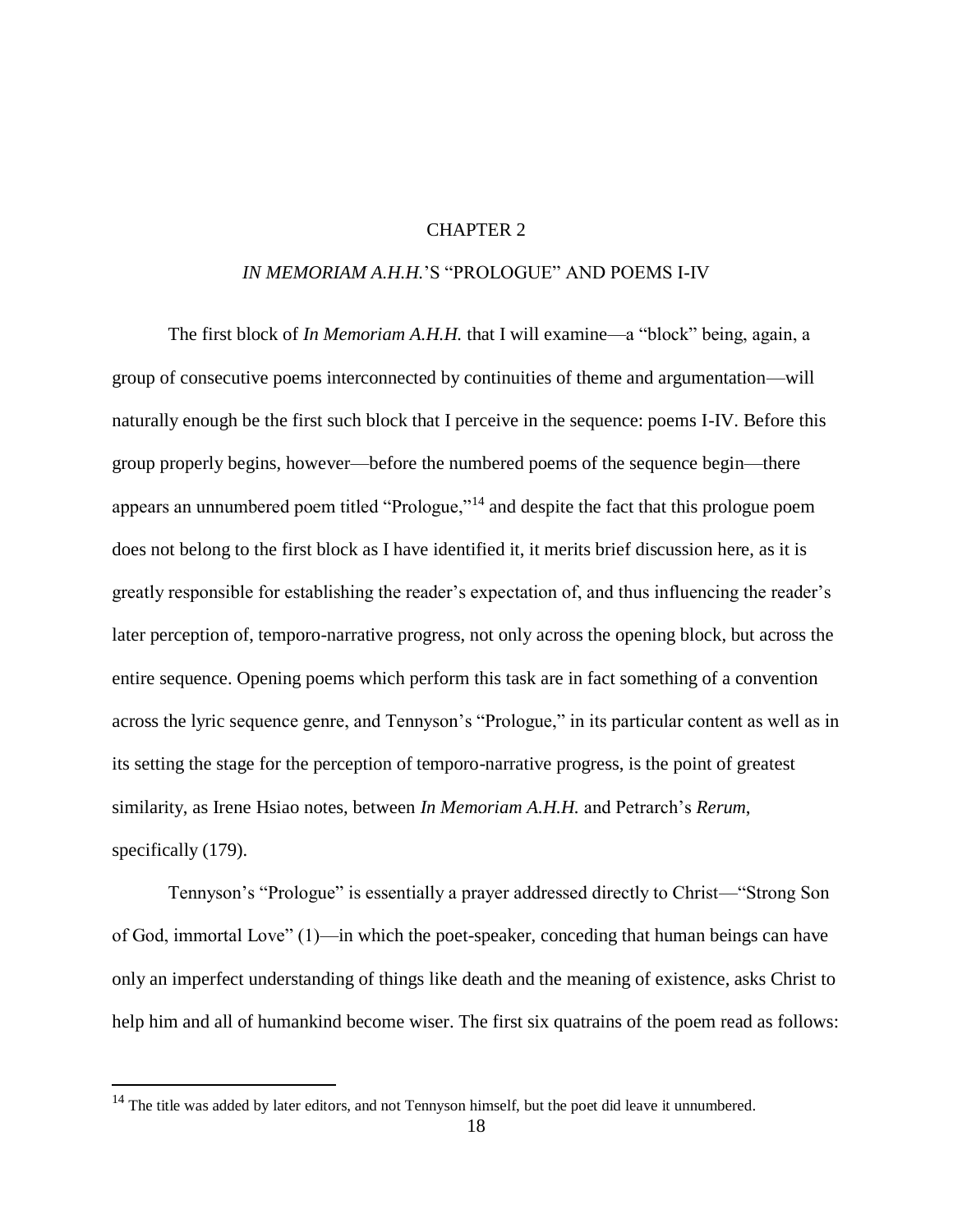Strong Son of God, immortal Love, Whom we, that have not seen thy face, By faith, and faith alone, embrace, Believing where we cannot prove;

Thine are these orbs of light and shade; Thou madest Life in man and brute; Thou madest Death; and lo, thy foot Is on the skull which thou hast made.

Thou wilt not leave us in the dust: Thou madest man, he knows not why, He thinks he was not made to die; And thou hast made him: thou art just.

Thou seemest human and divine, The highest, holiest manhood, thou. Our wills are ours, we know not how, Our wills are ours, to make them thine.

Our little systems have their day; They have their day and cease to be: They are but broken lights of thee, And thou, O Lord, art more than they.

We have but faith: we cannot know; For knowledge is of things we see; And yet we trust it comes from thee, A beam in darkness: let it grow. (1-24)

These lines evidence a resolution by the poet-speaker of the basic problems he will face in the sequence to come (albeit a resolution that rests on his acceptance of his *inability* to completely resolve his problems, except through religious faith), but a first-time reader has no way of immediately recognizing such a resolution; he or she has only the reasonable suspicion, instilled by the "Prologue" title, that the material of this poem is in some regard prefatory to the larger body of *In Memoriam A.H.H.*

In the ninth quatrain of the "Prologue," however, the poet-speaker shifts from the declarative statements that make up the bulk of the poem, and begins anaphorically asking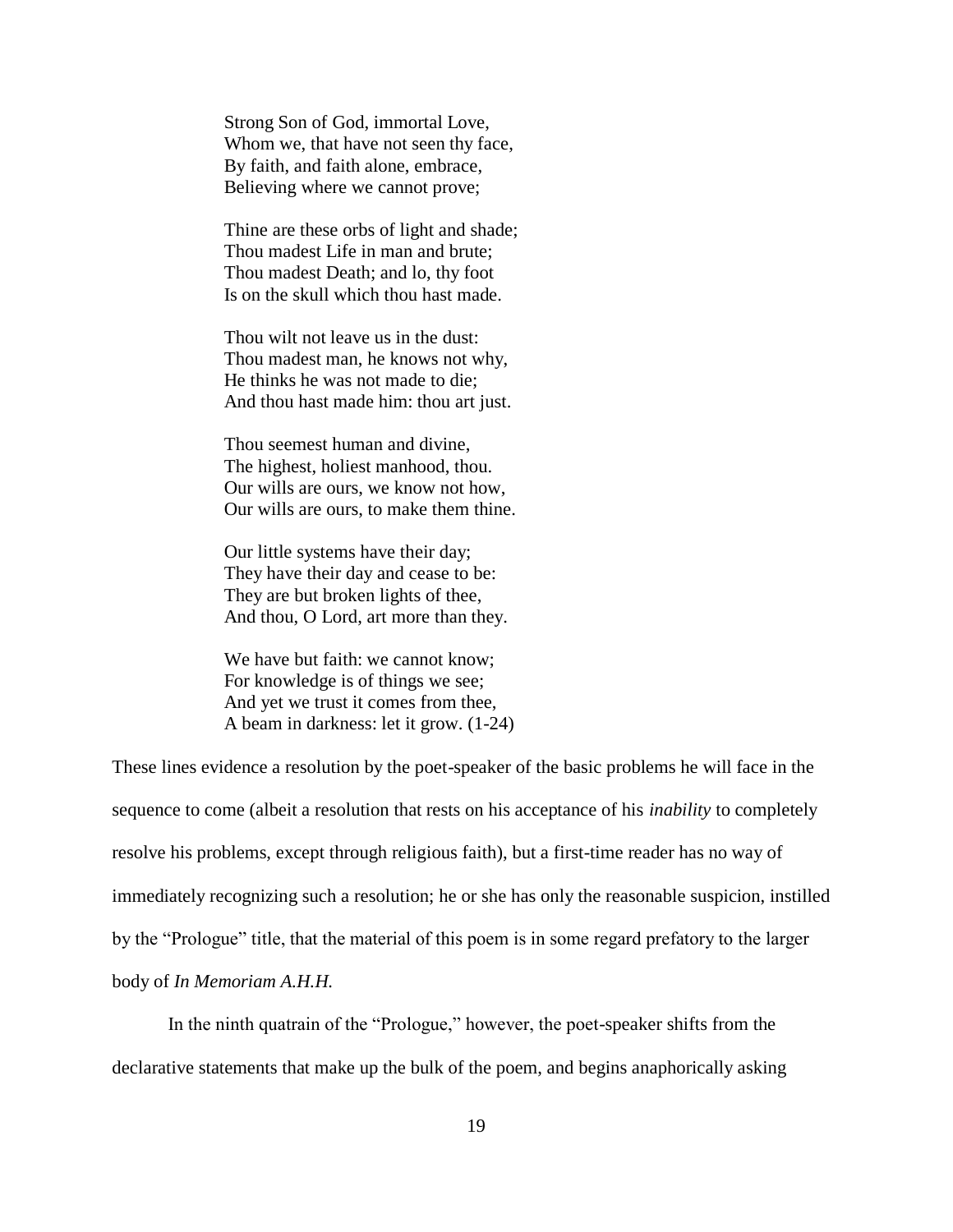Christ's forgiveness for various things. This new tack leads, in the penultimate stanza, to the first reference to Arthur's death ("Forgive my grief for one removed, / Thy creature, whom I found so fair" [37-38]), and finally, in the closing stanza, to an apparent reference to the tenor and nature of the poems to come, through which reference the "Prologue" most substantially creates an expectation of temporo-narrative progress across *In Memoriam A.H.H.* In this final stanza the poet-speaker asks Christ to

> Forgive these wild and wandering cries, Confusions of a wasted youth; Forgive them where they fail in truth, And in thy wisdom make me wise. (41-44)

Because the calmly declarative statements of which most of the "Prologue" is constituted cannot reasonably be viewed as either "wild and wandering cries" or "confusions," the reader, again with the implications of the "Prologue" title in mind, must suspect these descriptions to apply to the poems which he or she knows are yet to come. And because the poet-speaker is thus apparently able to describe, at all, poems which for the reader are still to come, the "Prologue" must be situated chronologically *after* the one hundred and thirty-two poems which spatially follow it. In the narratological terminology of Gerard Genette, what is experienced by the reader as "prolepsis," an "evoking in advance [of events] that will take place later" (40), must in fact be retrospection, or "analepsis," on the part of the poet-speaker, since the poems he refers to and describes must have, from his perspective, already "occurred." The "Prologue" takes place at a present moment further advanced in time than any of the respective present moments of the poems of the body of the sequence, which poems all apparently take place during the same broadly-related chunk of past time during which the poet-speaker exhibited feelings and attitudes—"wild[ness]" and "confusion"—distinct from the feelings and attitudes on display in the "Prologue." The poet-speaker has apparently developed past this earlier period of wildness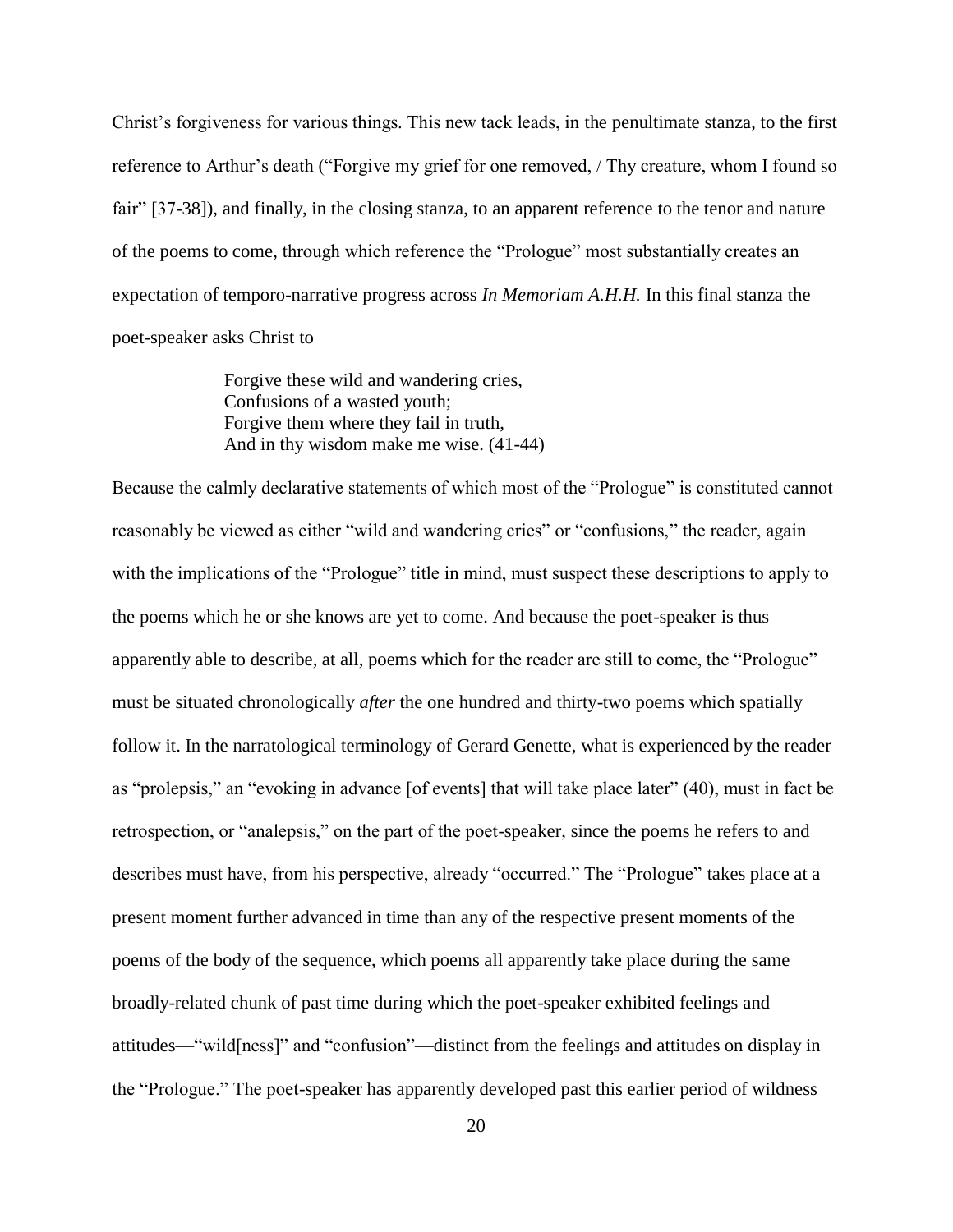and confusion, which he characterizes as making up his "wasted youth," and the reader accordingly has some reason to suspect that the numbered poems of the sequence that are soon to come after the "Prologue" will in some manner represent the *process* of the poet-speaker moving past the earlier period and its attendant feelings—the reader has reason to suspect that the poems of the body of *In Memoriam A.H.H.* will in some manner move forward in time, from whatever point in the past at which they start, toward the present tense of the spatially prior but temporally antecedent "Prologue" poem, and the calmer demeanor therein evinced.

So, the reader approaches Poem I of *In Memoriam A.H.H.* with at least a subliminal expectation that forward temporal movement will be a part of his or her experience in moving forward spatially from poem to poem, and poems I through IV do not contradict this expectation. These poems as a block are representative of how Tennyson's blocks tend to proceed, in that they form a kind of microcosm of the sequence as a whole: the individual poems are connected by various degrees and forms of continuity, so that they accumulate into an ongoing argument that progresses vacillatingly from extreme grief to qualified consolation.

Poem I finds the Tennysonian poet-speaker in the first throes of his grief over Arthur's death (as do all of the poems in this block), and he inaugurates the body-proper of his sequence by immediately demarcating his past, when Arthur was still alive, from his present, by disavowing, at least rhetorically, a belief which he apparently held before Arthur's passing. He writes,

> I held it truth, with him who sings To one clear harp in divers tones, That men may rise on stepping-stones Of their dead selves to higher things.

But who shall so forecast the years And find in loss a gain to match? Or reach a hand thro' time to catch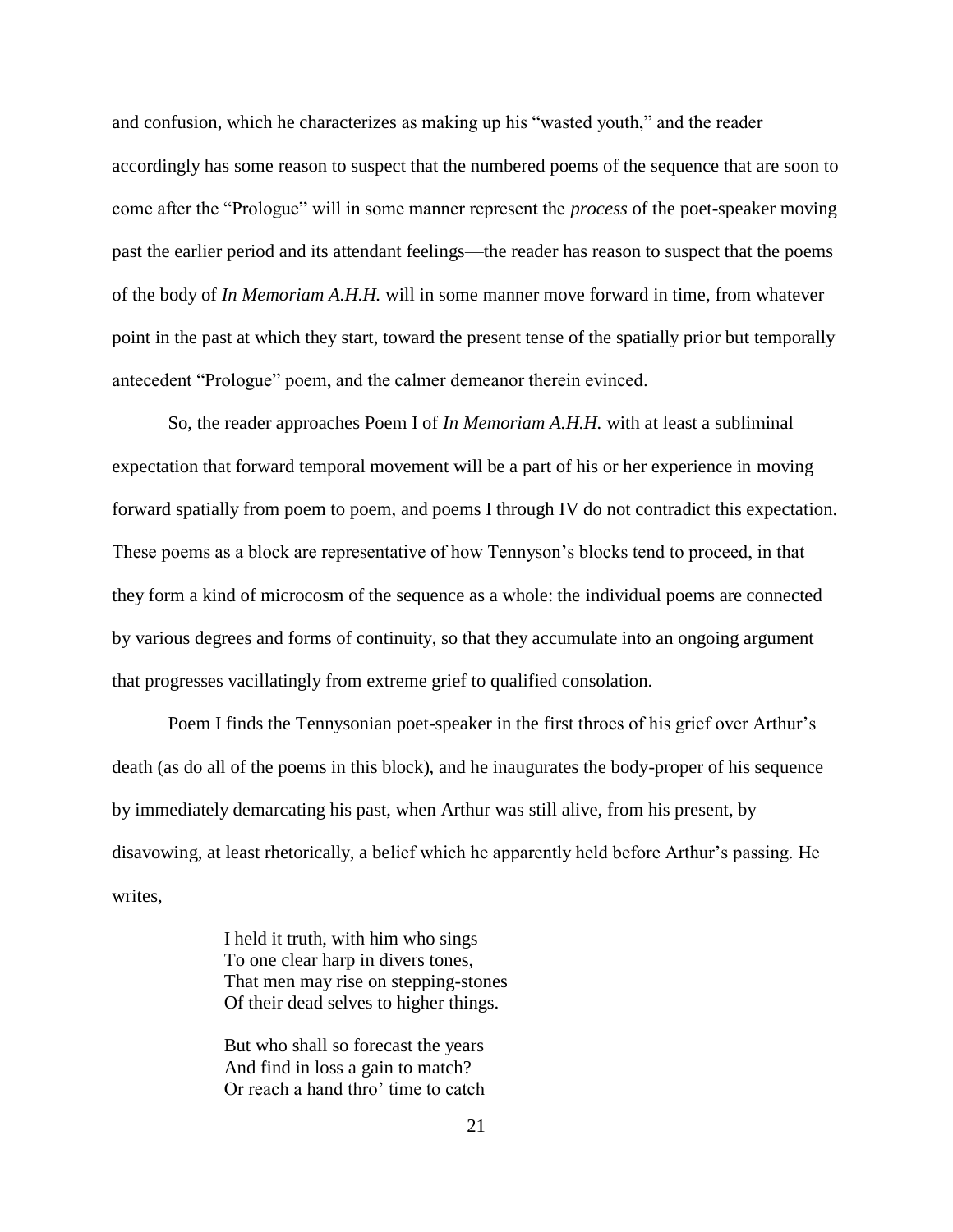The far-off interest of tears? (1-8)

He used to believe, he says, that people can profit from dramatic or traumatic changes—events which create "dead selves" by marking off the past from a new reality—by using them as "stepping-stones" to progress to better versions of themselves. Now, however, he has reconsidered this optimistic, pragmatic outlook. In the depth of his new grief over Arthur (it becomes more apparent in the next stanza that this is what is driving him), the poet-speaker is apparently unable to imagine ever progressing past his grief, unable to imagine a time when the "loss" of Arthur could be counteracted by a "gain to match" (5-6). And he suggests that such gain, the hypothetical "interest of [his] tears" (8), would in any case be too "far-off" to provide any modicum of comfort in the present (8).

Accordingly, the poet-speaker now espouses an approach to his grief that is the opposite of what his past attitude would prescribe: rather than looking forward to a self-improving moving-on from his pain, he looks to embrace his grief fully, supposedly demonstrating in the depth of his dark feelings, and in the completeness of his abandonment to them, his loyalty to the deceased:

> Let Love clasp Grief lest both be drown'd, Let darkness keep her raven gloss: Ah, sweeter to be drunk with loss, To dance with death, to beat the ground,

Than that the victor Hours should scorn The long result of love, and boast, 'Behold the man that loved and lost, But all he was is overworn.' (9-16)

As A.C. Bradley puts it, "the poet will not suppress his grief lest he should suppress love, too" (83).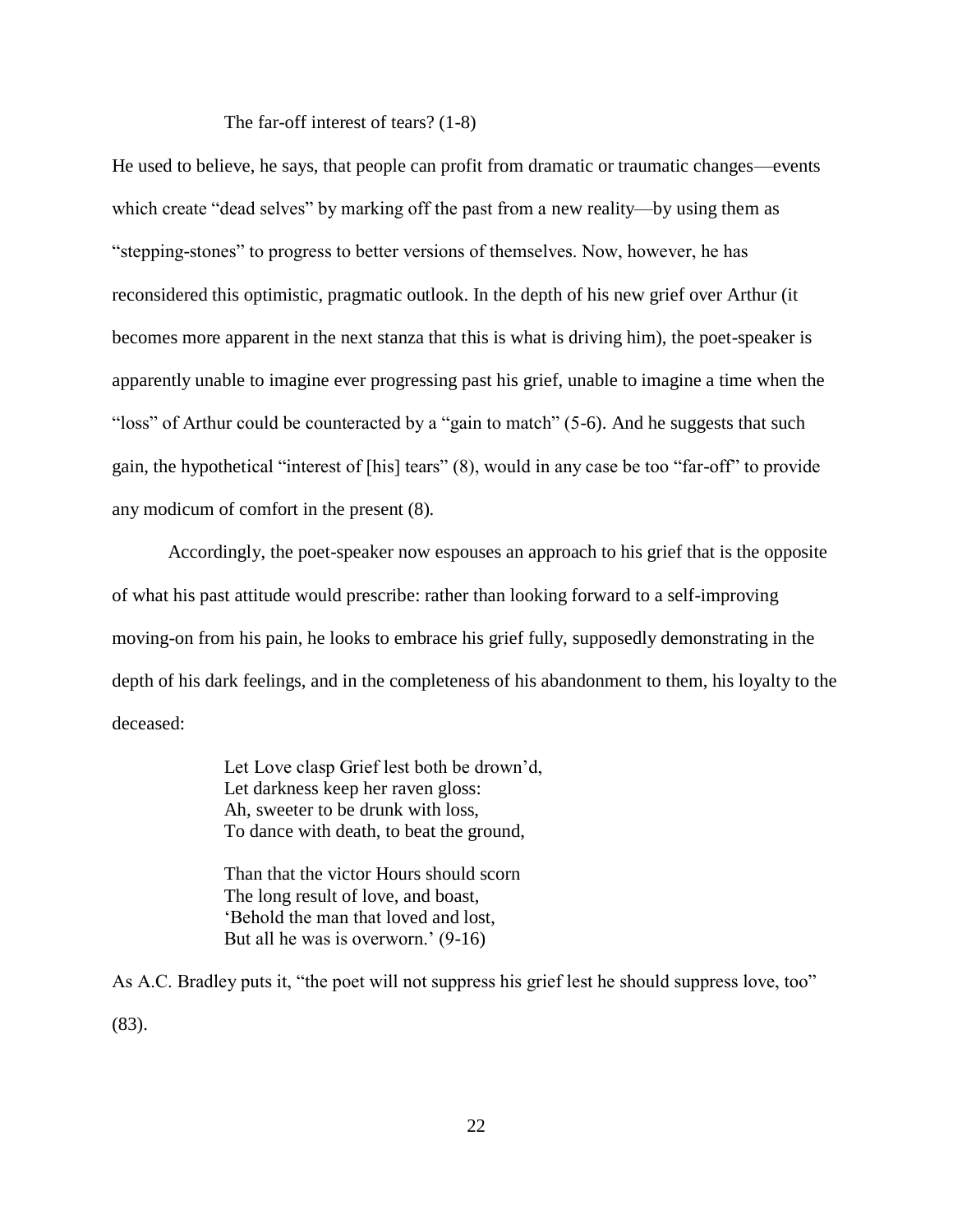This ultimate theme of poem I, the poet-speaker's belief that he must cling to the despair of the present in order to keep his feelings for Arthur alive, is the theme of poem II, as well. Poem II is addressed by the poet-speaker directly to a yew tree in a churchyard cemetery, so that the poem is set in a particular time and place presumably distinct from the hypothetical setting of poem I's vaguer, more purely disembodied lyrical pondering. This clear difference in setting carries already a strong suggestion of forward temporal movement from poem I to poem II, a suggestion boosted by the expectation of forward temporal progress earlier created by the "Prologue," and the "Old Yew" is furthermore addressed precisely because it supposedly possesses the constancy amid death that the poet-speaker looked to possess in poem I; there is a clear thematic and argumentative continuity from poem I to poem II, an emotional elaboration, which implies sequentiality and thus a step forward in time.

First, the yew tree is noted for embracing the gravestones and bodies of the dead (not Arthur's gravestone or body in particular, as he does not come to be buried until poem XVIII, but those of the general dead in the churchyard), in a literal, physical enactment of the poetspeaker's desire, expressed in poem I, for a continued mental embrace of Arthur's memory and the grief that attends it.<sup>15</sup> The yew is said to be "grasp[ing] at the stones / That name the underlying dead" (1-2), echoing in particular the vocabulary of "Love *clasp[ing]* Grief" in poem I (1- 2; emphasis mine), and the tree's "fibres" are said to "net the dreamless head[s]" of these dead (3), while its "roots" are said to be "wrapt about the [ir] bones"  $(4)$ .

The Tennysonian poet-speaker presents this opening multifaceted image as pure description of the yew without direct commentary, and the image is therefore only implicitly

<sup>&</sup>lt;sup>15</sup> Of course, one also suspects an unexpressed longing on the part of the poet-speaker for the ability to literally reembrace Arthur.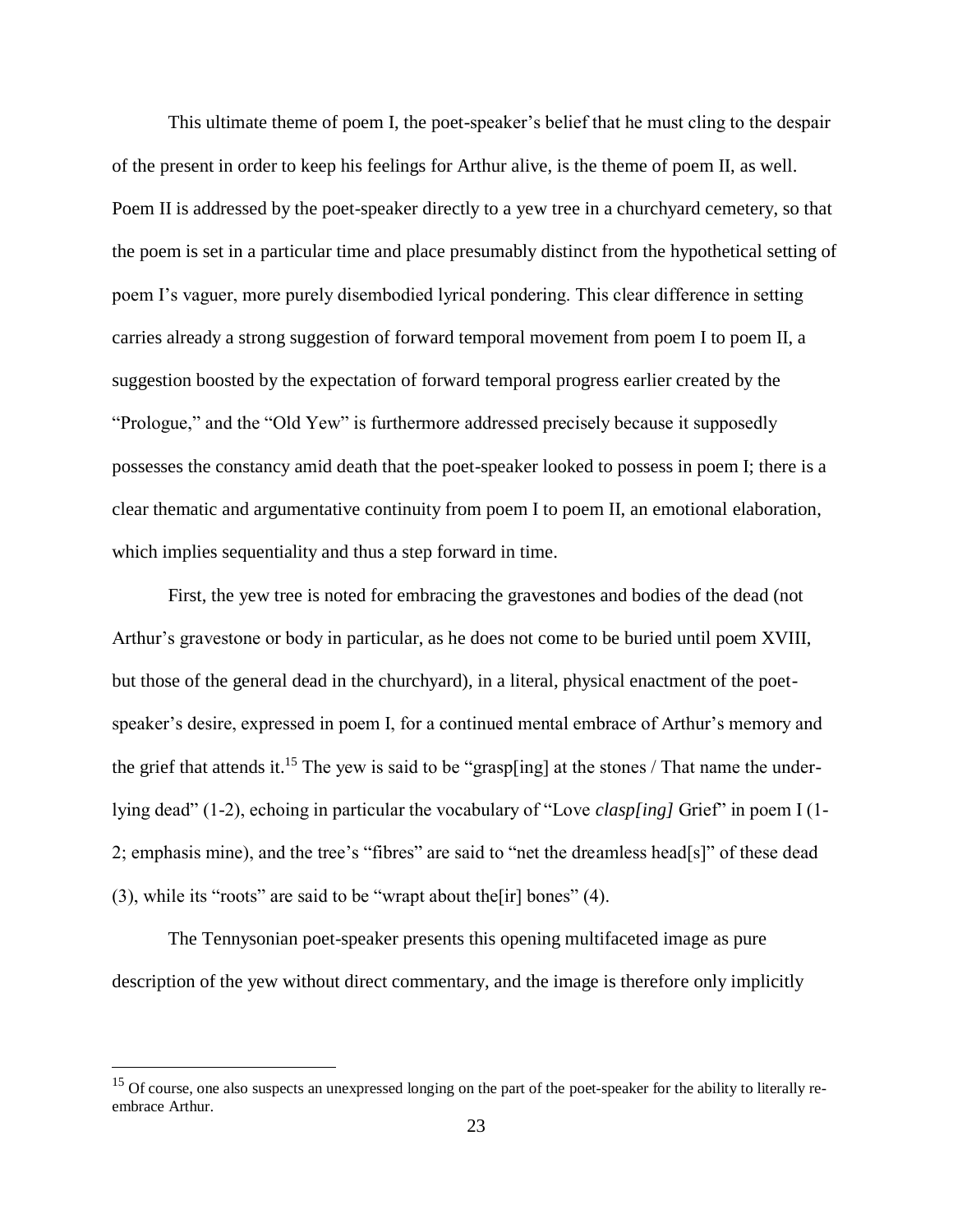metaphorical, though the implication, obviously, is very strong. He next goes on to cite, however, other characteristics of the yew—the typical long life of the species, and the fact that it does not change color with the seasons—which extract from him a more explicit expression of and explanation for his admiration of the particular tree he is addressing:

> The seasons bring the flower again, And bring the firstling to the flock; And in the dusk of thee, the clock Beats out the little lives of men.

O not for thee the glow, the bloom, Who changest not in any gale, Nor branding summer suns avail To touch thy thousand years of gloom:

And gazing on thee, sullen tree, Sick for thy stubborn hardihood, I seem to fail from out my blood And grow incorporate into thee. (5-16)

The poet-speaker would like to identify with the tree (and indeed imaginatively becomes one with it in the closing lines of the poem) because of its "stubborn hardihood" (14). The yew is long-lived, unaffected "by any gale" (6), and the unaffected self it carries through its long life, the poet-speaker claims, is one of "gloom" and "sullen[ness]" (9, 12). Because the tree does not become visibly brighter in autumn through a change in the color of its leaves, or in spring or summer via new "bloom[s]" (9), it can be said to wear its "gloom," its darkish green color which the poet-speaker associates with death and grief, all year round, and throughout its life. The poetspeaker is determined to be likewise "stubborn" in resisting any potential brightening of his mood, any potential moving on from the "gloom" brought on by Arthur's death—a reassertion, as I have said, of the philosophy of wallowing he espouses in poem I.

Poem III carries forward this theme yet again, but the implication of forward temporal progress from poem II to III lies less in the kind of restatement-with-a-difference that links I and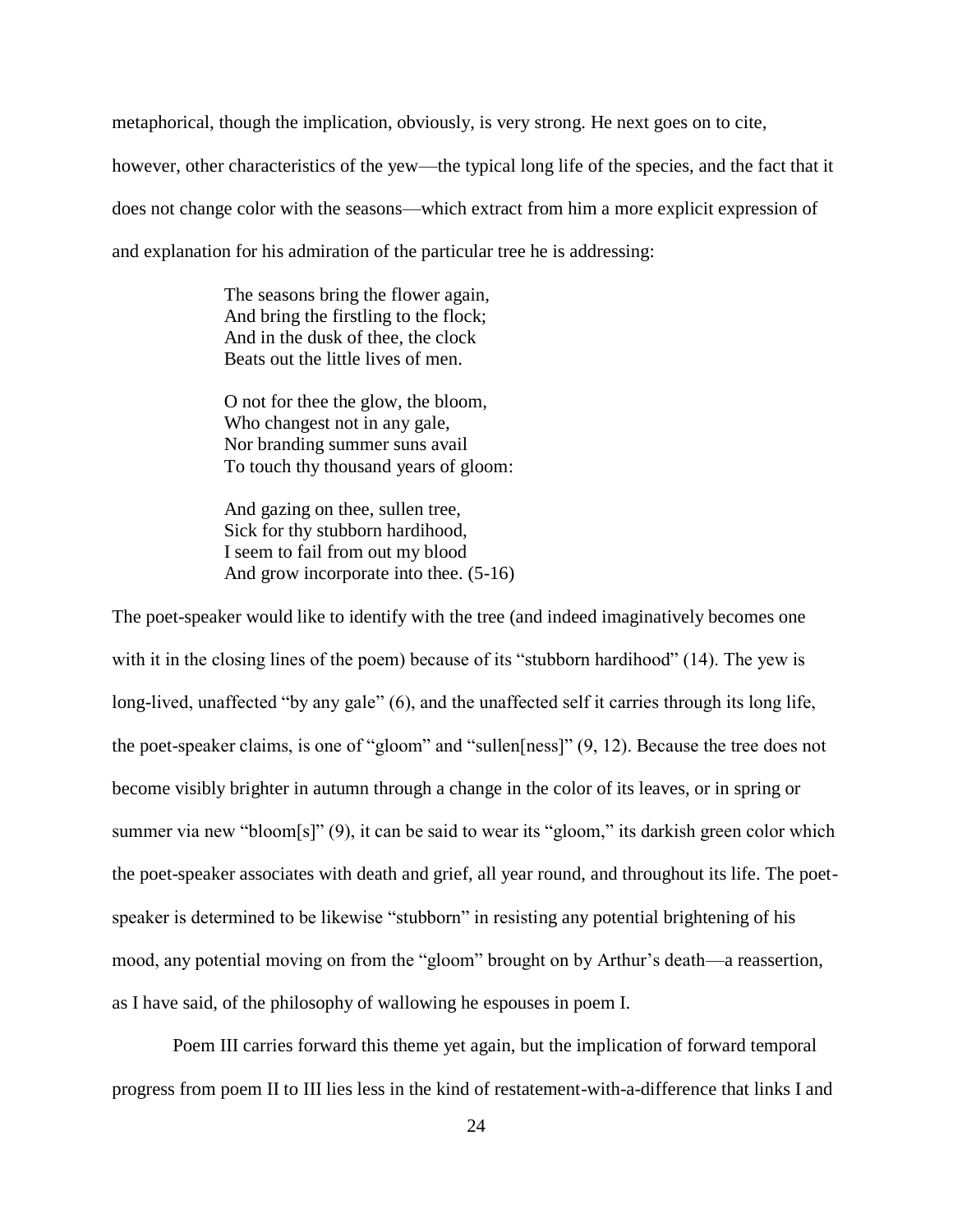II, and more in poem III's explicit argumentative reconsideration of his determined embrace of grief.

Poem III begins with an apostrophe to personified "Sorrow," the poet-speaker thus dramatizing even further his intimacy with that emotion, but his insistence on cultivating this intimacy has apparently begun to have disturbing mental ramifications he has not foreseen. His heretofore desired closeness with Sorrow is now described as a "cruel fellowship" (1), because Sorrow has begun presenting ideas to the poet-speaker that he cannot bring himself to countenance. "She" (Sorrow is feminized) has been "whisper[ing]," with a "lying lip," dark thoughts of a wider scope than the thoughts which the poet-speaker has so far explored (4):

> 'The stars,' she whispers, 'blindly run; A web is wov'n across the sky; From out waste places comes a cry, And murmurs from the dying sun:

'And all the phantom, Nature, stands— With all the music in her tone, A hollow echo of my own,— A hollow form with empty hands.' (5-12)

The poet-speaker's embrace of his personal sorrow has bled out into a kind of nascent existential crisis, as "Sorrow" has begun preaching to him a vision of the universe which casts it as essentially godless and meaningless. She says, for one thing, that "the stars," which can be taken as representing their literal selves and as symbolizing the concept of fate, "blindly run" (5)—they are subject to no guiding hand, such as a God, and events on earth occur without any profound reason or cause. Additionally, "Nature," despite "the music in her tone," her outward sweetness, is said to be only a "hollow echo" of hollow Sorrow, offering nothing, ultimately, in her "empty hands" (9-12).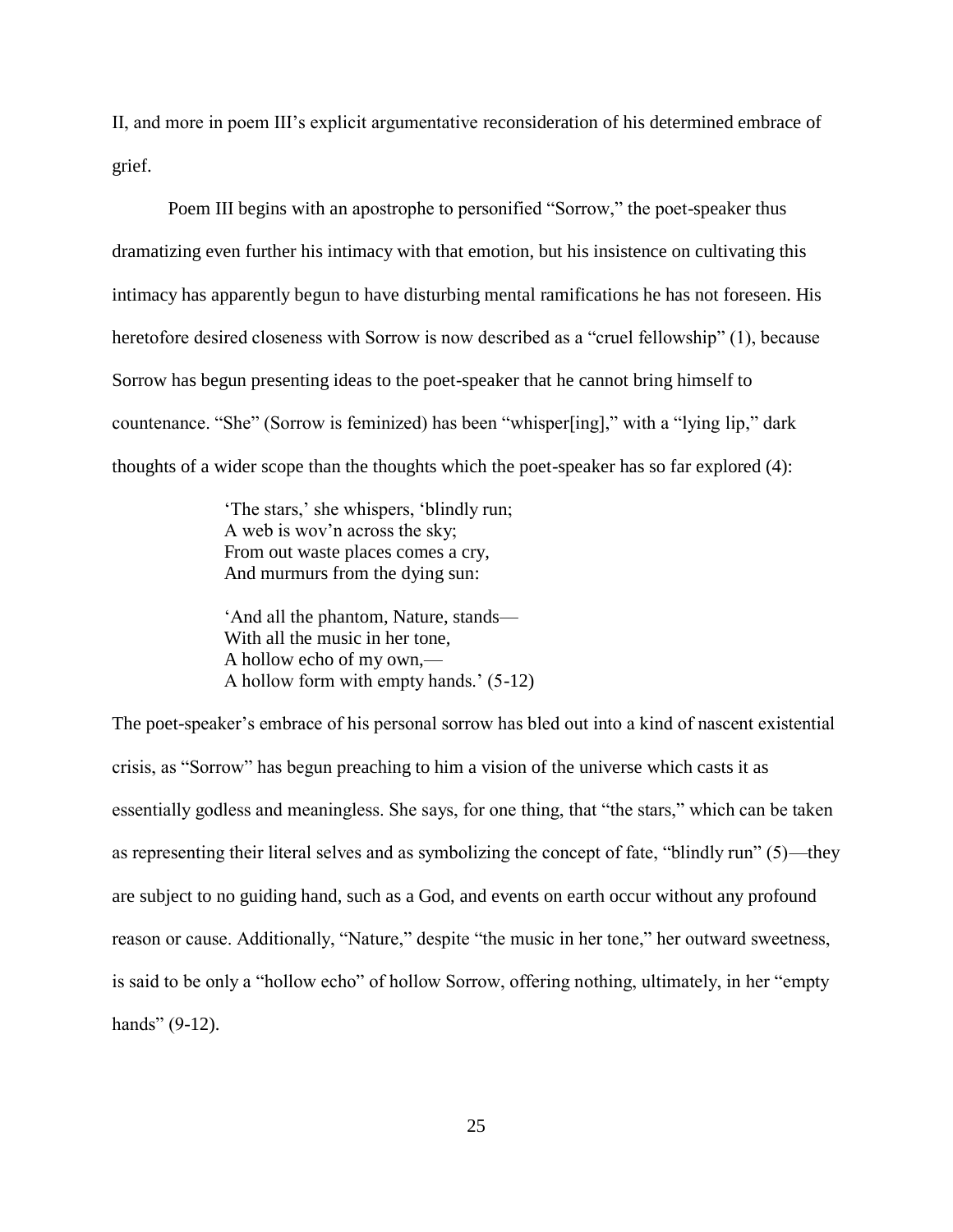Questions and doubts along these lines will be a constant presence throughout the rest of *In Memoriam A.H.H.*, but for now, at least, the poet-speaker has determined to reject Sorrow's ideas as untrue, as proceeding, again, from her "lying lip," and his determination to do so leads to the continuity-through-explicit-rebuttal which most strongly suggests forward temporonarrative progress from poem II to poem III. Explicitly questioning the wisdom of believing such thoughts as Sorrow has just been said to express, and thus implicitly questioning his general unqualified embrace of grief so far in the sequence, the poet-speaker concludes poem III by asking rhetorically about Sorrow,

> And shall I take a thing so blind, Embrace her as my natural good; Or crush her, like a vice of blood, Upon the threshold of the mind? (13-16)

The correct option is certainly implied to be the latter, an active *rebuffing* of Sorrow, which approach is, of course, precisely the opposite of the poet-speaker's active embrace of grief in the previous two poems.

Poem IV, the last poem of this first block that I have identified in *In Memoriam A.H.H.*, takes up the conviction that grief should not be given free rein, and evidences forward temporal progress from poem III by dramatizing the poet-speaker's ongoing struggle to enact this new belief. The full poem reads as follows:

> To Sleep I give my powers away; My will is bondsman to the dark; I sit within a helmless bark, And with my heart I muse and say:

O heart, how fares it with thee now, That thou should'st fail from thy desire, Who scarcely darest to inquire, 'What is it makes me beat me so low?'

Something it is which thou hast lost,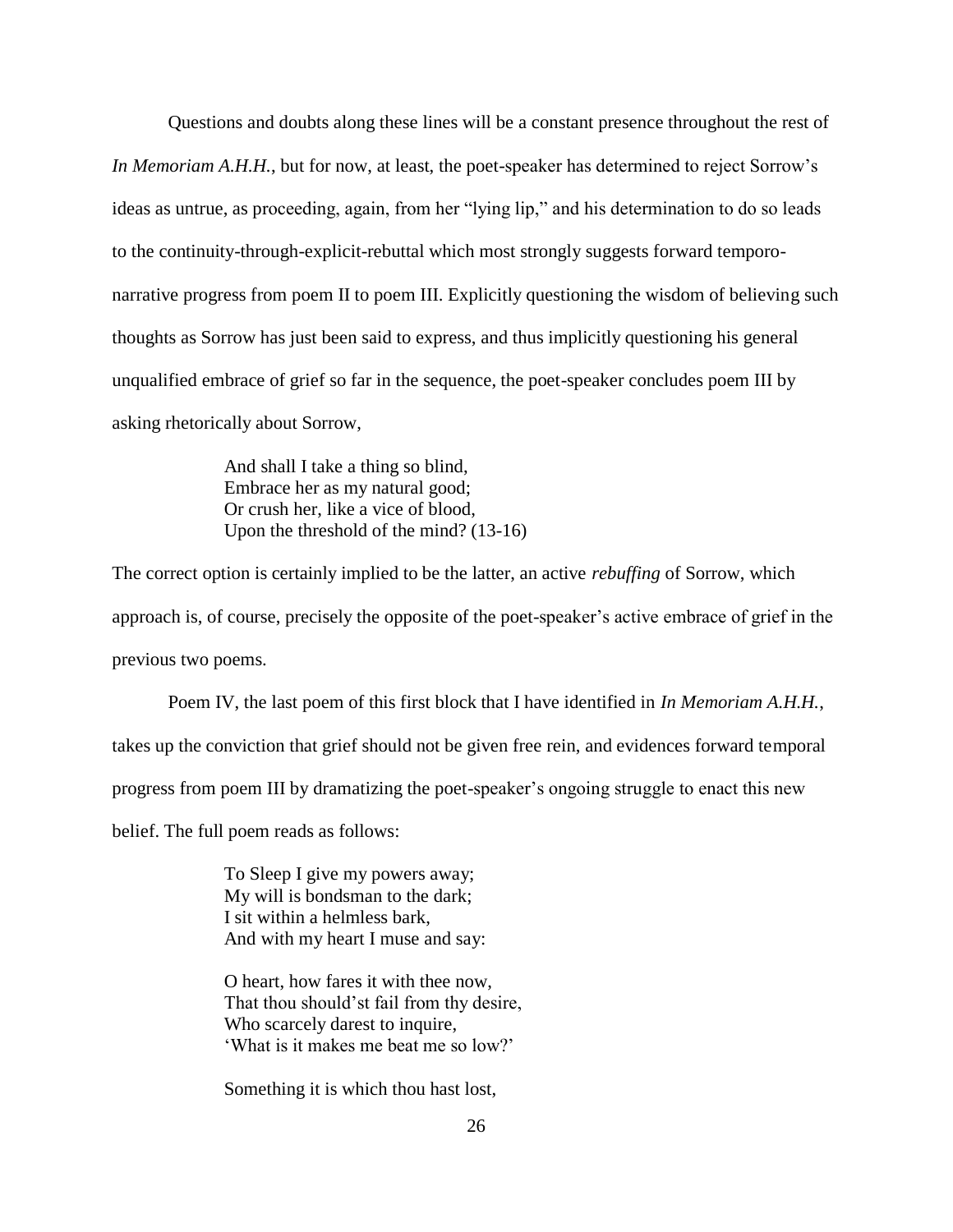Some pleasure from thine early years. Break thou deep vase of chilling tears, That grief has shaken into frost!

Such clouds of nameless trouble cross All night below the darken'd eyes: With morning wakes the will and cries, 'Thou shalt not be the fool of loss.' (1-16)

The poet-speaker describes iteratively his typical nighttime and morning experiences as of late.<sup>16</sup> writing, to start, that when he is sleeping (or perhaps when he is in the semi-conscious interval just prior to sleep), his "will is bondsman to the dark" (2)—that is, his consciously determined thoughts become subject to the dimmed consciousness of a sleeper, and more particularly to the darkness of the grief he has repeatedly cast in terms of blackness or "gloom."<sup>17</sup> He "sit[s]" metaphorically "within a helmless bark" (3), unable to set the course of his thoughts, and unavoidably finds himself conversing, as it were, with his "heart" (4), which in his unconscious or semi-conscious state is entirely involved with his grief and sorrow, in a manner only slightly more concentrated on its actual source in Arthur's death than was the broad sorrow that produced poem III's wide turn into metaphysics. The poet-speaker's heart, in sleep, "scarcely darest to inquire" the precise reason for its despondency (7), but is nonetheless preoccupied with the overwhelming sense that the poet-speaker has lost "something" (9), "some pleasure from [his] early years" (10). This vague sense of loss becomes so acute as to overwhelm the unconscious poet-speaker, who desperately urges the "deep vase of chilling tears, / That grief hath shaken into frost" to "break" (11-12)—he wishes, it seems, for some emotional coup de grâce (perhaps a

<sup>&</sup>lt;sup>16</sup> In Genette's terminology, "iterative" narration is narration which narrates one time what has happened more than once: "a single narrative utterance takes upon itself several occurrences together of the same [basic] event" (116). In poem IV, then, the Tennysonian poet-speaker is narrating not only one particular night, but what has lately *tended* to be his experience at night, and in the morning upon waking.

 $17$  See the case of the yew in poem II, of course, as well as the poet-speaker's determination, in poem I, to "let darkness keep her raven gloss" (10). The poet-speaker's ignorance, with which his grief comes to be inextricably linked, is likewise cast as darkness in the "Prologue" poem (24).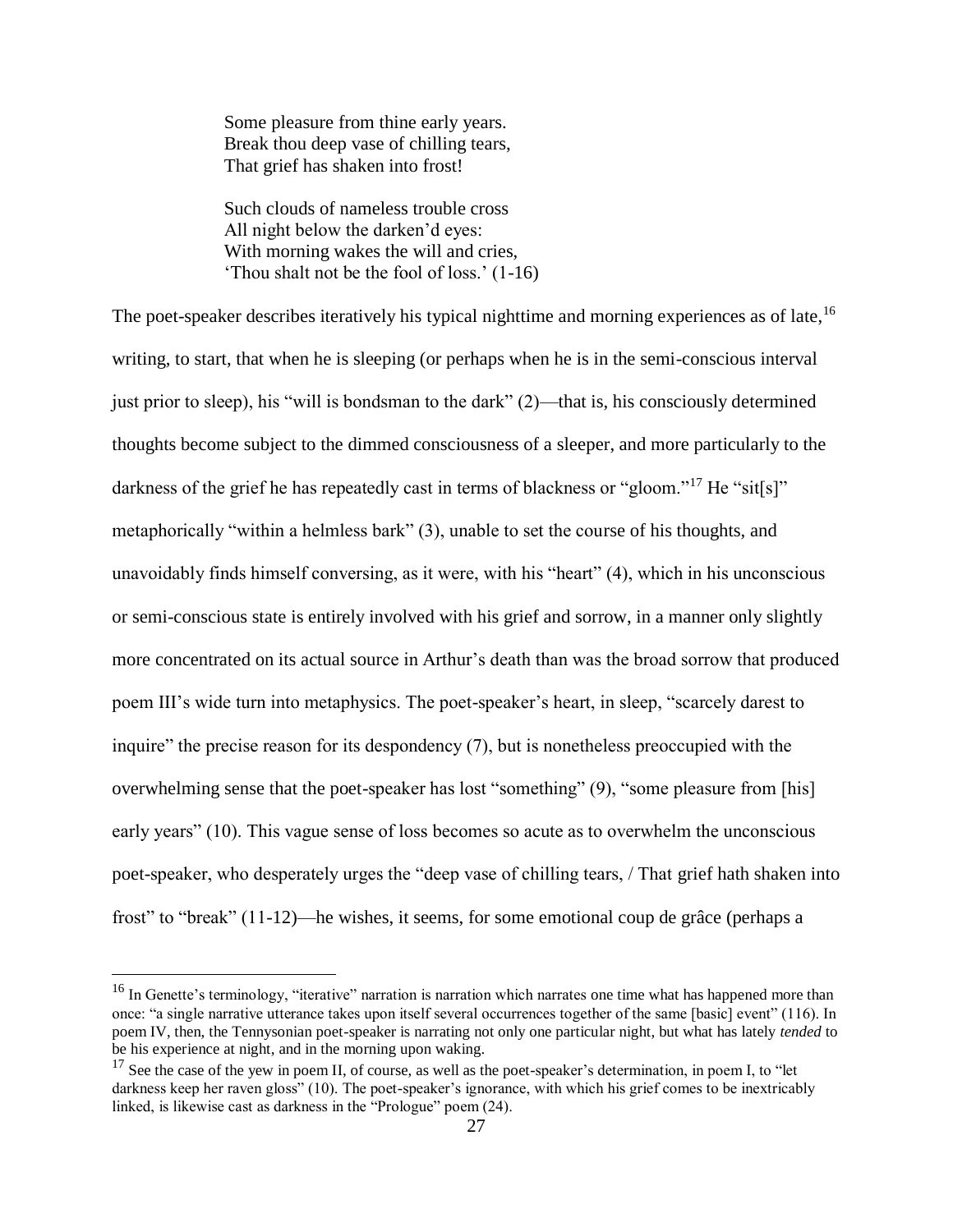revelation as to what the "something" he has lost is) to finish him off, to shatter his already "frozen" psyche and thus release him from his grief, in however self-destructive a manner.<sup>18</sup>

Such have the poet-speaker's nights been of late, when he cannot submit his thoughts to his own will, but his mornings, he writes, have brought escape from this turmoil, as he is then able to reassert his will and tell himself "'Thou shalt not be the fool of loss'" (16). This last statement, of course, sounds much like the conclusion of poem III, where the poet speaker implicitly determined that he needed to "crush [Sorrow], like a vice of blood, / Upon the threshold of the mind" (15-16), and it thus more forcefully points out, in retrospect, the correspondence of the entirety of poem IV to poem III; both poems depict the poet-speaker first as subject to an unfettered sorrow, and finally as wanting to counteract this sorrow. At the close of poem IV, however, we see the poet-speaker putting his new conviction more into practice. His closing statement to himself is an explicit expression of his intent to rein in his grief, such as the rhetorical question that ends poem III is not, and since poem IV's iterative narration suggests, again, that the sleeping and waking scene the poet-speaker describes has been played out numerous times, it is furthermore implied that the poet-speaker has been in the *habit*, for some indeterminate but probably not overly long period of time, of actively trying to assert his will in this manner. He has clearly not managed to entirely eradicate his sorrow, to the extent that we can judge his success by the activity of his unconscious mind, but complete eradication has not necessarily been his goal, anyway; we only know that he has more actively embraced the need to control his emotions to some degree, so that he will not be made entirely a "fool."

<sup>18</sup> The vase metaphor is one of the most famous, and most beguiling, in *In Memoriam A.H.H.* Tennyson explained that "'Water can be brought below freezing-point and not turn to ice—if it be kept still; but if it be moved suddenly it turns into ice and may break the vase'" (qtd. In Gray 8). His dream-state grief in poem IV, then, already has him frozen, paralyzed with tension, and he wishes in his desperation for the final sudden movement that will "break the vase."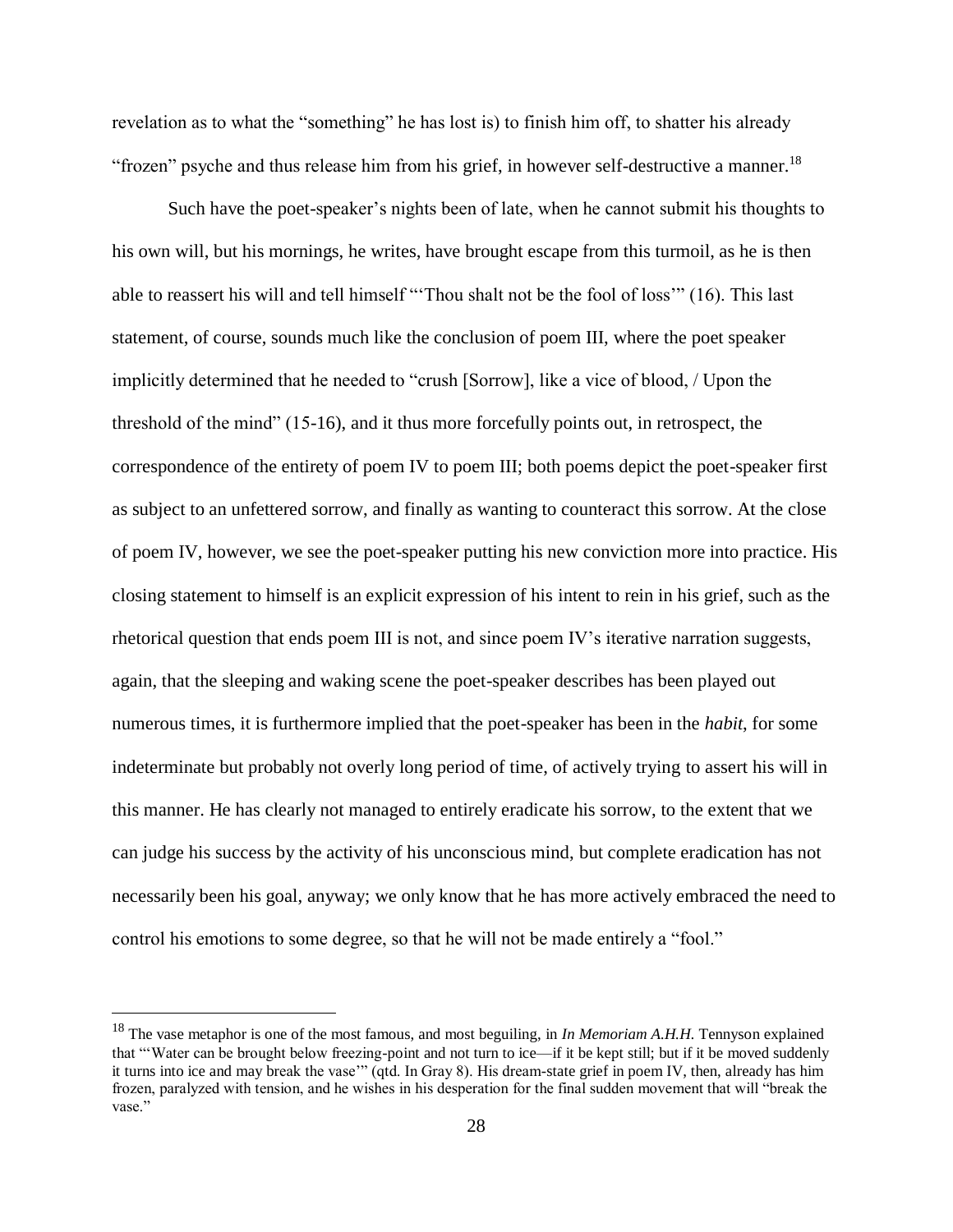To review, then, after the "Prologue" poem instills an expectation of forward temponarrative progress for the sequence, poem I begins the sequence-proper with the poet-speaker's dismissing, in the wake of Arthur's death, his past pragmatic attitude toward traumatic events. Instead of using his loss to improve himself, he intends to wallow in his grief as a means of showing loyalty to his relationship with Arthur. Poem II develops the idea of a commitment to wallowing, by presenting the poet-speaker's admiration for a yew tree which supposedly exhibits a constancy of gloom that he would imitate. Poem III then represents a turn, an acknowledgement by the poet-speaker of the need to temper his surrender to grief, after this surrender begins infecting his thinking on larger issues in a way that frightens him. In poem IV, the poet-speaker, though still very much subject to periods of overwhelming grief, shows himself to have fully embraced the need to try to restrain his emotions.

These four poems form the first block of *In Memoriam A.H.H.*, as I have said, and their incremental, continuous movement from utter grief to imperfect solace is paradigmatic of how all of the blocks of the sequence tend to proceed. Such movement is paradigmatic, too, of *In Memoriam A.H.H.*'s overall progress as created by the interactions of the blocks with one another. Most blocks, like the first one, end with a kind of qualified hope. There may or may not then follow a poem or two, unattached to any block, or forming their own miniature block, in which the poet-speaker reflects self-consciously on the worth of his own poems.<sup>19</sup> After these poems, or directly following the end of the previous block, a new block tends to begin with a renewal of the poet-speaker's grief, brought on by whatever new turn of thought, and the subsequent poems of this new block progress, again, toward qualified comfort. *This* block ends, and another new block starts with another renewal of grief, and so on, and so on. In this broad

<sup>&</sup>lt;sup>19</sup> Bradley and others have also noted the presence and typical positions of these literary-critical poems.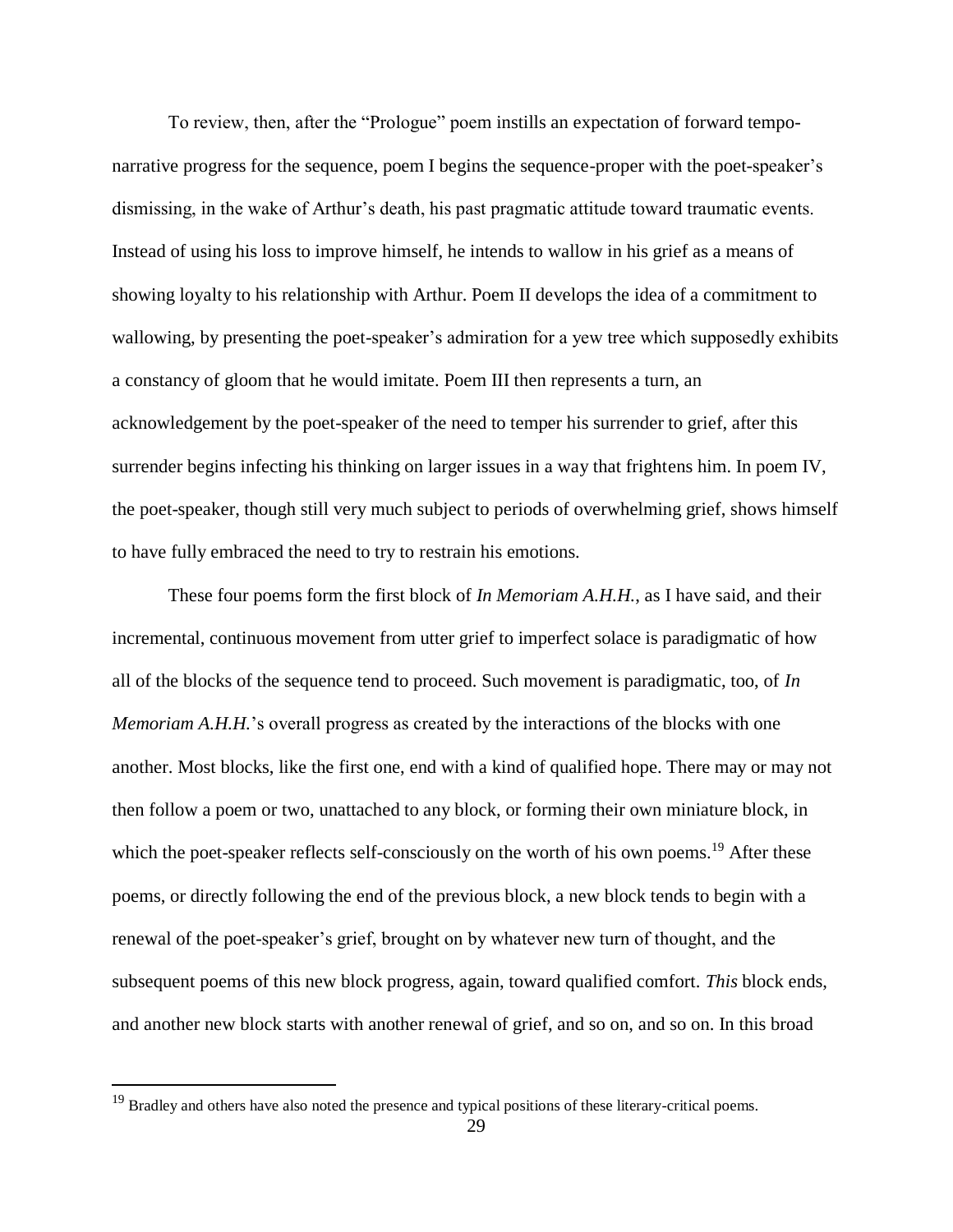way, the blocks interact with one another in a cyclical or recursive manner, but as *In Memoriam A.H.H.* goes on, the griefs that begin blocks tend to be less and less totally overwhelming, as the qualified solaces that end blocks become more complexly and satisfactorily qualified, and so more lasting. The sequence ends—the final block ends—as I have said, with the poet-speaker in a state of mind much like that exhibited in the "Prologue," a state of religiously-centered serenity which is not much disturbed by the continued presence of grief.

Of course, the blocks do not behave in as wholly uniform a manner as I have spelled out, and the progress of the sequence is not as wholly tidy and linear, even in its recursiveness, as my summary suggests. And in any case, no broad patterns such as these can be detected as early on as in the first block of the sequence. For the moment, it is more immediately important to note how the continuous thought process connecting the first four poems of *In Memoriam A.H.H.* is *not* continued by poem V, which as it happens is one of the poems, mentioned above, which stand alone between the end of one block and the start of another, as the poet-speaker steps back to ponder the nature and value of his own poems. The poet-speaker writes,

> I sometimes hold it half a sin To put in words the grief I feel; For words, like Nature, half reveal And half conceal the Soul within.

But, for the unquiet heart and brain, A use in measured language lies; The sad mechanic exercise, Like dull narcotics, numbing pain.

In words, like weeds, I'll wrap me o'er, Like coarsest clothes against the cold: But that large grief which these enfold Is given in outline and no more. (1-12)

To be sure, a desire for the relief from sorrow that was deemed necessary in poem III, and which was presented as having become more actively pursued in poem IV, presents itself here, as the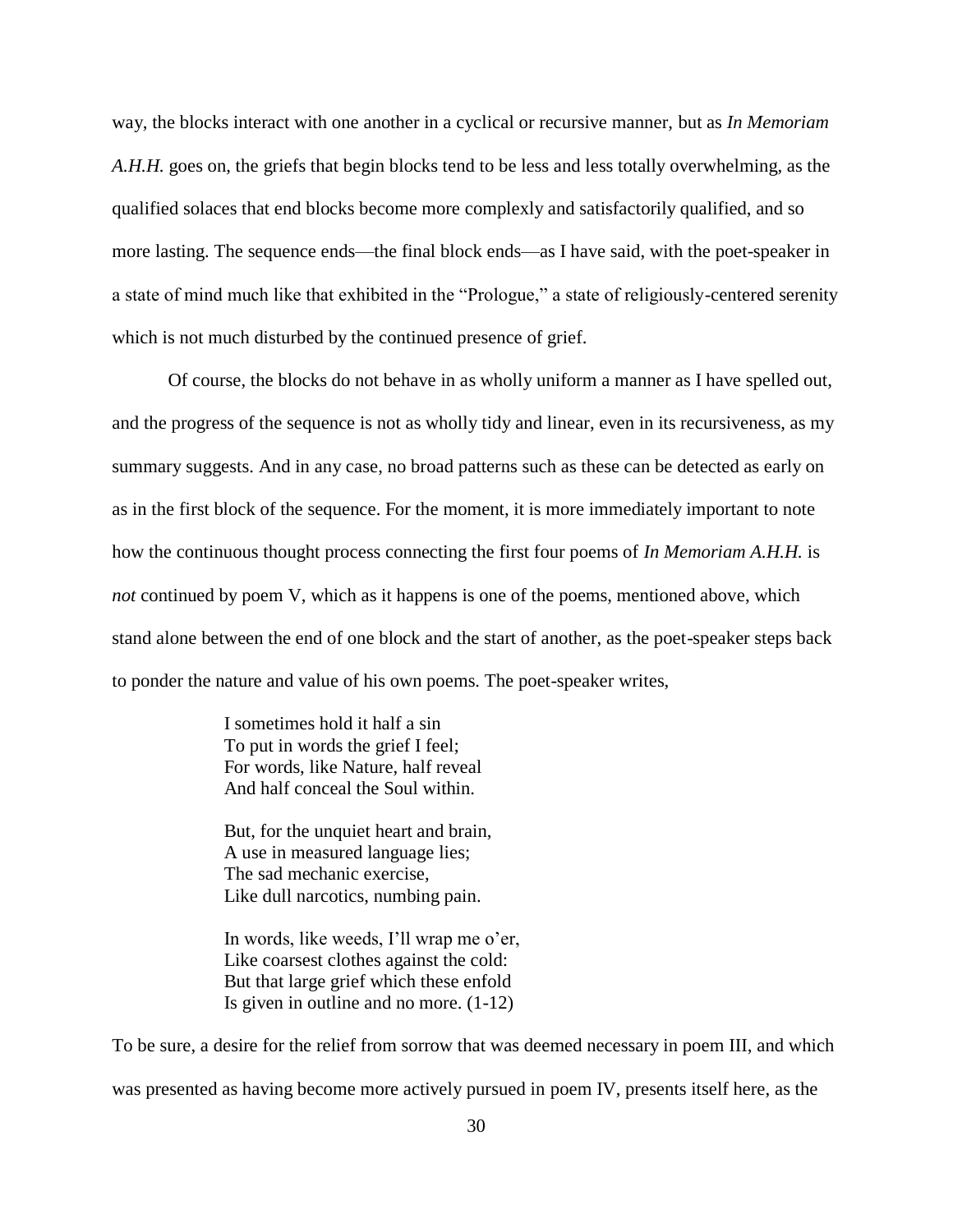poet-speaker writes that "put[ting] in words the grief [he] feel[s]" acts as a "narcotic" to numb his pain (2, 8), but the modicum of comfort provided by the act of writing is neither the intellectual nor the emotional core of the poem; it is not really the "point." The poet-speaker's primary concern, with which he begins and ends the poem, is with the fact that his poetry is unsuccessful in fully depicting his "large grief" (11)—his words, he says, can only show something of a general "outline" of his feelings (12). The thematic link between poem IV and poem V may be the search for solace, but the later poem represents, I contend, a step back from the four poems preceding it; a looking back, but only in a broad and unspecified way that places it outside of the actual continuous thought process of these four poems. The poem that then follows poem V, poem VI, subsequently shows the poet-speaker in a mood of sorrow more unmitigated than that in poem IV, and begins a new chain of thought not directly related to or continued from either poem V or the first four poems of the sequence, except through the continued basic dual theme of grief and solace, and the intimations of temporo-narrative progress which have thrown themselves forward. The poet-speaker writes that an acquaintance of some sort has written to him in an attempt to comfort him, and the poet-speaker dismisses his correspondent's would-be comforting words with an unremitting despairing cynicism, of which the first two stanzas of the poem give a complete enough picture:

> One writes, that 'Other friends remain,' That 'Loss is common to the race'— And common is the commonplace, And vacant chaff well meant for grain.

That loss is common would not make My own less bitter, rather more: Too common! Never morning wore To evening, but some heart did break. (1-8)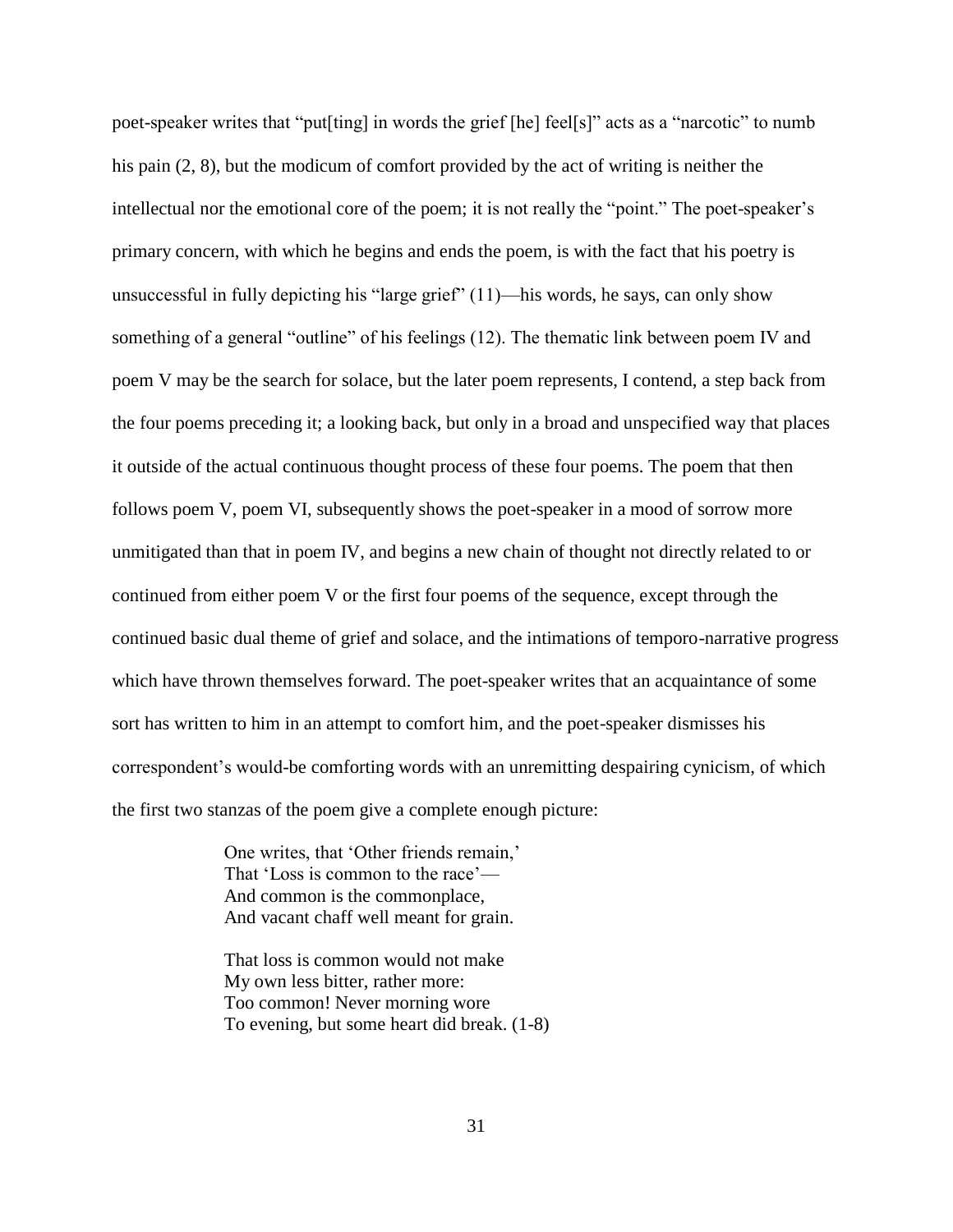### CHAPTER 3

### PETRARCH'S *RERUM VULGARIUM FRAGMENTA*, POEMS 1-10

I intend to show further examples of the blocks in *In Memoriam A.H.H.*, in order to better establish the validity of my generalizations, and to provide a better picture of *In Memoriam A.H.H.* as a whole, and I will set about this fuller examination in the third section of this essay by presenting in outline several consecutive blocks of Tennyson's sequence. Here, however, I find to be the best place to initiate my comparison of *In Memoriam A.H.H.*'s general manner of temporo-narrative progress—the relatively emphatic continuity of thought just exampled—with the typical manner of temporo-narrative progress in Petrarch's *Rerum vulgarium fragmenta*, the progress in this latter sequence being, again, satisfactorily representative, for the purposes of this essay, of the type of progress seen in sequences more commonly placed in the Petrarchan lyric sequence tradition than *In Memoriam A.H.H.* I will examine poems 1-10 of the *Fragmenta*, as these poems make up what I will loosely consider the first "movement" of Petrarch's sequence; I do not call the group a block, and I cut the group off somewhat arbitrarily after poem 10, because of the relatively haphazard continuities of thought and theme these poems evince. *Fragmenta* poems 1-10 are particularly apt for the comparison I intend to undertake, because they appear at the same relative position in their sequence as *In Memoriam A.H.H.*'s first block, and because they contain some limited instances of *kinship* with Tennyson's methods as seen in poems I-IV.

The first poem in the *Fragmenta* is a proem like the "Prologue" of *In Memoriam A.H.H.*, though it is numbered like the poems that succeed it, and so not as superficially distinguishable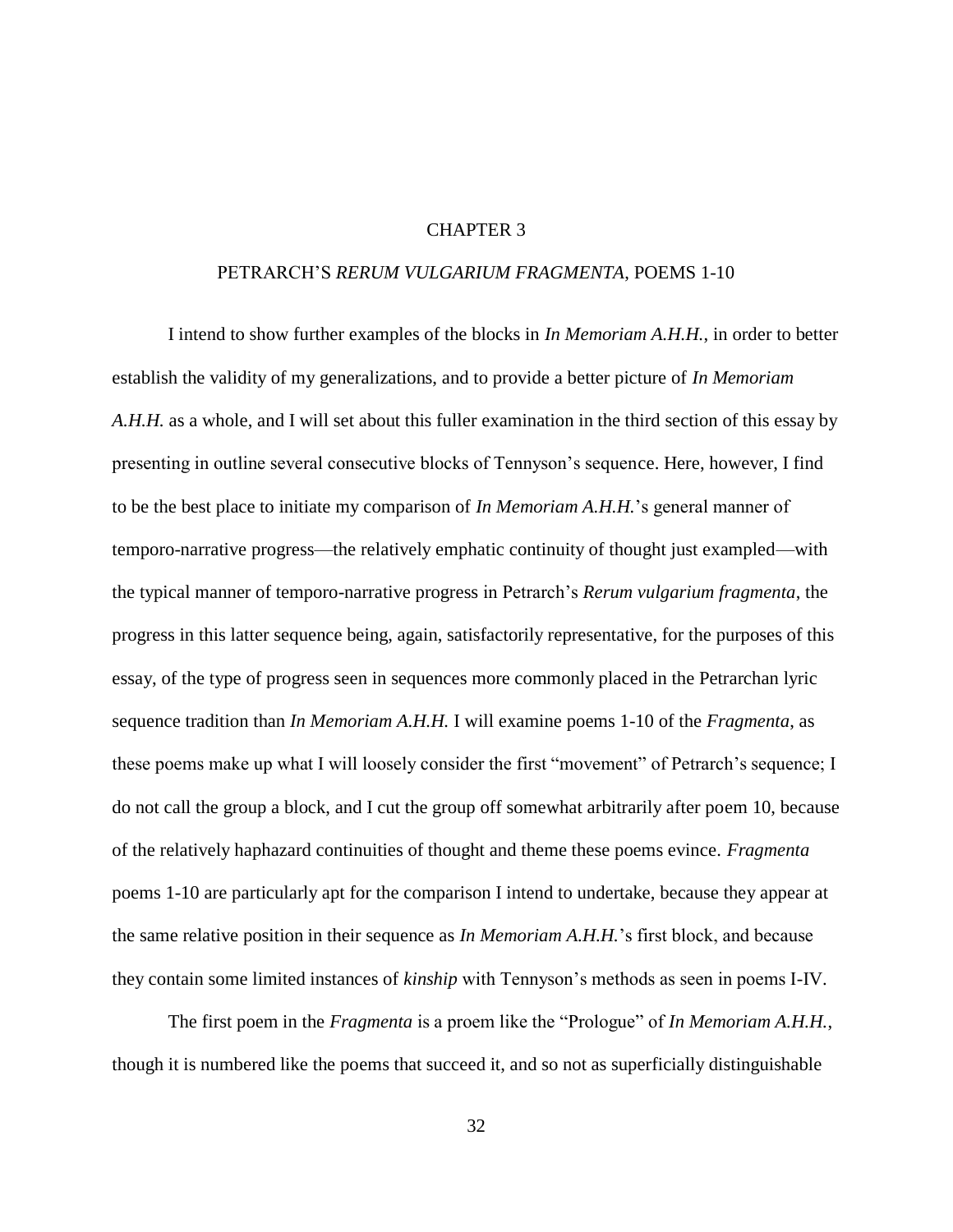from the rest of its sequence as is Tennyson's "Prologue" from what follows it*.* But *Fragmenta* 1 performs the same kind of proleptically analeptic function as Tennyson's "Prologue," with the poet-speaker reflecting retrospectively and summarily on poems which for the reader are still to come, and thereby creating a preemptive expectation in the reader of temporo-narrative progress for the sequence. The Petrarchan poet-speaker's proem is similar to Tennyson's in its religious content, too, though it is not addressed to Christ, but rather to the reader, and though the Petrarchan poet-speaker is more openly beset by feelings of shame and regret than was

Tennyson's poet-speaker. *Fragmenta* 1 reads,

All you who hear in scattered rhymes the sound of heavy sighs with which I fed my heart during the time of my first youthful straying when I was not the man I've since become:

for the mixed style in which I speak and weep, caught between empty hopes and empty sorrow, from anyone who knows of love firsthand I hope to find some sympathy—and pardon.

I can see now that I was made the subject of lots of gossip among lots of people; inside myself I'm often filled with shame;

shame is the fruit of all my clever ravings; so are repentance and my knowing clearly that every worldly pleasure is a dream.  $(1-14)^{20}$ 

The poet-speaker begins this sonnet by referring to the "scattered rhymes" that are presumably to come in his sequence, calling them the products of his "first youthful straying" (1, 3), much as Tennyson's poet-speaker referred in his "Prologue" to the "wild and wandering cries" of his "wasted youth." By referring retrospectively to his "first youthful straying," the Petrarchan poetspeaker of course suggests that he is no longer under the influence of this straying (his love for

<sup>20</sup> All quotations from the *Fragmenta* come from *The Poetry of Petrarch*, translated by Young.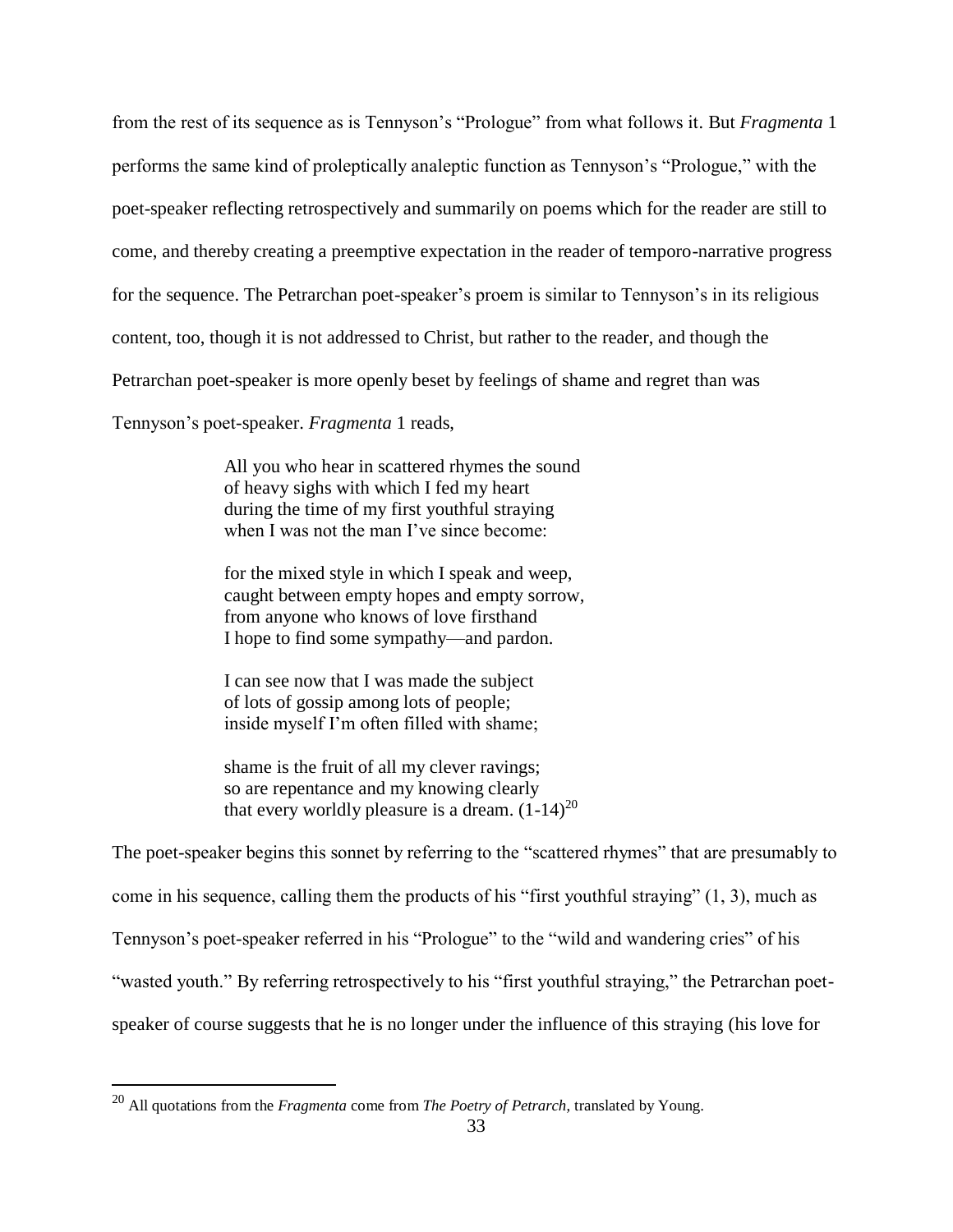Laura which, as he goes on to suggest in this poem and explore throughout the sequence, led him away from Christian morality before leading him back to it), and he thus suggests that *Fragmenta* 1 exists at an advanced temporal position from the poems that will follow it. He adds, too, that he was not, at the time of his "straying," "the man [he has] since become" (4), suggesting even further that the progress of the *Fragmenta* after poem 1 will represent both a forward progress in time toward the temporal setting of poem 1 and a progressive change in the poet-speaker's character toward the character he exhibits in poem 1.

The Petrarchan poet-speaker next asks for forgiveness, for "sympathy" and "pardon" (8), much as the Tennysonian poet-speaker asks Christ for forgiveness while asking him for more wisdom, but at this point Petrarch's poet-speaker asks for forgiveness not for his actual behavior, but for the "mixed styles" of his poems to come (5), and not from Christ, but from "anyone who knows of love firsthand" (7)—implicitly, the reader. He does, however, conclude the poem with religious emphasis, by noting that two of the positive "fruit[s]" of his poems and the period they belong to have been "repentance" (13), and the knowledge that "every worldly pleasure is a dream" (14).

*Fragmenta* 1, then, like Tennyson's opening poem, introduces the main themes of the poems to follow, and sets the stage for the reader's experience of temporo-narrative progress. After this introductory poem, the *Fragmenta* naturally enough moves on—regresses, as it were, in time, while advancing spatially—to the beginning of what the poet-speaker has called his "first youthful straying," the start of his love affair with Laura. Both poems 2 and 3 deal with the initial meeting between Laura and her would-be lover, though from slightly different angles, and in so doing, the two poems exhibit, however briefly, the kind of continuity of thought seen in the first block of *In Memoriam A.H.H.*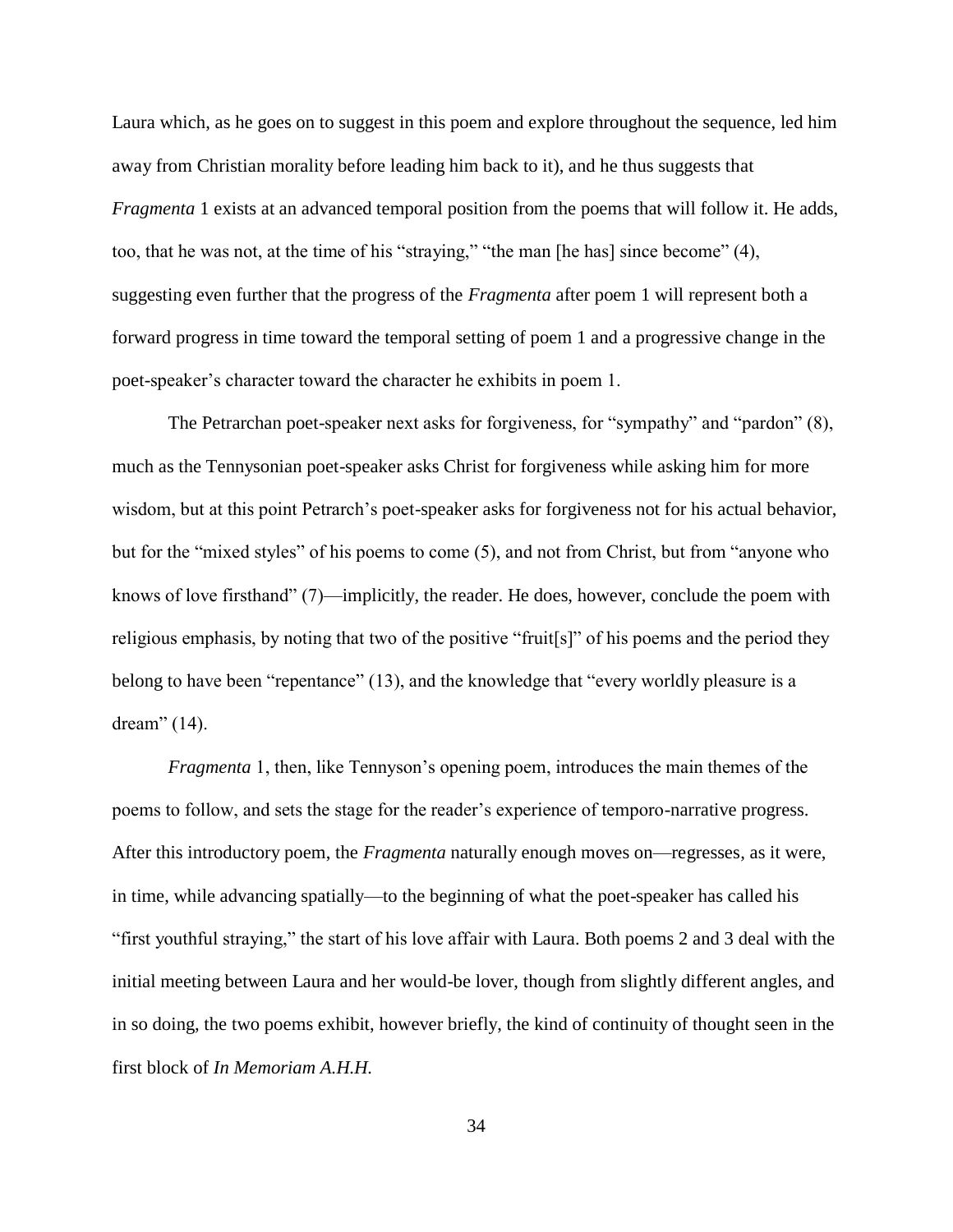*Fragmenta* 2 presents the *innamoramento* rather generally and abstractly—Laura is not even mentioned—as a kind of sneak attack by "Love" or Eros in supposed revenge for the poetspeaker's past imperviousness to love. In order to "redress a thousand slights in one quick swoop" (2), he says, Love one day "stealthily picked up his bow, much as / a man who schemes a time and place to hurt" (3-4), and the poet-speaker, unsuspecting, had neither the time nor the power to defend himself from this "sudden onslaught" (9). He was left "bewildered and in pain" (10), and has subsequently (as of the time of the poem's writing) been unable to extricate himself from Love's control.

*Fragmenta* 3 presents the same event more concretely. It reiterates the images of battle and fortification, of the poet-speaker's heart having been "undefended," *et cetera*, from Love's unexpected attack, but this time Laura is mentioned (though still not by name), and the crucial fact of her not reciprocating the poet-speaker's love is also brought to light:

> It was the day the sun himself grew pale with grieving for his Maker—I was seized and made no effort to defend myself; Your lovely eyes had held and bound me, Lady.

It didn't seem a time to be on guard against Love's blows, so I went confident and fearless on my way. My troubles started amid the universal sense of woe.

Love found me wholly undefended, with the way from eyes to heart completely open, eyes that are now the conduit for tears.

He got no glory by it; I was helpless. And he let you escape with no attack when you were well defended, fully armed. (1-14)

The poet-speaker again says that he did not, at the time of Love's attack, feel the need to "be on guard" (5), but the attack is now more substantively specified to have come from Laura herself,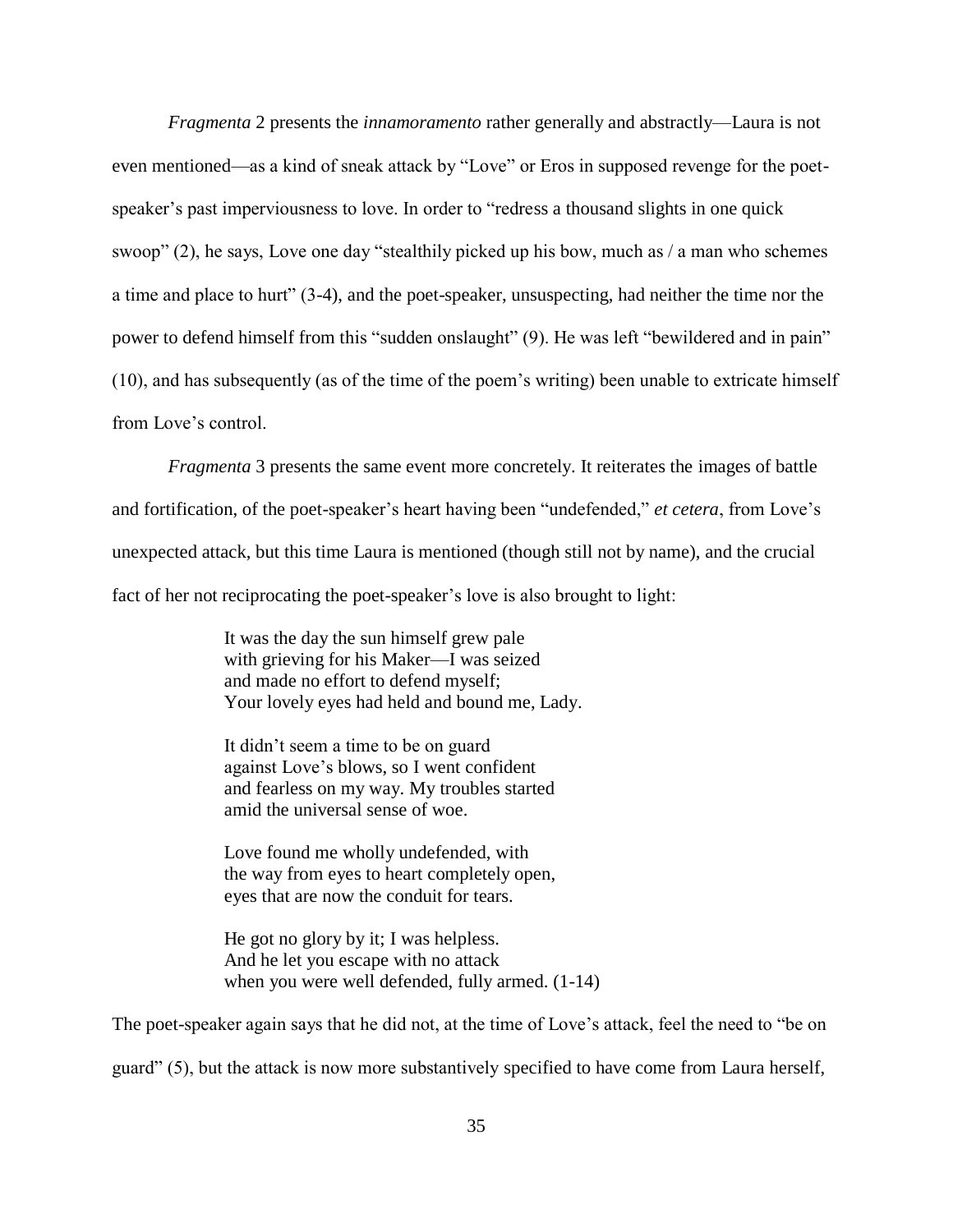who is the subject of address in the poem, and whose "lovely eyes" are said to have "held and bound" the poet-speaker upon his encountering them (4). He also adds a dimension to his denigration of the tactics of the personified Love, by bemoaning the fact that Love attacked *him* when he was "helpless"—Love "got no glory by this," the poet-speaker says (12)—while leaving Laura, who was "well defended" (14), completely unassailed: a dishonorable way of fighting, the poet-speaker implies, and a cruel one, too, as it precluded even the possibility of Laura's returning the his affection.

*Fragmenta* 3 also establishes an approximate, primarily symbolic (for the moment) date for the *innamoramento*. The poet-speaker writes that the encounter with Laura at which she "bound" him with her eyes occurred on "the day the sun himself grew pale / with grieving for his Maker" (1-2). These lines have been determined to refer to the day of Christ's crucifixion, or to the anniversary of that day, when the Gospels claim the sun darkened ("grew pale") for several hours (Musa 522); the sun's "Maker" is Christ, and the "universal sense of woe" amid which the poet-speaker further writes that his "trouble" began would be the sadness ostensibly felt by all Christians on the anniversary of the crucifixion (8, 7). The *innamoramento*, accordingly, must have occurred in late March or early April, in concurrence with (we presume) the Good Friday "holiday" as typically observed, $^{21}$  and the poet-speaker's first encounter with Laura, like Christ's woeful crucifixion which nevertheless had the joyful effect of salvation for mankind, is more broadly implied to represent, for the poet-speaker, the onset of both pain and pleasure, sorrow and happiness—a paradoxical mixture of feelings such as turns out to be the predominant feature of his relationship with Laura.

<sup>21</sup> This presumption turns out to be not exactly true. The precise date of the *innamoramento* is given much later in the sequence, in poem 211, as April 6, 1327, and the April 6th date, which can be determined to have occured on a Monday in 1327, suggests, as Mark Musa notes, that in poem 3 the poet-speaker is "not referring to the variable date of Good Friday, but to the date fixed by the death of Christ in absolute time, the *feria sexta aprilis*" (Musa 522).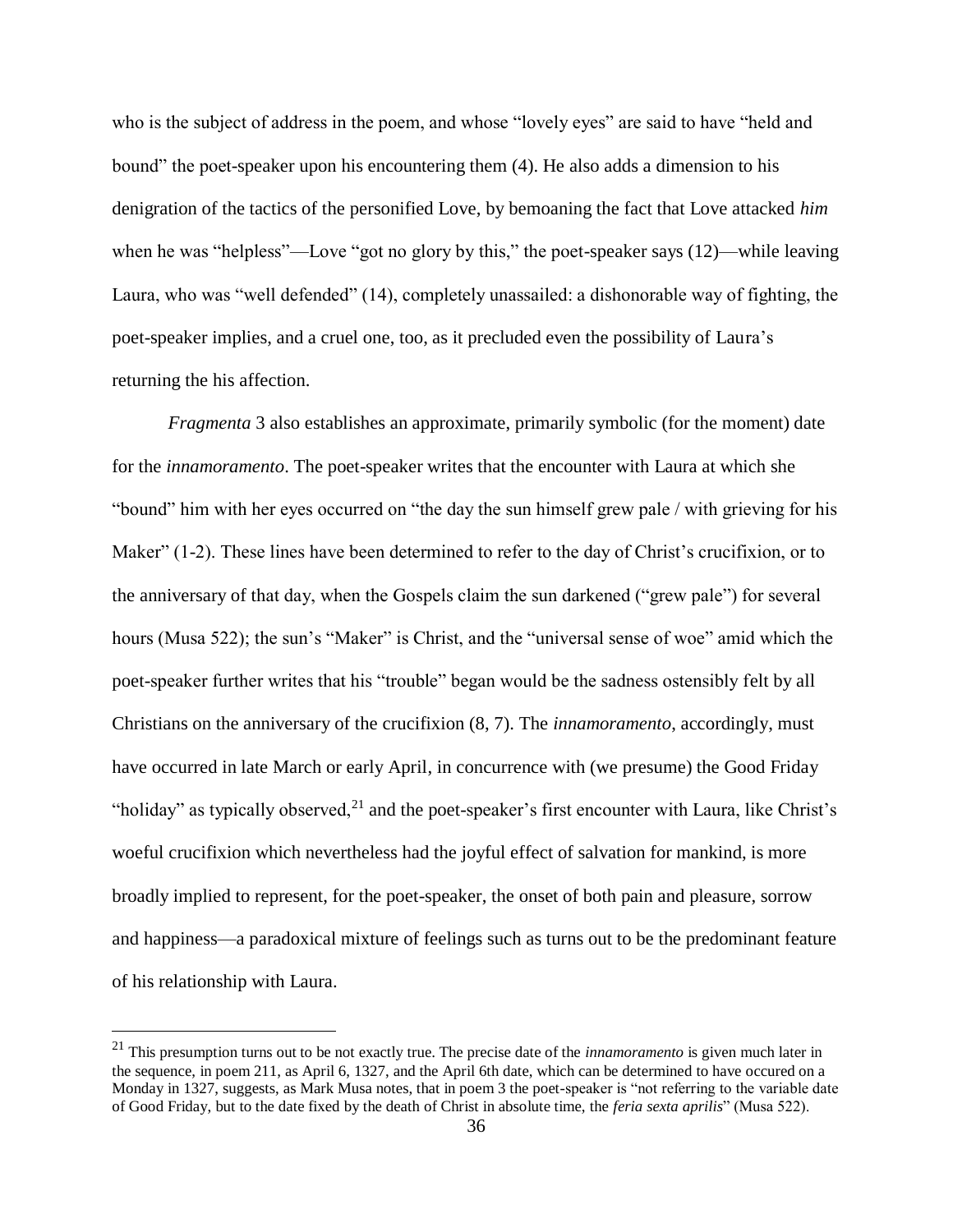The move from poem 2 to poem 3, then, from an abstracted depiction of the poet-

speaker's first encounter with Laura, to a slightly more literal description of the same event, with added information, represents, specifically, an elaboration of content such as linked poems I and II of *In Memoriam A.H.H.*, and represents, more generally, the kind of progressive continuity of thought that connected all of the first four poems of Tennyson's sequence. As I have said, such progressive continuity of thought is the most notable aspect of *In Memoriam A.H.H.*'s temporonarrative progress, because of its atypically consistent presence in that sequence; as this assertion further implies, the precise continuity of thought that occurs between *Fragmenta* 2 and 3 is the exception rather than the rule in Petrarch's sequence, though there are sporadic instances, across the three hundred and sixty-six total poems of the *Fragmenta*, of two, or three, or four consecutive poems being interconnected in this way. Such instances, in fact, become noticeably more frequent after poem 267 announces Laura's death, as I hope to demonstrate near the end of this essay. For most of Petrarch's sequence, however, groups of poems are linked, to the extent that they are linked, by broad thematic focuses which are not typically pursued along specific angles of thought from poem to poem, and which exist amidst a perceived scheme of temporonarrative progress which relies much more exclusively than does *In Memoriam A.H.H.*'s scheme of temporo-narrative progress on periodic instances of calendrical or otherwise "concrete" time.<sup>22</sup> Most glaringly, there are the fifteen so-called "anniversary" poems (mentioned near the start of this essay), in which the Petrarchan poet-speaker explicitly notes either the number of

 $^{22}$  *In Memoriam A.H.H.* also, of course, relies heavily on instances of concrete time to promote its sense of progress; there are, in fact, three distinct groups of Christmas-centered poems which have been a conventional means of dividing *In Memoriam A.H.H.* into three large sections, each section representing a year's unfolding between two Christmases (see Bradley, for instance, as well as the next section of this essay). But this essay seeks more importantly to drive home the fact that *In Memoriam A.H.H.*'s uniqueness in its manifestation of temporo-narrative progress is *founded* mostly in the unique level of continuous thought between consecutive poems, which continuous thought works *in conjunction* with more generically-typical methods of temporo-narrative progress, such as the presence of calendrical time, to create a sense of temporal progress which is overall more striking and emphatic than is typical across the lyric sequence genre.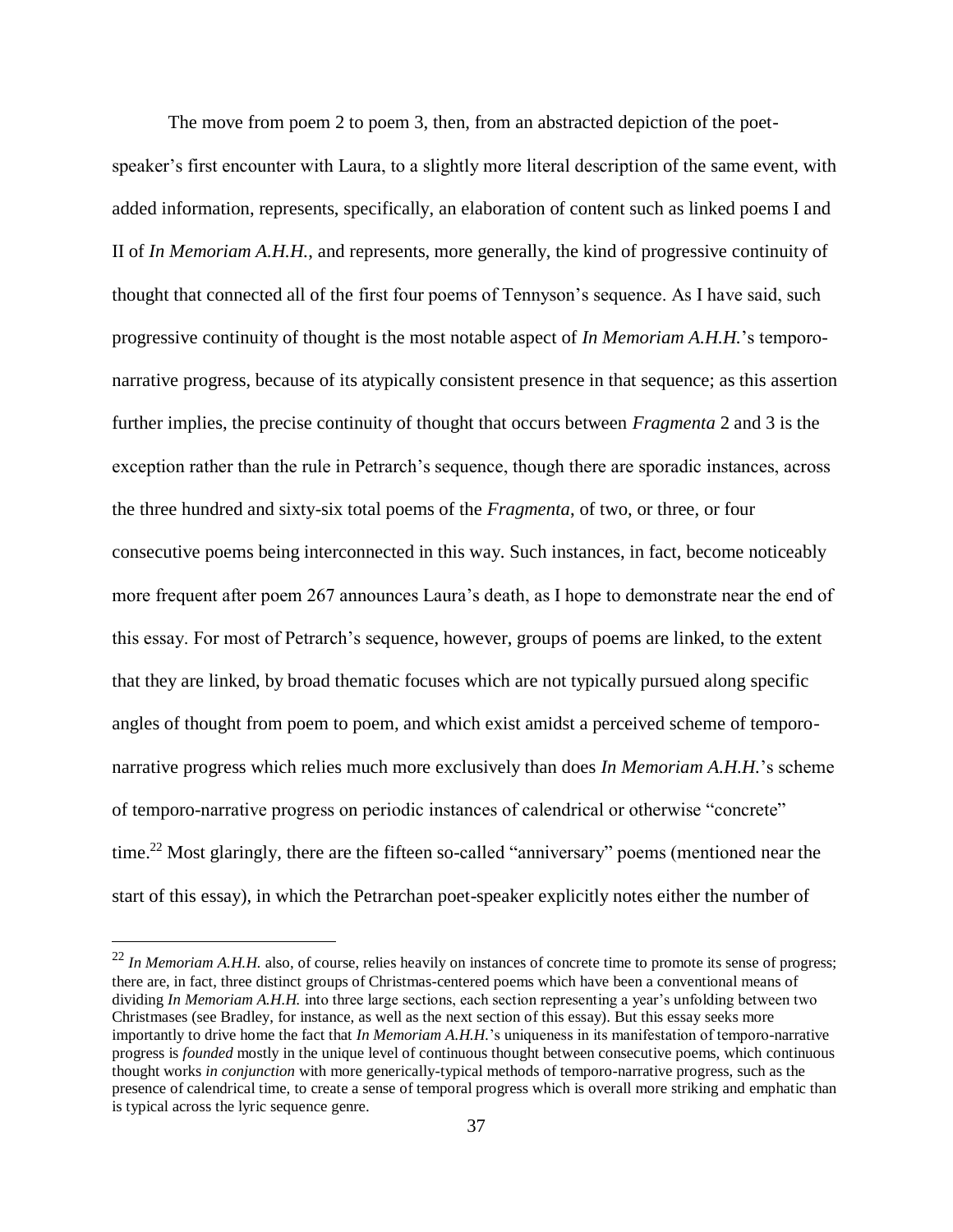years that have passed since he fell in love with Laura, or the number of years that have passed since her death, or the number of years that have passed since both events.<sup>23</sup> There are also other poems which date themselves more allusively, or with less direct relevance to the main love theme of the sequence, as when poem 3, not exactly an anniversary poem, marks the date of the *innamoramento*, or when other poems reference contemporary historical events. Furthermore, because the Petrarchan poet-speaker has, as I noted in my introduction, a *living* beloved for most of his sequence, in contrast to the Tennysonian poet-speaker's always-dead beloved, Petrarch's poet-speaker is also critically in a position to respond more frequently to small-scale "events" new acknowledgements or slights from Laura, mostly—which, though not dated even vaguely, necessarily suggest a setting in a precise moment in time, and thus, like the anniversary poems, suggest also the passing of time, when other poems move implicitly or explicitly toward them and away from them.

So, to continue my examination of the opening poems of the *Fragmenta*, after the proem initiates the expectation of temporal progress, poems 2 and 3 corroborate this expectation both by reverting to the start of the love affair between the poet-speaker and Laura, and so further indicating that the sequence will provide something like a linear narrative of the affair, and by evidencing a continuity of thought from one poem to the other which implies incremental temporal progress. Poem 3 also sets a date for the *innamoramento*, though allusively, and throws this further evidence of concrete temporal situatedness forward. The next several poems provide one more example of directly continuous thought between poems, but poems 4 to 10 overall proceed in a more diffuse manner than the opening three poems of the sequence: they tend to be connected only by their broad thematic and temporal relation to the opening enthusiasms of the

<sup>23</sup> Poems 30, 50, 62, 79, 101, 107, 118, 122, 145, 212, 221, 266, 271, 278, and 364.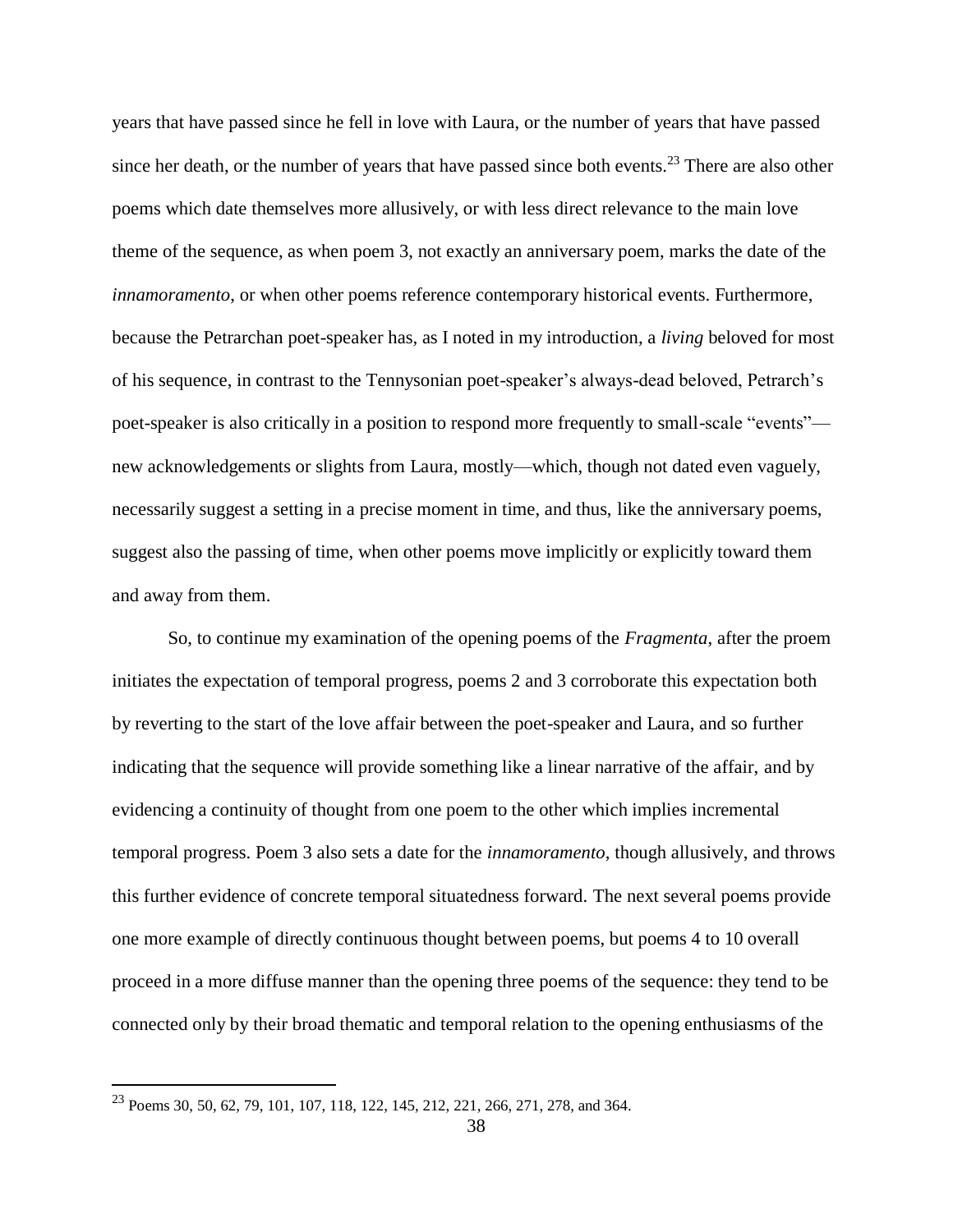poet-speaker's love, and by a vague sense of ongoing temporo-narrative progress created by

various "occasional" or event-centered poems. Poem 4 reads as follows:

He who showed endless providence and art, the master craftsman of this shining world, who made the hemispheres, this one and that, and proved a Jove, more mild than a Mars,

who came here to illuminate the leaves that had concealed the truth for many years, took John and Peter from their fishing nets and gave them portions of his Paradise;

He, for his birth, did not bestow himself on Rome, but chose Judea, since he cared among all states to elevate the humblest.

And now he's given us a sun from one small village, so that we thank Nature and the place that gave the world this fairest lady. (1-14)

The Petrarchan poet-speaker explicitly equates Laura's humble origins in a "small village" (13)—probably Carpentras, France, near Avignon (Young 4)—to the birth of Christ in Judea, and he suggests more implicitly that Laura is Christ-like in general; she is a "sun" that

presumably illuminates the poet-speaker's world in the way that Christ is said to have

"illuminate [d] the leaves" of the Bible  $(12, 5)$ .

There is a broad thematic logic in putting such a poem on Laura's origins immediately after two poems on the origins of the poet-speaker's infatuation with her, and the poet-speaker, in comparing Laura to Christ, also carries forth the religious element present in poem 3, in the poet-speaker's tying of the *innamoramento* to the date of Christ's death. But such relations to what has come before are more abstruse than the direct continuity of thought seen between *Fragmenta* 2 and 3. There is no *precise* thought process observably at work in the move from poem 3's treatment of the *innamoramento* to poem 4's explication of Laura's origins, and the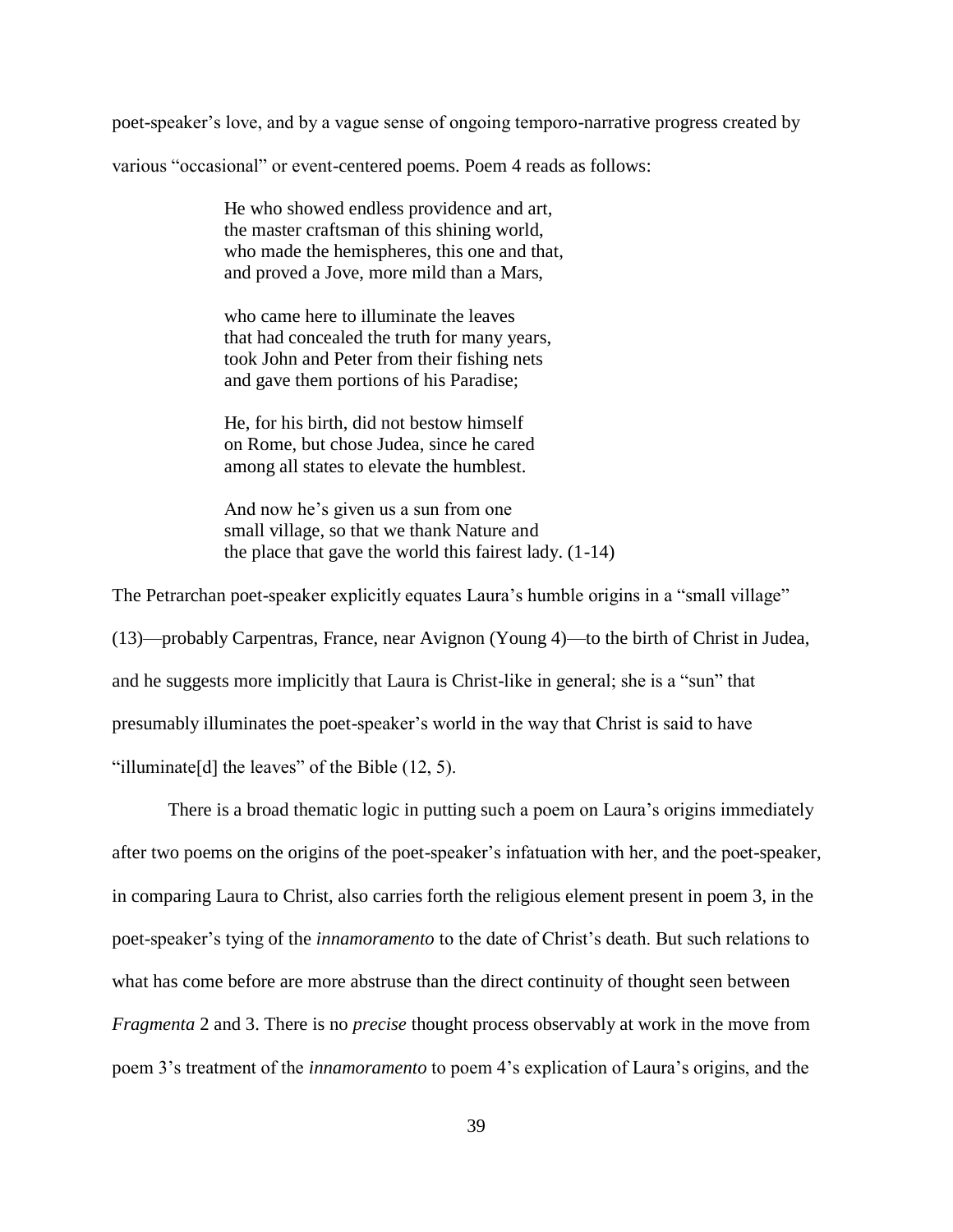reader's sense of temporal progress is therefore mainly reliant on whatever expectation of progress has floated forward from the more deeply connected first three poems of the sequence.

The next poem, poem 5, is only linked to poem 4 through its dealing, again, with a subject broadly aligned with the newness of the poet-speaker's love-feelings. Ostensibly addressing himself to Laura, the poet-speaker in poem 5 describes the emotional process he undergoes when trying to write of his new love, punning as he goes, in an untranslatable manner,<sup>24</sup> on the syllables of Laura's name, Latinized here to "Laureta" from the French "Laurette" (Young 5):

> When I breathe out my sighs and call your name, That name that Love has etched upon my heart, I start it out with something LAUdatory To get those first sweet accents into sound;

your REgal state, which I encounter next, doubles my strength for such high enterprise, but "TAper off!" the ending roars, "her fame must rest on shoulders better fit than yours.

Thus LAUd and REverence are quickly taught whenever someone calls you, you so worthy, oh so deserving of respect and praise,

unless Apollo feels no morTAl tongue should ever be presumptuous to speak of his sweet laurel boughs, forever green. (1-14)

 $\overline{a}$ 

Laura's name represents, like her birthplace in poem 4, a sort of primal element in the poet-

speaker's love for her, but the poem cannot be said to arise in any more particular sense out of

what has come directly before it. Poem 5's primary function is to lavish Laura with fulsome

praise, and to introduce, in the closing lines of the poem, a correlation between Laura and the

 $^{24}$  The translator, as in Petrarch's original, highlights in capital letters the syllables that are meant to pun on the syllables of Laura's (Laureta's) name, but the effect is largely lost in English.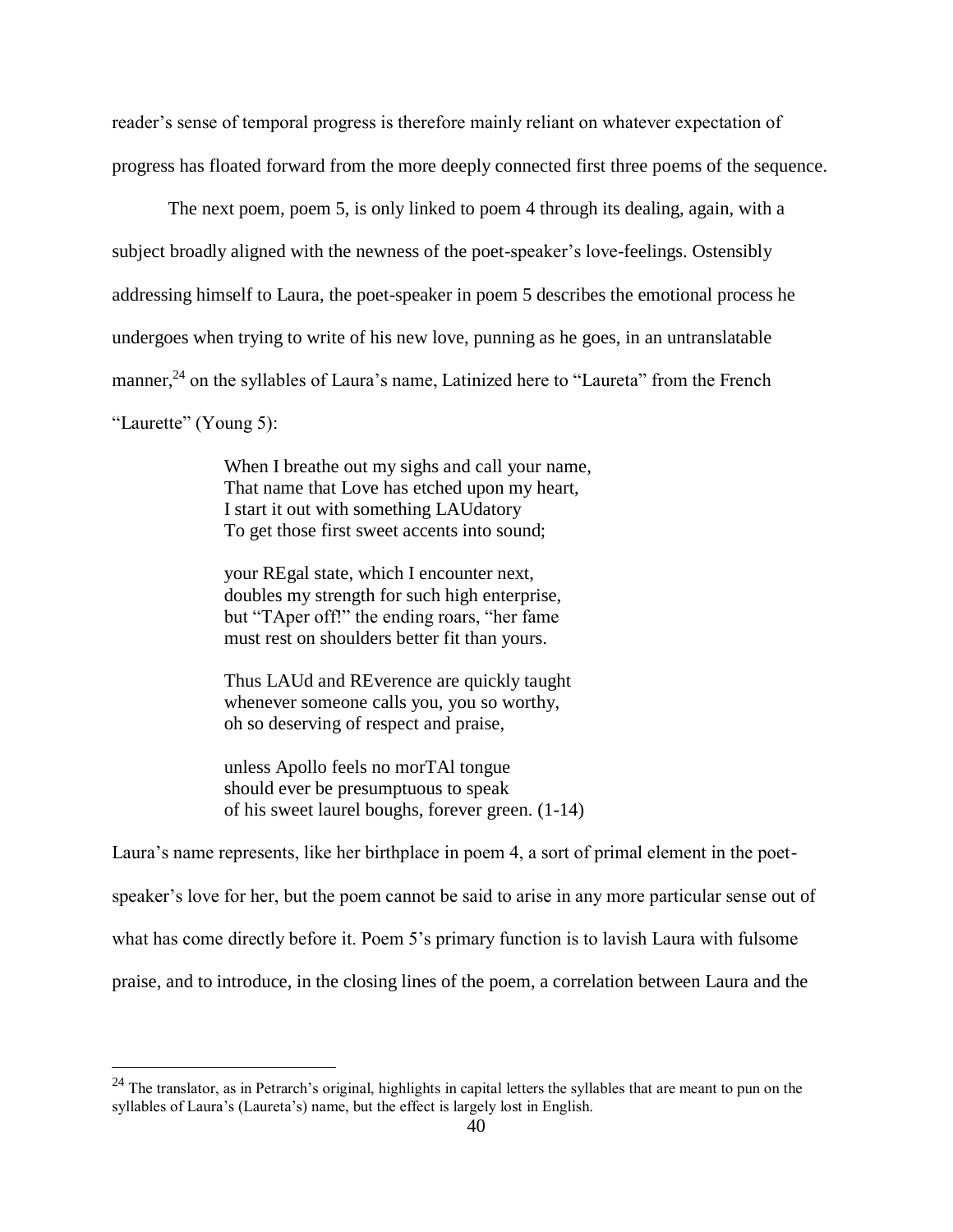laurel tree—between Laura and the nymph Daphne, and Laura and poetry<sup>25</sup>—which the Petrarchan poet-speaker will exploit throughout the *Fragmenta*. Poem 5's strongest immediate contribution to the temporo-narrative progress of the sequence, lacking as it is direct connection with its predecessor, comes from the iterative manner of narration the poet-speaker employs in describing his supposed writing process. He says, effectively, that "*whenever* I try to write about you, Laura, it goes something like this," suggesting that he has performed the task on several occasions, and this in turn suggests that some more or less significant chunk of time has passed since the *innamoramento*, since it would take the poet-speaker such a chunk of time to perform, several times, the task of writing about his love.

*Fragmenta* 6, in contrast to poem 5's relative discontinuity with its immediate predecessor, creates a brief resurgence in direct continuity of thought between poems by linking itself directly with *Fragmenta* 5 much in the way that the two *innamoramento* poems were linked. The poet-speaker develops in his own idiosyncratic manner the just-introduced Apollo-Daphne dynamic between himself and Laura, drawing out this mythological parallel to highlight the more self-destructive aspect of his exuberant infatuation. He writes in the octave of poem 6 that

> My mad desire has gone so far astray pursuing her, who turned away to flee, and, free and clear of all the snares of Love, runs easily ahead of my slow pace,

that when I try to call desire back and take him home by some safe path, he balks, nor can I round him up or shepherd him since Love has made him riotous by nature; (1-8).

 $25$  Daphne, of course, was the nymph pursued by a love-stricken Apollo, before being turned into a laurel tree by her father. The laurel was subsequently adopted by Apollo, one of whose primary domains is poetry.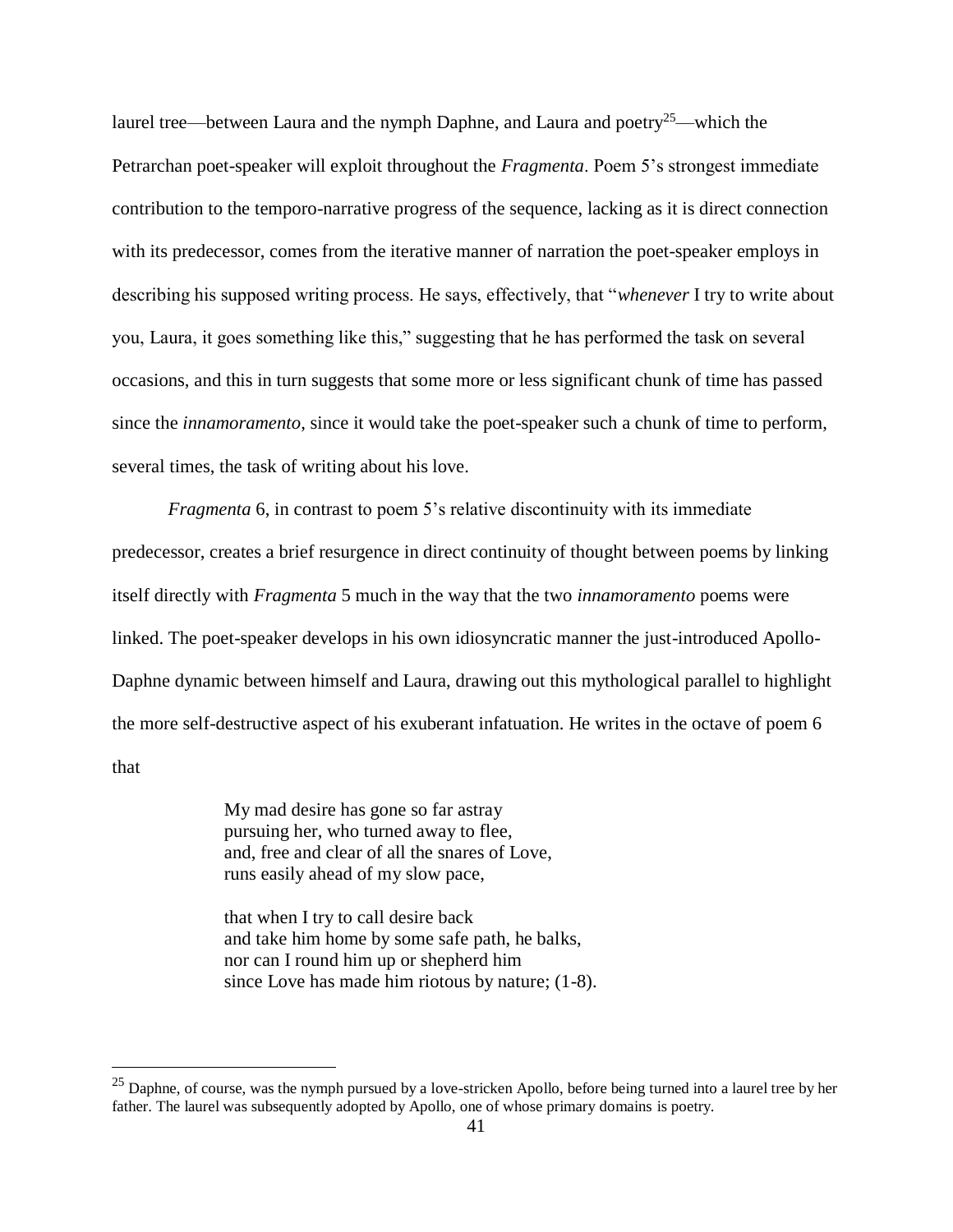Laura, like Daphne from Apollo, is said to have fled from the poet-speaker's "mad desire" from the start, unaffected herself, as previously intimated, by any love-feelings. Though sensing the hopelessness of his pursuit—Laura "runs easily ahead of [his] slow pace"—the poet-speaker finds himself unable to guide his desire back "home," to corral it back into reasonable proportions. His desire, in fact, is said to control *him*, steering him frequently in the direction that most threatens his well-being:

> and when he takes the bit by force from me then I submit to him and to his mastery; he carries me toward death against my will

and brings me sometimes to the laurel tree whose bitter fruit, once gathered and consumed, deepens one's woes instead of soothing them. (9-14)

The poet-speaker's desire, against his better judgment, brings him habitually "to the laurel tree"—it brings him into Laura's presence, perhaps, when it can, but more probably leads him mostly to recurring thoughts of Laura, which, because of her refusal of his love, are "bitter fruit" that only worsen the poet-speaker's condition.

*Fragmenta* 6, then, carries on seemingly directly from *Fragmenta* 5, taking up a thread of thought from its predecessor and developing it. This direct continuity of thought between consecutive poems is short-lived, however, as the next poem in the sequence, poem 7, takes a rather jarring, though not entirely unrelated, turn, initiating a run of four poems, to close this first "movement" of the *Fragmenta*, which are primarily related to each other, and which primarily foster a sense of temporo-narrative progress, by their being mostly occasional poems addressed to people other than Laura.

After the very distinct focus at the end of poem 6 on the pains of love, poem 7 begins, surprisingly, with the poet-speaker inveighing high-handedly against "gorging and sleep and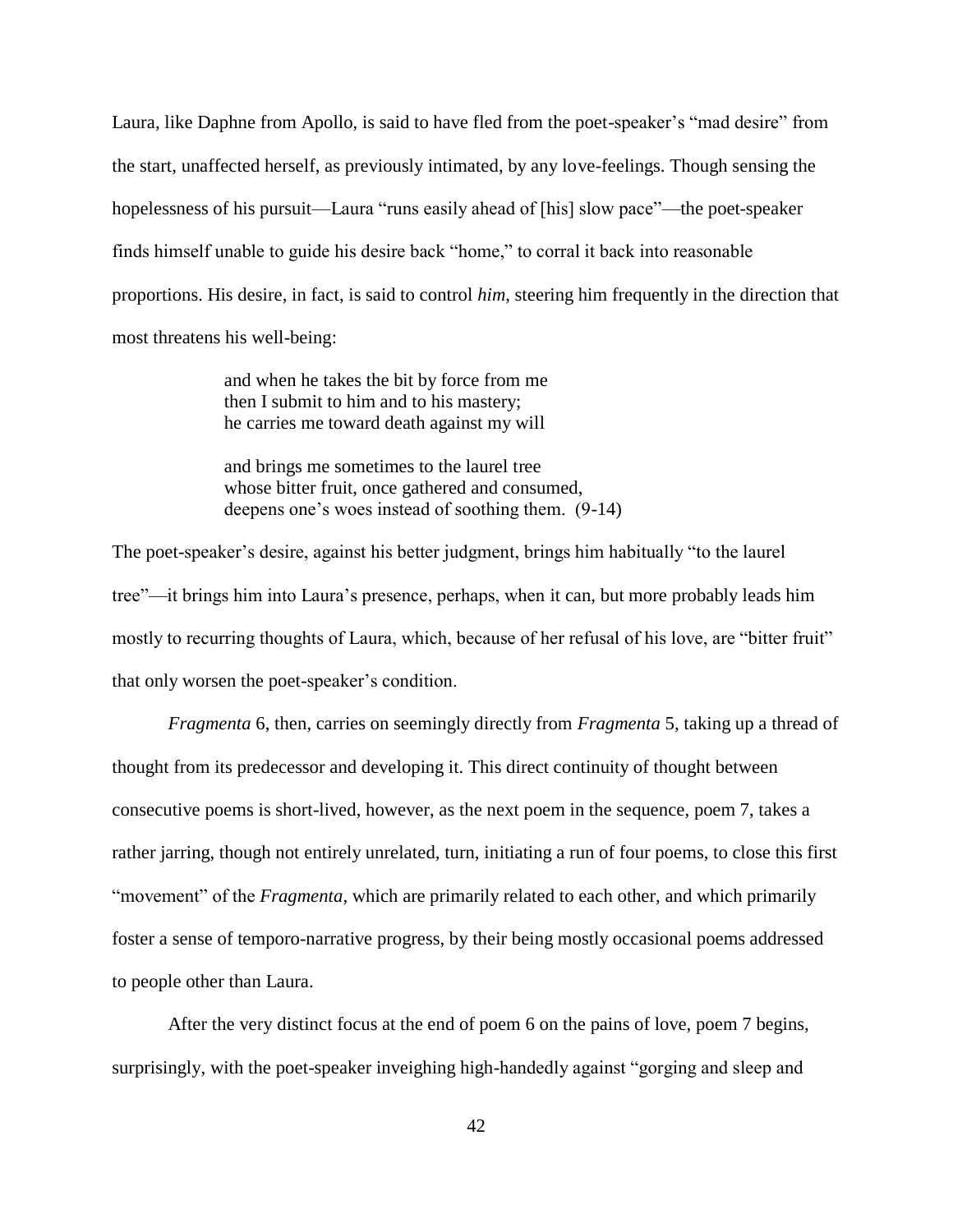lounging on pillows" (1). These practices, he says, "have banished every virtue from this world" (2), and he even goes so far as to claim that "all heavenly lights by which we see the way / to shape our human lives have been snuffed out" (5-6). Poem 7, it turns out, is a kind of pep-talk addressed to an unnamed "friend" of the poet-speaker who apparently has aspirations to be a poet (13), and the reason the poet-speaker begins by decrying society's lack of virtue is because this supposed moral depreciation has left poetry (and poets) largely underappreciated: "whoever wants to bring us streams from Helicon," the poet-speaker writes, "is [now] pointed out and called a prodigy" (7-8). Despite these unfavorable conditions, however, the poet-speaker concludes poem 7 by encouraging his friend to pursue his "great-hearted quest" for poetic mastery (14), as the underappreciated art itself may serve as a means of helping to restore to society the virtues it has supposedly lost.

Poem 7 thus picks up the subject of poetry treated explicitly two poems earlier in poem 5 (the punning "Laureta" poem), and implicitly in the immediately preceding poem's continued preoccupation with the laurel metaphor. In its reflections on virtue, poem 7 is also seemingly related to poem 6's explication of the moral danger in which the poet-speaker's desire for Laura has placed him. But the actual reading experience of transitioning from poem 6 to poem 7 is so jarring, and the impetus for the treatment of the poetic and moral subjects in poem 7 is so different, ultimately, from the impetuses for the same subjects in poem 6 and other earlier poems, that poem 7, despite its correlations with what has come before, is above all else experienced by the reader as a sudden breaking off from the love-matter previously uniformly at hand; in poem 7, the reader's sense of connection with what has come before is primarily an experience of disjointed continuity, of thematic *non*-connection which does not, however, disrupt the sense of sequentiality.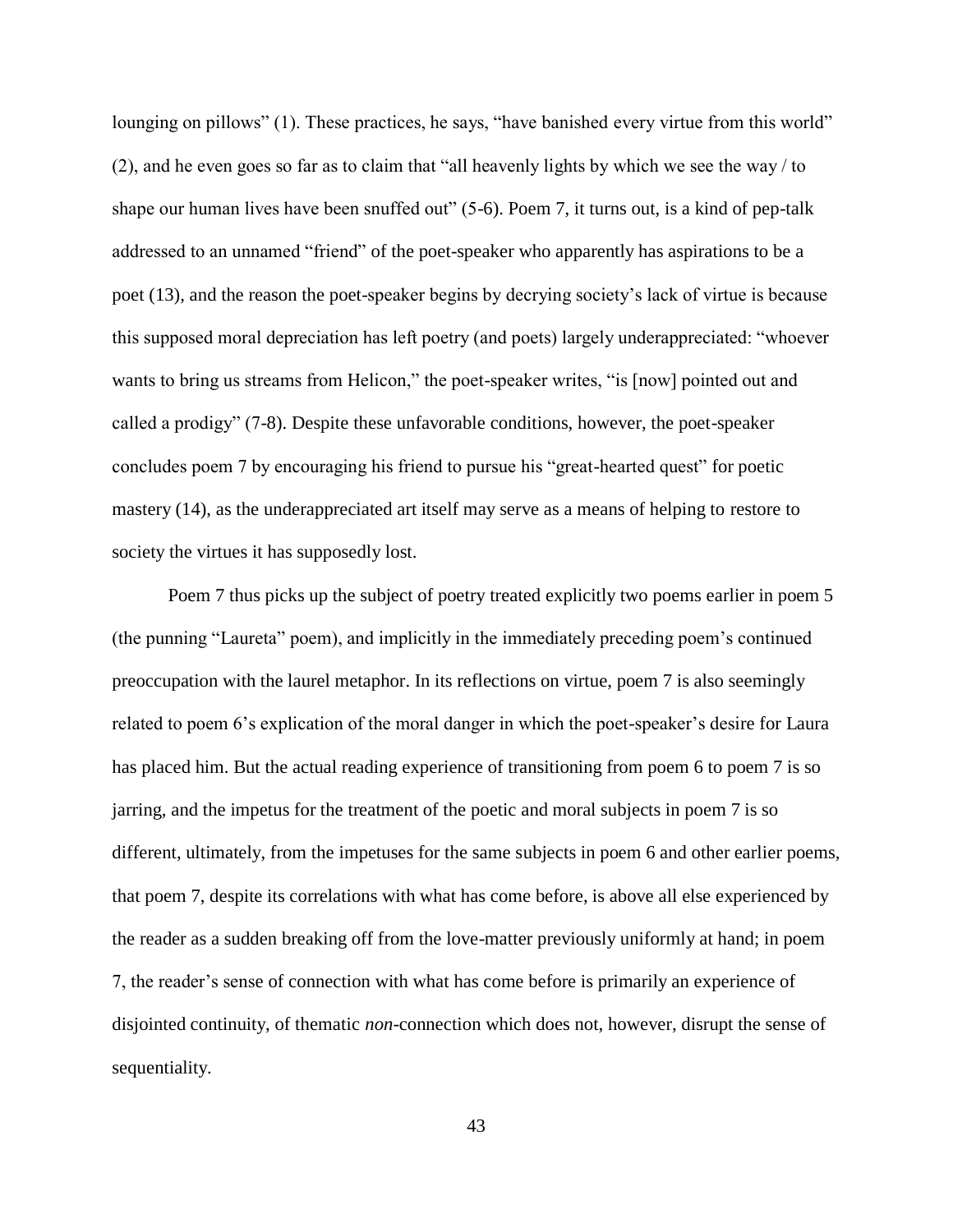Poem 8 continues this sense of disjointed continuity. It is an oddly-framed occasional poem which returns to the implications of love explored in earlier poems (not including poem 7) without adding much—it is mostly a restatement of sentiments, general in themselves, which Petrarch has already expressed in multiple poems in almost precisely the same terms.

The poem was apparently meant to accompany (or in its original form did accompany) a gift of small game killed and sent to an unidentified friend, and the poet-speaker inhabits the voice of these dead animals in order to draw a parallel—and a distinction—between the animals and himself. Addressing their intended recipient in the third-person plural, the newly-killed animals say that they have been sent by a "tearful man" (4), presumably the poet-speaker, and that before being reduced to their current condition,

> we passed our lives in tranquil peace and freedom, as every living thing desires to do; we had no fears as we went on our way of stepping into snares that caught us up. (4-8)

The animals, in terms especially reminiscent of those in *Fragmenta* 2, say that they previously lived carefree lives, unsuspecting of danger, until they were "snare[d]" by literal snares in the way that the poet-speaker, in the *innamoramento* poems, says that he was figuratively snared or attacked by love. The animals, though, claim to have one advantage over the poet-speaker, one "solitary consolation" for their recent doom (11): the fact that they are already dead, while the poet-speaker "remains in someone else's power, / facing his own end, bound with a stronger chain" (13-14). Not only, they suggest, will the poet-speaker's love lead him to death ("his own end"), as the poet-speaker himself claimed in poem 6 ("[desire] carries me toward death against my will" [11]), but the bond of love to which the poet-speaker is subject is implied to be even more lasting than that of death, and to cause more suffering in advance of death than the animals underwent before being killed themselves. This is striking stuff, but the only bit of newness in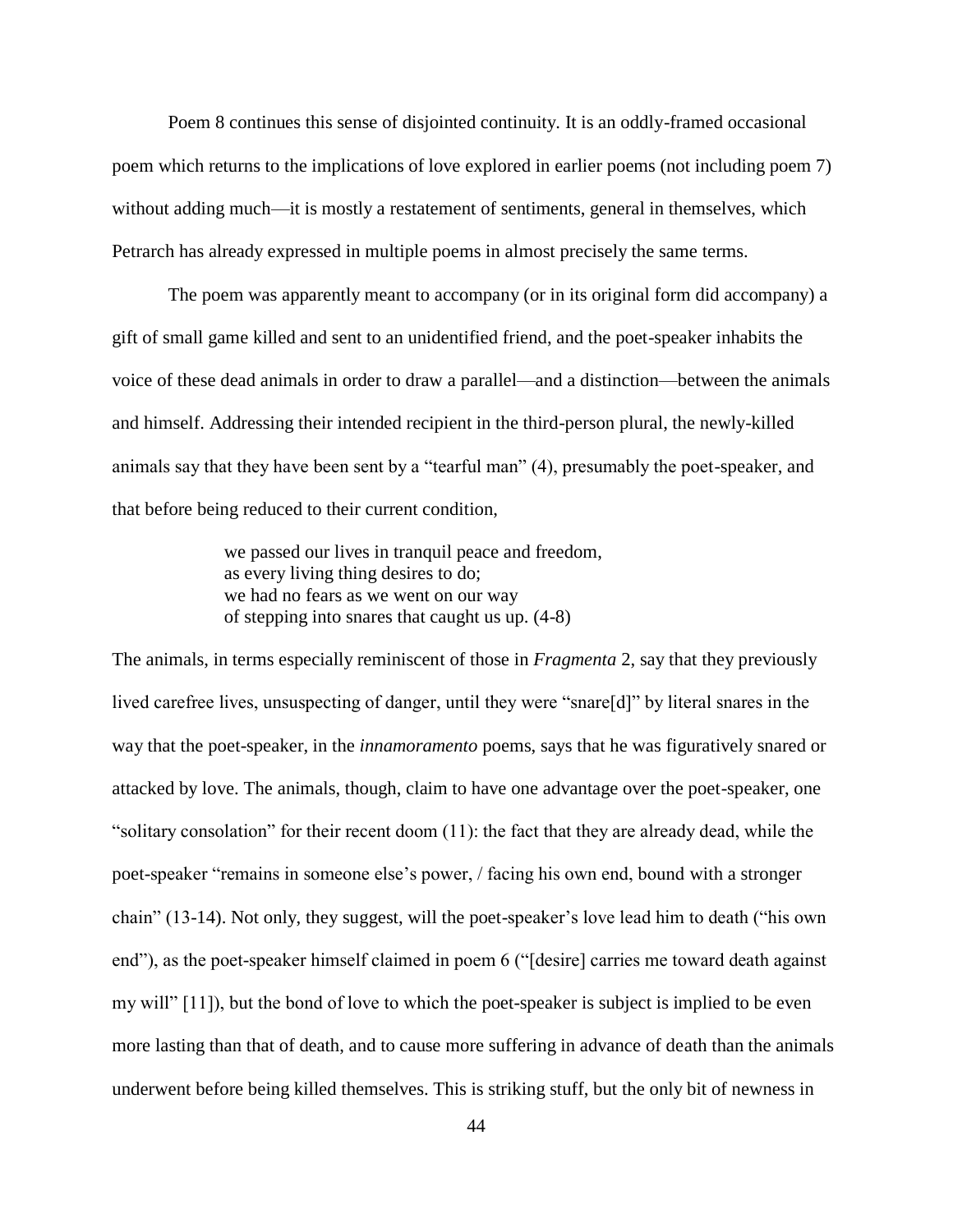poem 8's treatment of the poet-speaker's love situation, besides the unusual rhetorical frame, is the ominous (in this context) twist of thought about the bond of love being stronger than the bond of death. Because of the strange rhetorical frame, however, or because of the particular "occasion" underlying it, temporal progress is again felt to be proceeding, however indistinctly, while the thematic content of the sequence is at something close to a standstill.

The next poem, poem 9, is another occasional poem which has no precise connection with its immediate predecessor, and which rehashes love-implications and images from other earlier poems without adding to or developing them in very remarkable ways. The poet-speaker writes in his own voice this time, but poem 9, like poem 8, is meant, ostensibly, to accompany a gift to an unknown recipient. This time, the gift is truffles.

The first nine lines of the poem are given over to a long evocation of the power of the spring sun to reinvigorate the earth—to penetrate even "underground, where daylight never goes" (7), and there create truffles such as the poem is meant to accompany. The poet-speaker then reappropriates this sun imagery as a metaphor for Laura's effect on himself (recalling poem 4, where Laura was implied to have the same sun-like illuminating nature as Christ), but he ends the poem with a sadsack differentiation between the spring sun and the Laura-sun. Laura

turns her sweet eyes upon me and stirs up

the thoughts and words and deeds that deal with love: but any way she rules or governs them, spring still can never happen in my heart. (10-14)

Like the spring sun that brings to life underground delicacies such as truffles, Laura "stirs up" fond love-thoughts in the poet-speaker, but because she is apathetic to his love, as mentioned in several previous poems, his "heart" cannot be as unmitigatedly bright and fruitful as the spring.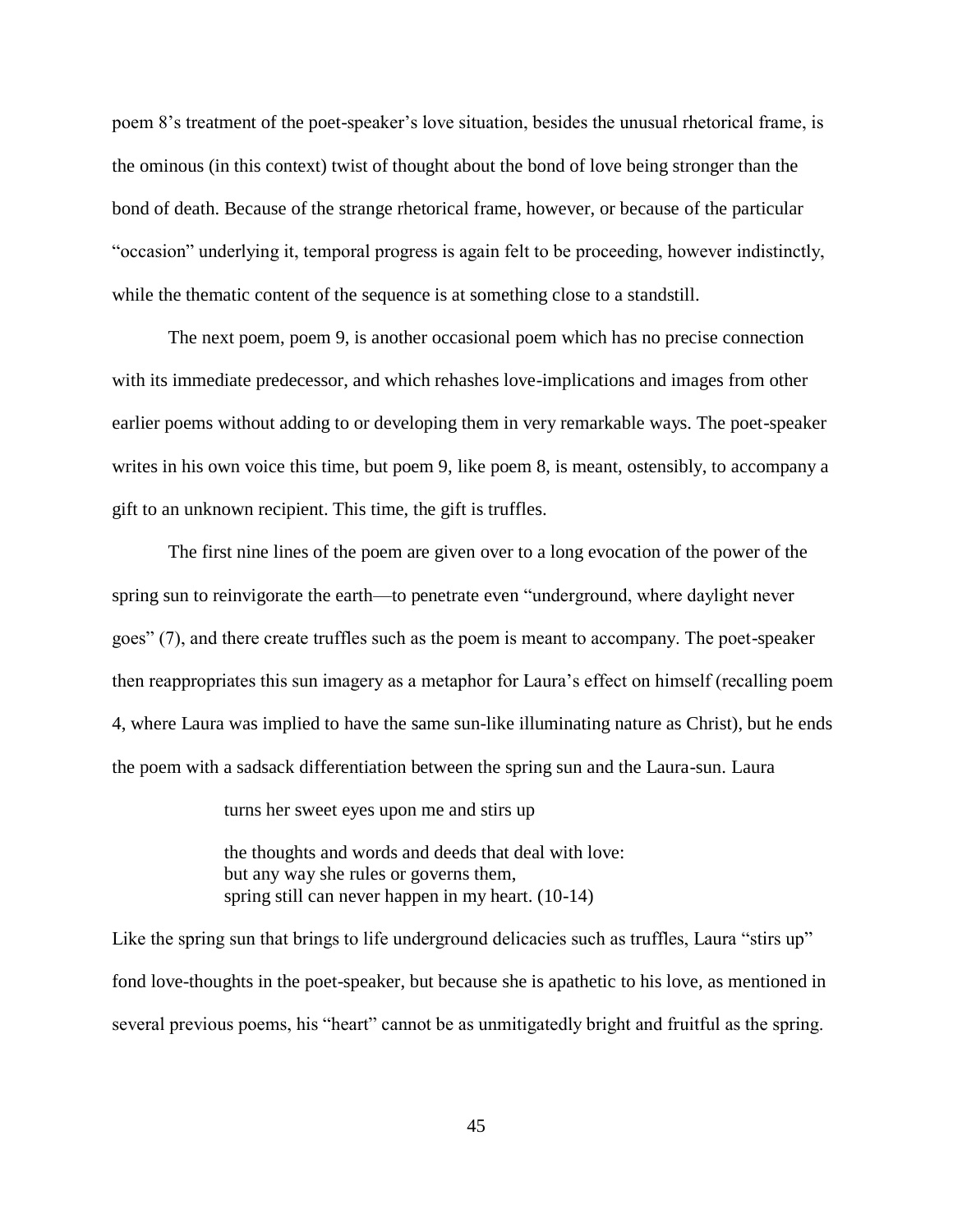Poem 10, the final poem of this first "movement" of the *Fragmenta*, is yet another occasional poem addressed to someone other than Laura, with little substantial connection to the poem that directly precedes it, other than a vague but important sense of ongoing biographical time. This poem is the first of several throughout the *Fragmenta* addressed to Stefano Colonna the Elder, an important Italian political figure and friend of the historical Petrarch, and its composition has been dated to 1330, when Petrarch made a trip to the home of Colonna's son, Giacomo, in the Pyrenees (Musa 526).

The poet-speaker first praises Colonna as a "Glorious Column" (a play on his last name) who is "carrying great Latium's reputation"  $(1, 2)$ , before moving on to describe the natural beauty surrounding his temporary abode in a manner vaguely reminiscent of the description of spring verdure which occupied much of poem 9. This broad similarity, however, and a brief mention of love, are the only tenuous thematic connections of poem 10 with its predecessor; the poem ends with the poet-speaker's conclusion that the sole flaw in his idyllic getaway is the elder Colonna not being there to enjoy it with him.

The first ten poems of Petrarch's *Fragmenta*, then, are a rather mixed bag of temporonarrative progress compared to the first block of *In Memoriam A.H.H.*, but such progress nevertheless exists in Petrarch's sequence, if only in a different, slightly less emphatic way than in Tennyson's. Petrarch's poems are primarily interconnected through the broad thematic focus on the poet-speaker's love for Laura as it unfolds somewhat haphazardly across a backdrop of biographical, concrete time less bolstered than in Tennyson's sequence by the more immediately experienced sense of temporal progress created through the perceived sequentiality of points in an ongoing argument. The earliest poems in the *Fragmenta*, as in *In Memoriam A.H.H.*, instill in the reader a strong expectation that temporo-narrative progress will occur across the entire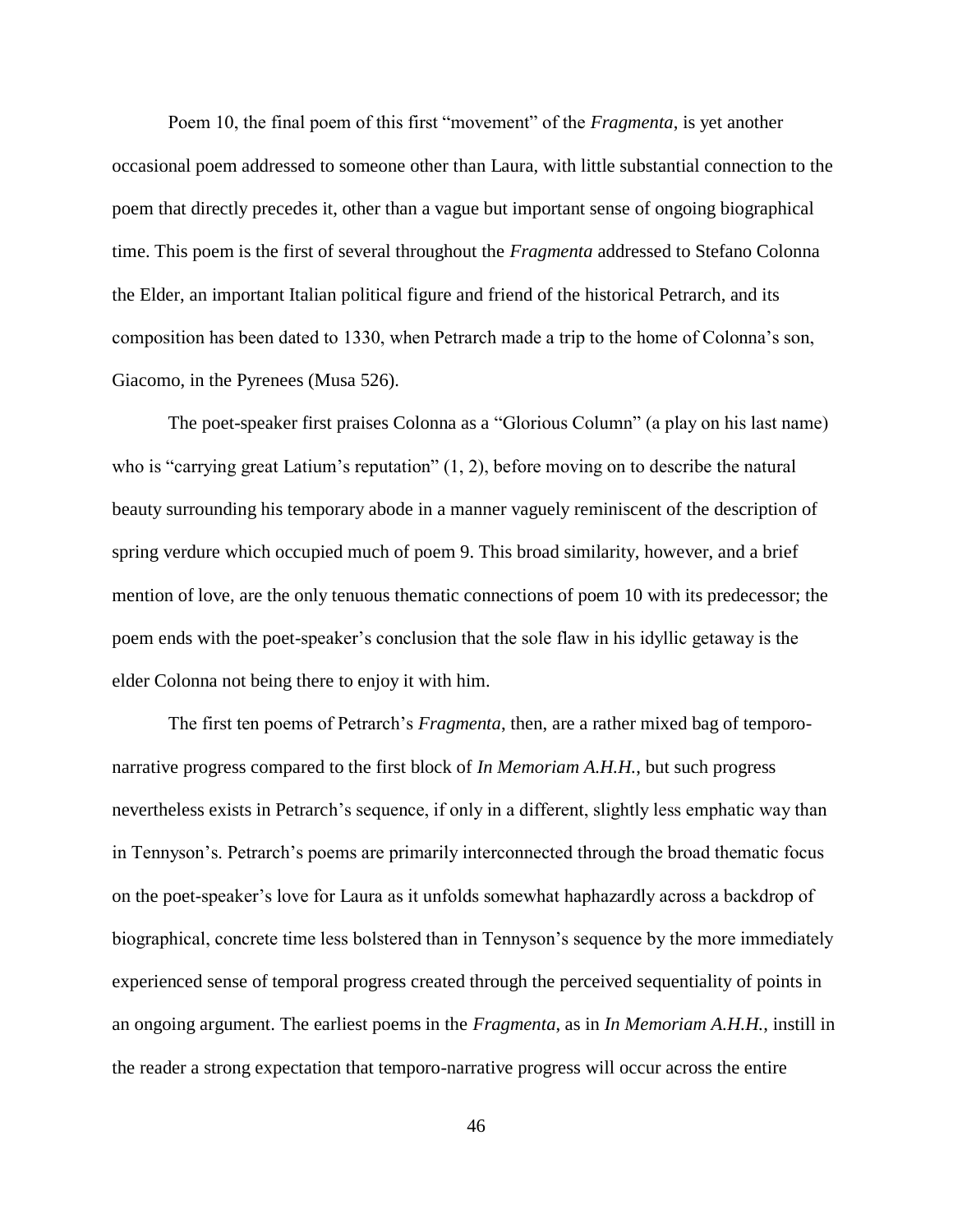sequence, and this expectation is periodically confirmed and reinforced, sometimes by continuities of thought between consecutive poems, but most often by individual poems' references, however vague or implicit, to particular moments in time, or to the passage of particular expanses of time.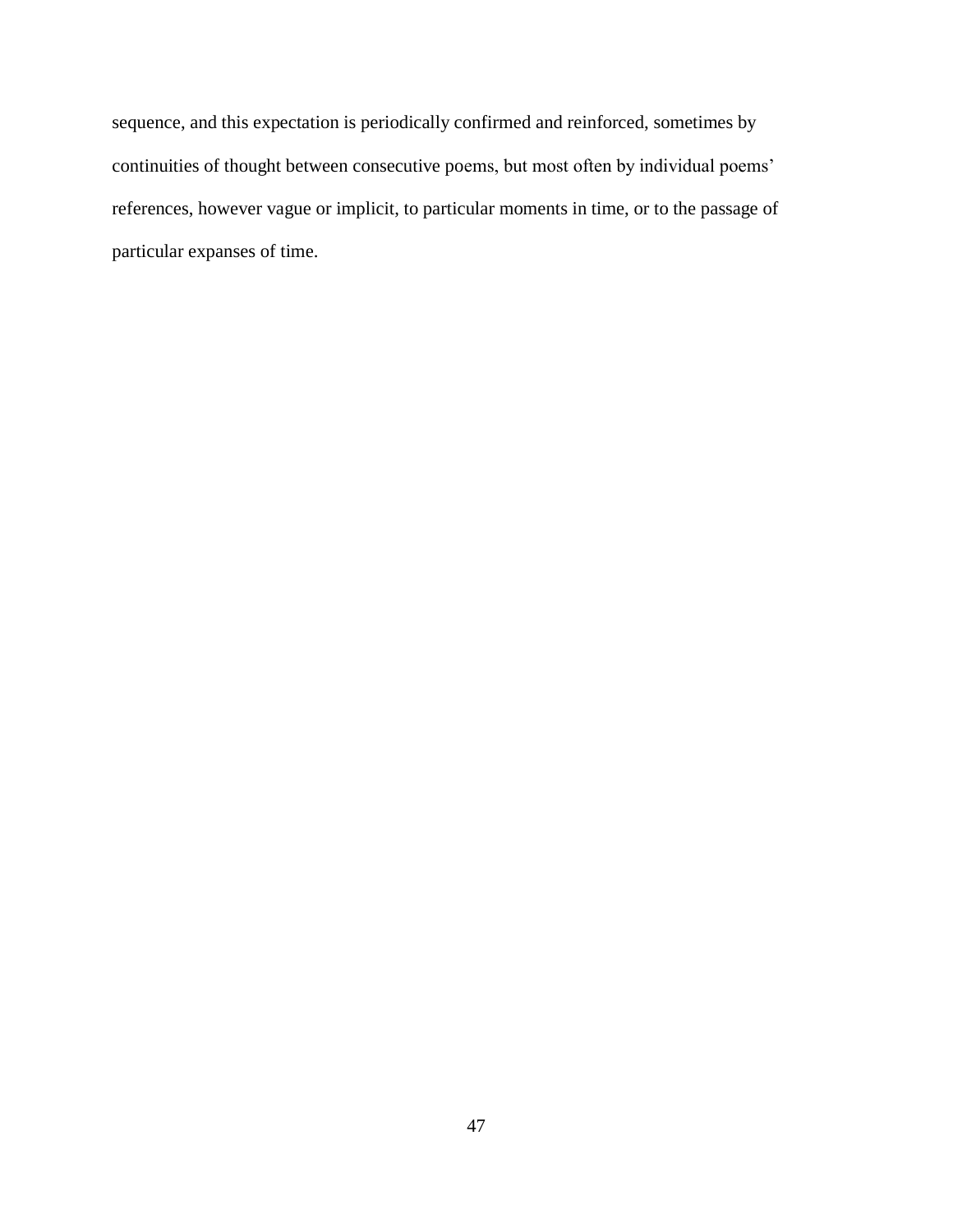### CHAPTER 4

### A GROUP OF BLOCKS: *IN MEMORIAM A.H.H.* POEMS XXVIII-XLIX

I would now like to present, in a moderately detailed outline, several consecutive blocks of *In Memoriam A.H.H.*, with an eye toward better establishing, in as efficient and readable a manner as possible, my primary assertions that (a) there is a *sequence-wide* persistence, in *In Memoriam A.H.H.*, of blocks of consecutive poems which, like poems I-IV, are interconnected by more or less direct continuities of theme and thought; and (b) that each of these blocks tends to show a movement by the poet-speaker from predominating grief to qualified solace, as the sequence itself moves, overall, from overwhelming grief to qualified religious consolation.

I choose for this purpose poems XXVIII-XLIX, largely because such a choice enables me to suggest, at least, the progress of the sequence as a whole. I have already talked in some detail about the beginning of the sequence (albeit only the *very* beginning), and have talked in at least a summary fashion about the end of the sequence (the poet-speaker's finding of religious quietude amid his ongoing grief, which final state of mind is figured to a degree in the "Prologue" poem). While poems XXVIII-XLIX do not quite reside, numerically, in the precise center of *In Memoriam A.H.H.*, they do roughly coincide with the poet-speaker's turn into what might be considered the heart of the sequence. The turn is not overly dramatic (every forward movement in *In Memoriam A.H.H.* is gradual and prone to periodic reversals), but it is nevertheless in these poems that the poet-speaker is most perceived to have passed beyond his initial utter grief at Arthur's passing, into the more strongly intellectual (though still emotion-driven) investigations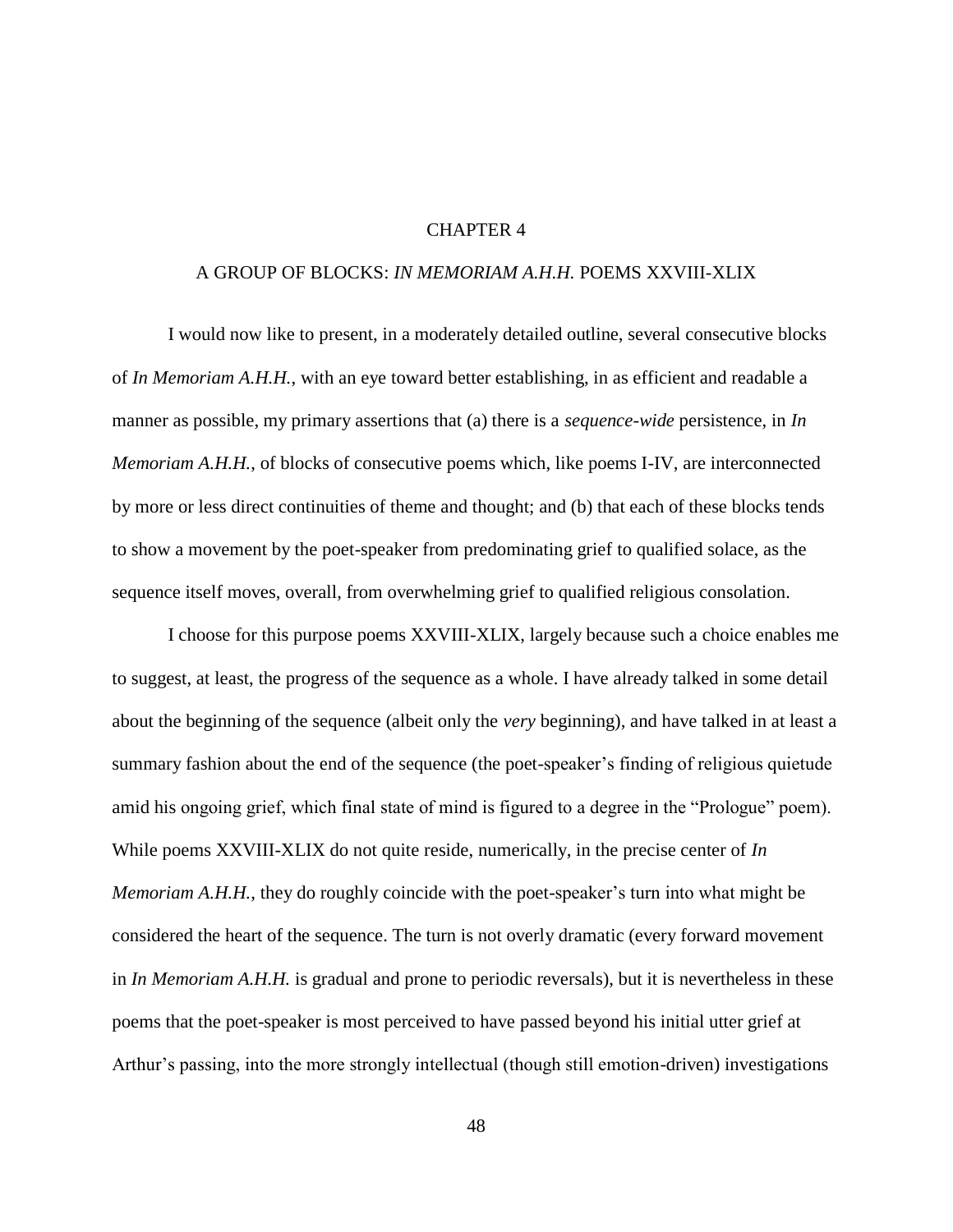into the mysteries of religion and science, as they pertain to death and human existence, that will occupy him for the rest of the sequence. Poems XXVIII-XXX, with which this large group of blocks begins, also happen to constitute the first of three Christmas-centered groups of poems in *In Memoriam A.H.H.*—poem LXXVIII and poems CIV-CV make up the second and third groups—which, being seen to mark three separate, successive Christmas holidays, create an explicit internal chronology for the sequence of three years.<sup>26</sup> I am skeptical, on the whole, of seeing in this year-by-year division of the sequence into four parts an overwhelming correspondence to any more substantive changes than the chronological, but in any case the first group of Christmas poems does more or less coincide with the first large-scale developmental change in the sequence, and the blocks which occur between the first two Christmases might loosely be referred to as the center of the sequence. There also occur in poems XXVIII-XLIX certain explicit ties with the first block I explored, poems I-IV, which enable me to point out succinctly other particular methods by which Tennyson makes temporo-narrative progress evident. There are instances, too, in addition to the Christmas poems with which this group of blocks starts, of the kind of concrete, calendrical time which exists in Tennyson's sequence as in the *Fragmenta*, if only in a role, as I have said, less utterly vital to the reader's sense of temporonarrative progress than in Petrarch's work.

To briefly situate this group of poems more specifically within the sequence, then, poem XXVII, the poem which directly precedes the first Christmas poem, and thus represents the end of the last block before poems XXVIII-LXXVII, is one of the best-known poems in the sequence, ending with the Tennysonian poet-speaker's famous contention that "'Tis better to

 $26$  The majority of the sequence, in any case, obviously occurs across three years. After the third Christmas, there are twenty-seven poems across which no particularly significant amount of time is indicated to pass, but the sequence ends with an "Epilogue" poem that surprisingly claims to be set "thrice three years" after Arthur's death (10).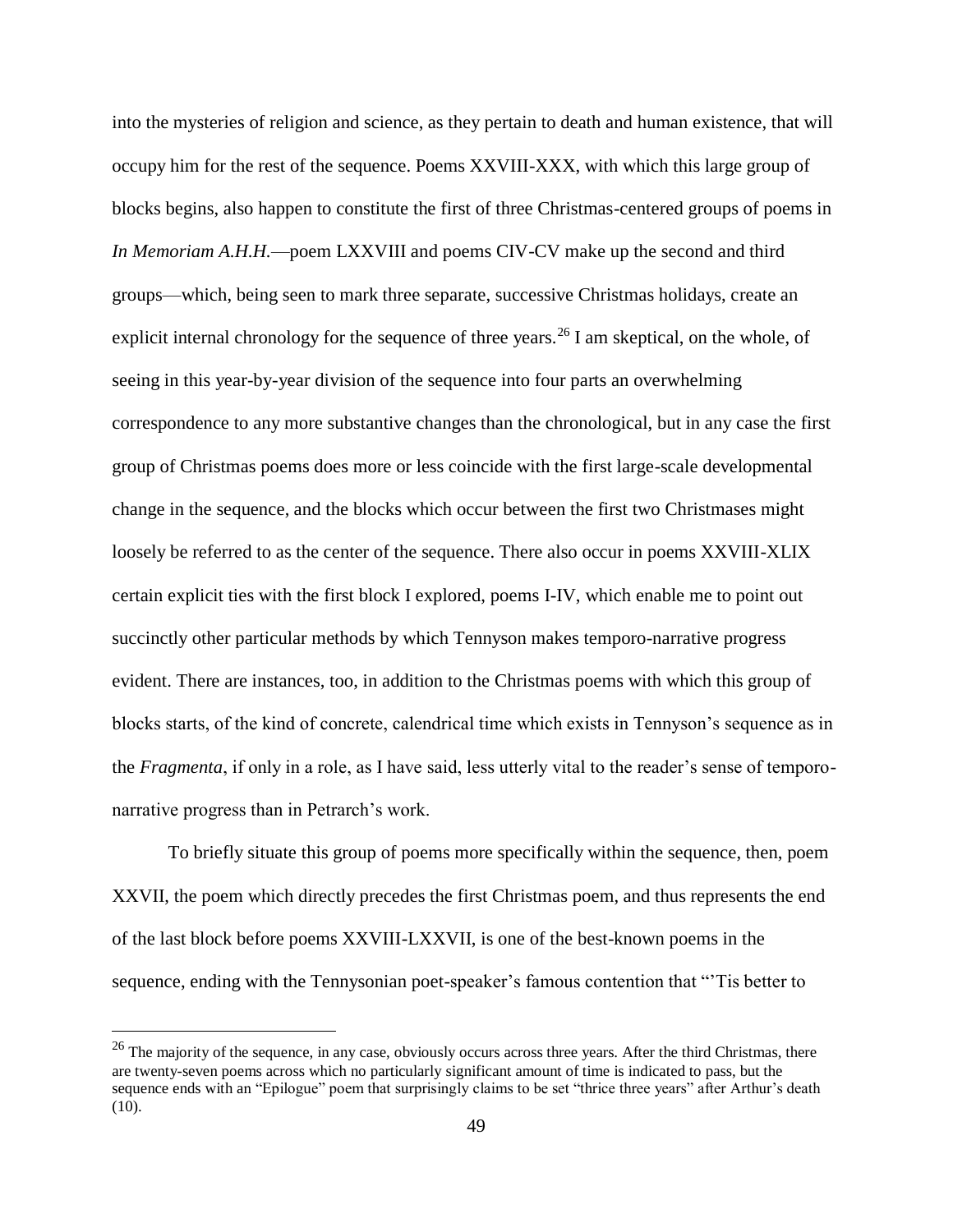have loved and lost / Than never to have loved at all" (15-16). This contention, an ostensibly consoling one, comes after several poems in which the poet-speaker has been questioning his perhaps overly-rosy view of the time he spent with the living Arthur, and trying to weigh the pleasure of this time (imperfect or not) against the depth of his pain in the wake of Arthur's death. His conviction that, current pain or not, he would not undo his relationship with Arthur is a momentary victory in his attempt to recover from grief.

# XXVIII-XXX: First Christmas Block

The following three poems, as I have already said, are temporally-centered around the Christmas holiday, and they show the poet-speaker (and his family) beset, first, by a gnawing sense of Arthur's absence, and then somewhat comforted by the belief, in essence, that he is "in a better place."

### XXVIII.

Taking up the poignant but relatively comforting ambivalence of XXVII ("'Tis better to have loved and lost"), the poet-speaker writes that church bells he hears ringing near Christmas time "bring me sorrow touch'd with joy" (19)—the joy of the season, presumably, and the sorrow of Arthur's not being alive to celebrate with him.

#### XXIX.

It is now Christmas Eve, and the poet-speaker, more beset by his grief, wonders how he and his family can go about their ordinary holiday activities when they have "such compelling cause to grieve" (1). He gloomily submits, however, to at least the mechanical observance of festivities, since "Use and Wont" should not "miss their yearly due / Before their time" (11, 15-16).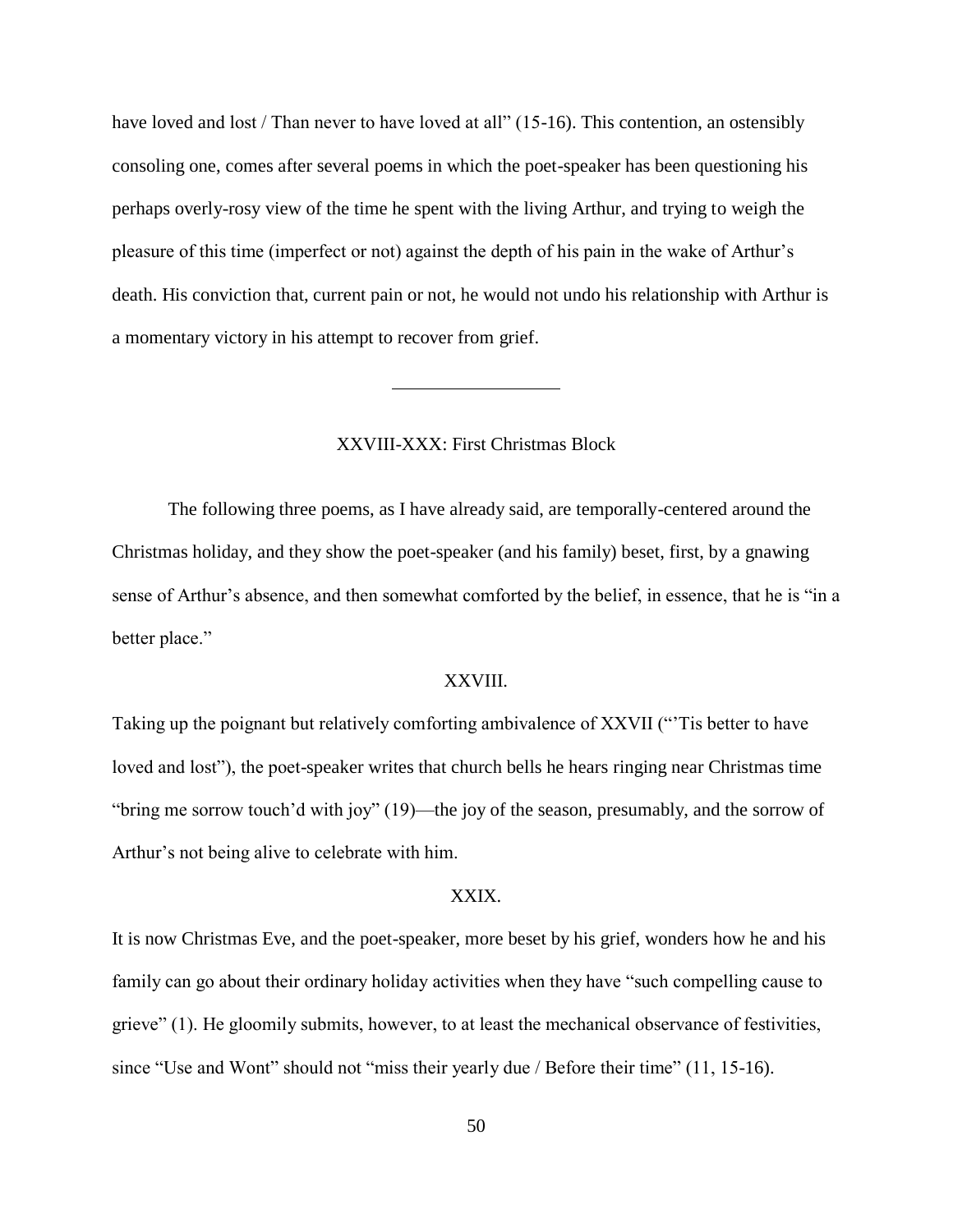### XXX.

The poet-speaker now speaks of the same Christmas Eve in a more or less immediate past tense. He says that it proceeded "sadly" (4), with "one mute Shadow watching all" (8)—presumably Arthur or the spectre of his death—until the poet-speaker and his family, through tearfully singing a "merry" Christmas song they sang with Arthur the previous Christmas (15), gradually came to comforting, emotion-driven convictions about Arthur's supposed state in the afterlife.

### XXXI-XXXVI: The Afterlife and Faith

On the heels of the comforting, but emotion-driven and largely conventional beliefs reached on Christmas Eve, the poet-speaker in these next six poems considers the afterlife in earnest for the first time in *In Memoriam A.H.H.*. Skepticism, accordingly, is more in play than it was on Christmas Eve, but using biblical and imaginary examples, the poet-speaker works his way, albeit a littler erratically, from doubt of the afterlife back to a simple (more fleshed out, but inconclusively so) belief in it.

# XXXI.

The poet-speaker considers the biblical story of Lazarus, brought back from the dead by Christ, and is tantalized by the fact that Lazarus is not recorded as giving any account of "what it is to die"  $(7)$ .

#### XXXII.

The poet-speaker now considers Lazarus' sister, Mary, whom he suggests was too glad at her brother's revivification to entertain "subtle thought" or "curious fears" (9)—she simply bathed Christ's feet "with costly spikenard and with tears" (12). He would like to be like Mary and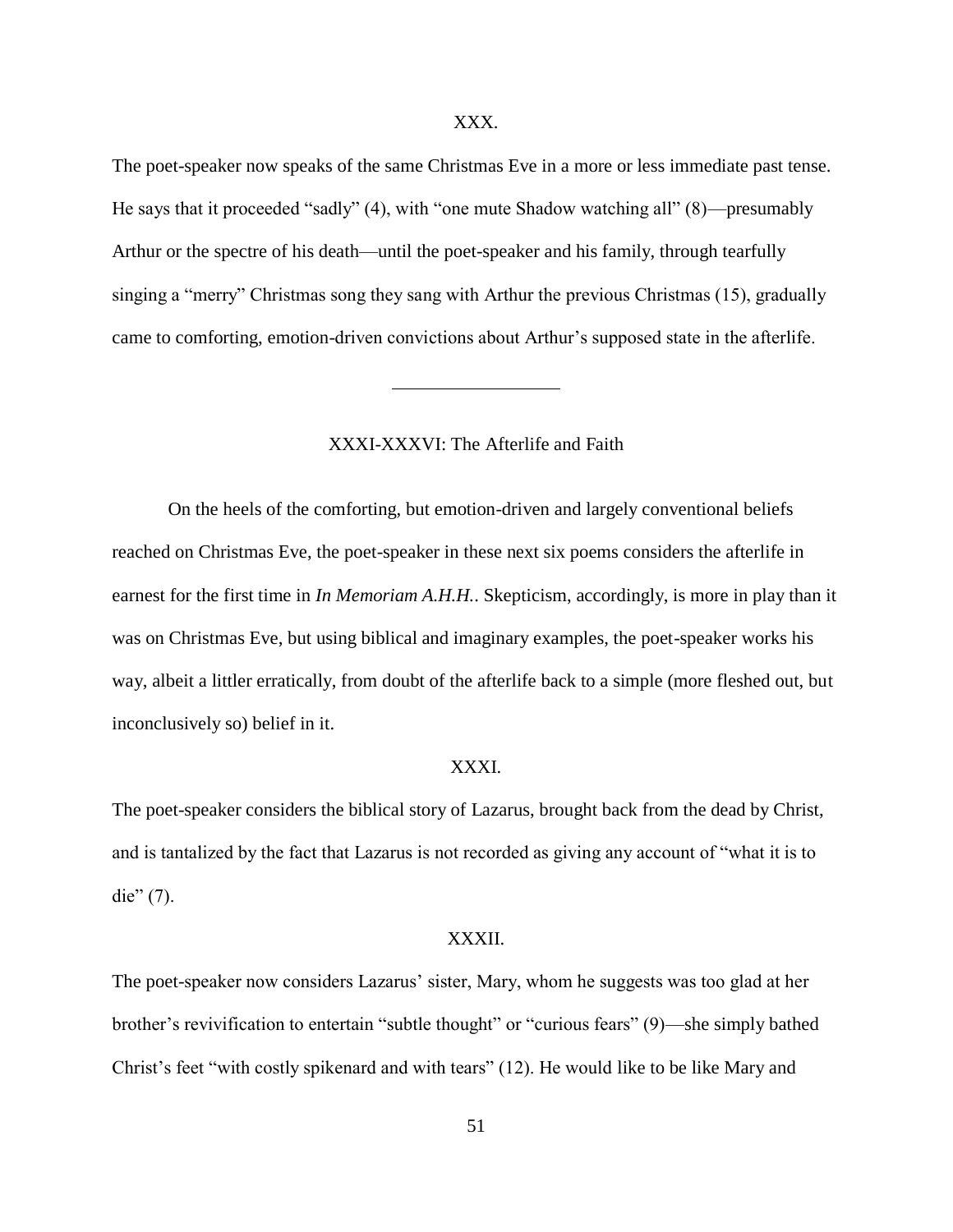others "whose lives are faithful prayers" (13), but he rhetorically questions if there is, indeed, "blessedness like theirs" (16).

# XXXIII.

The poet-speaker now considers a hypothetical brother and sister of his own time. The brother, through doubt-fueled intellectual "toil and storm" (1), has arrived at a religious faith independent from the strictures or dogma of particular institutions, while the sister's unerringly happy and confident faith is based in "form" (9)—in conventional formal doctrines and observances. The poet-speaker warns the hypothetical brother not to meddle with his sister's simpler faith, not to "confuse" it "with shadow'd hint" (7), because such a faith is just as "pure" as his (9), and her example may in fact save him from slipping too far into sin as a result of his ceaseless questioning.

# XXXIV.

In a seemingly desperate attempt to cut off his doubts about the existence of an afterlife, the poet-speaker simply states that if humans are not in some sense eternal, then "earth is darkness at the core, / And dust and ashes all that is" (3-4). Life would be meaningless, and it would be better to die immediately, to "sink" out of the suffering of the world into the relative "peace" of the grave (13), "like birds the charming serpent draws" (14).

### XXXV.

He wonders, on second thought, if love might provide satisfactory enough meaning to go on living, even if he knew there was nothing beyond the grave. After consideration, the answer to this question is negative, because "If Death were seen / At first as Death, love had not been" (18- 19).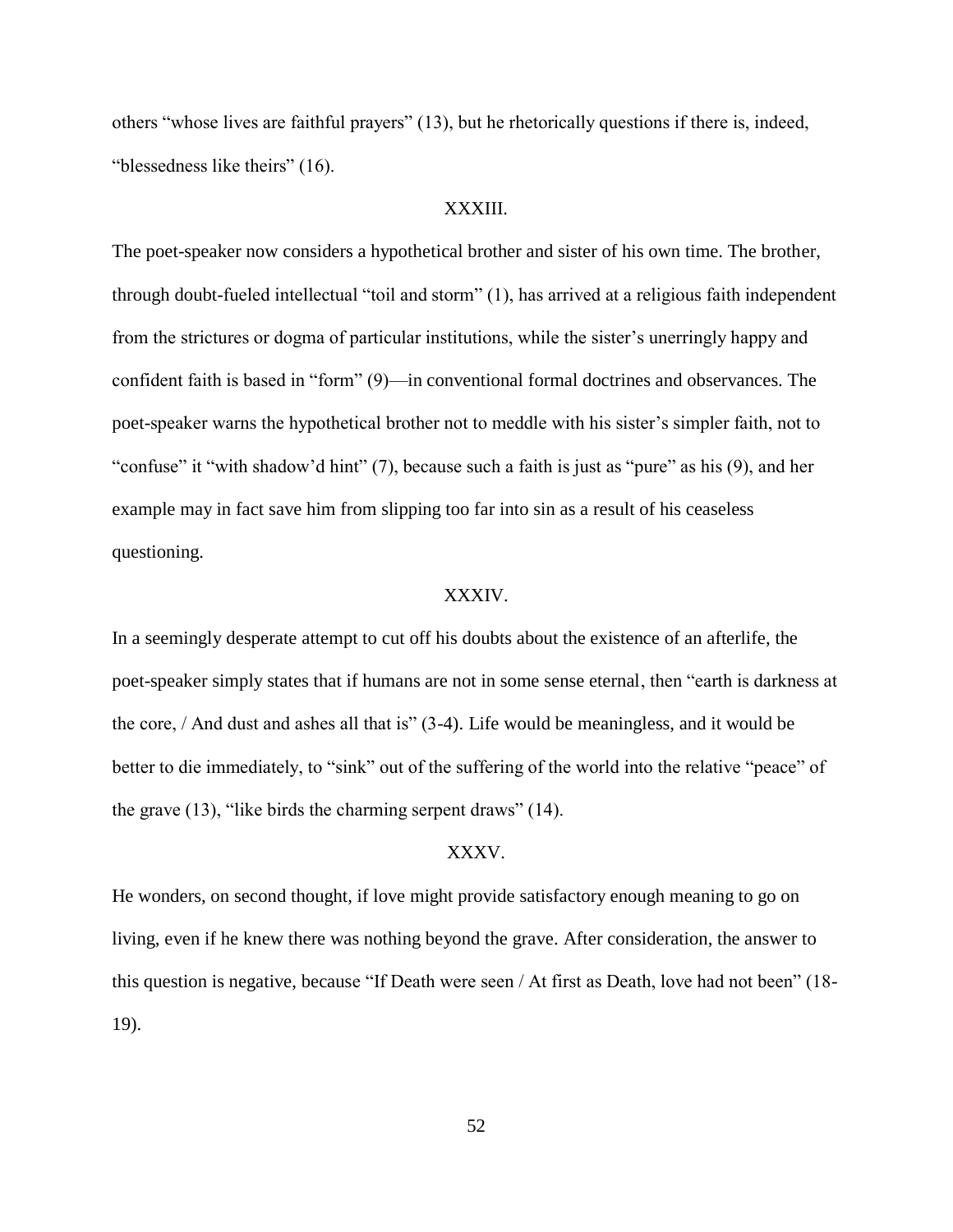# XXXVI.

In an apparent surge of simple faith, though, such as that exhibited by the biblical Mary in XXXII, and the hypothetical sister in XXXIII, the poet-speaker now seems content to trust in his intuition that life continues after death, even if he cannot at present confirm this belief with reason. He praises Christ for the example of his parables, through which divine truths are made intuitively palatable for everyone.

### XXXVII-XXXIX: Reflection on his Poems, and Spring

The next few poems represent, with an atypical twist, the kind of block mentioned earlier (see the discussion of poem V in section 2 of this essay) in which the poet-speaker steps back momentarily to reflect on the poems he has just presented, or on the nature of his poems in general; poem XXXVII explicitly reflects on the religious content explored in the previous block, and XXXVIII reflects, more generally, on the consoling function of his poetry. Poem XXXVIII also happens to be one of the several poems, occurring throughout the sequence, which are set in spring, and thus function, like the groups of Christmas poems, as concrete temporal markers, though they are vaguer than the Christmas poems, being only seasonal. Poem XXXIX, the third poem in this block, does not reflect on the poet-speaker's poetry or foregoing poems at all, but it is another spring poem, and I place it with the two predominantly literary-critical poems of this block because its content is only *more* tangentially related to the poems that succeed it.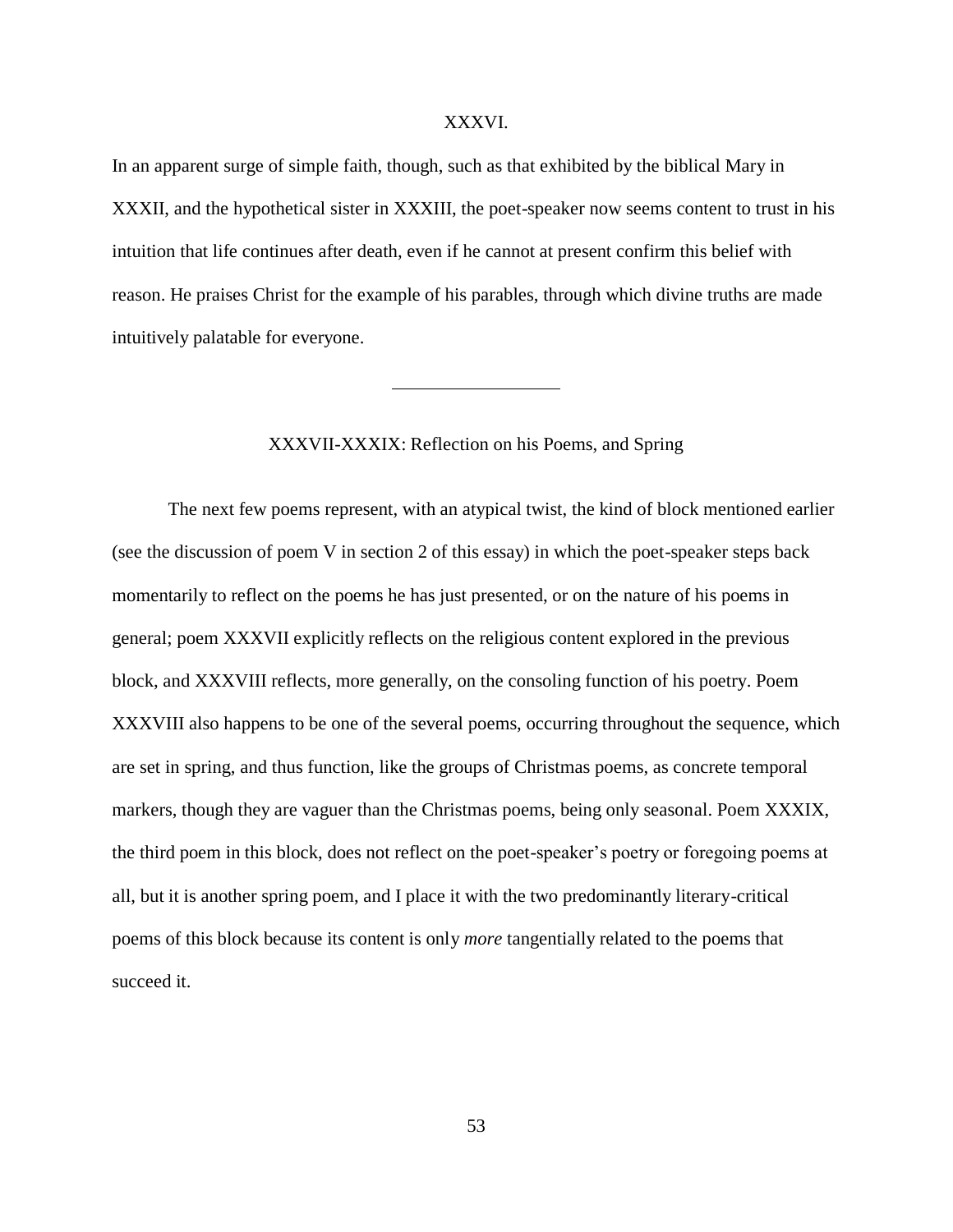#### XXXVII.

As a means of pausing for reflection on the foregoing poems, the poet-speaker presents a supposed "conversation" between the muses "Urania" and "Melpomene." Urania, though traditionally the muse of astronomy, is here presented by Tennyson, in imitation of Milton in *Paradise Lost*, as the muse of heavenly or religious poetry (Gray 30). Melpomene is the muse of tragedy and elegy.

Neither of these two figures literally appear in any of the foregoing poems, but Urania berates Melpomene for having just "spoken" out of her depth, encroaching on Urania's proper territory— the poet-speaker is acknowledging that the fundamentally elegiac poems of *In Memoriam A.H.H.* have wound their way into religious or philosophical considerations that they are ill-equipped to handle properly. "Melpomene" apologizes and acknowledges her presumption, just as the poet-speaker acknowledged his inability to reason his way to proof of the afterlife in XXXVI. She explains that she got carried away by the depth of her emotion, by her "brooding on the dear one dead, / And all he said of things divine" (17-18).

### XXXVIII.

In this first spring poem of the sequence (several months have thus passed since the Christmas block), the poet-speaker acknowledges his persisting gloom, writing that he "loiter[s] on" with "weary steps" (1), his "prospect and horizon gone" (4). Even the onset of spring, "the blowing season" (5), gives him no joy. Nevertheless, he gets a "doubtful gleam of solace" from the poetry he writes (7), and if Arthur does still exist in some manner that allows him to "care for what is here" (9), perhaps he is not ungrateful for the poet-speaker's "songs" (11).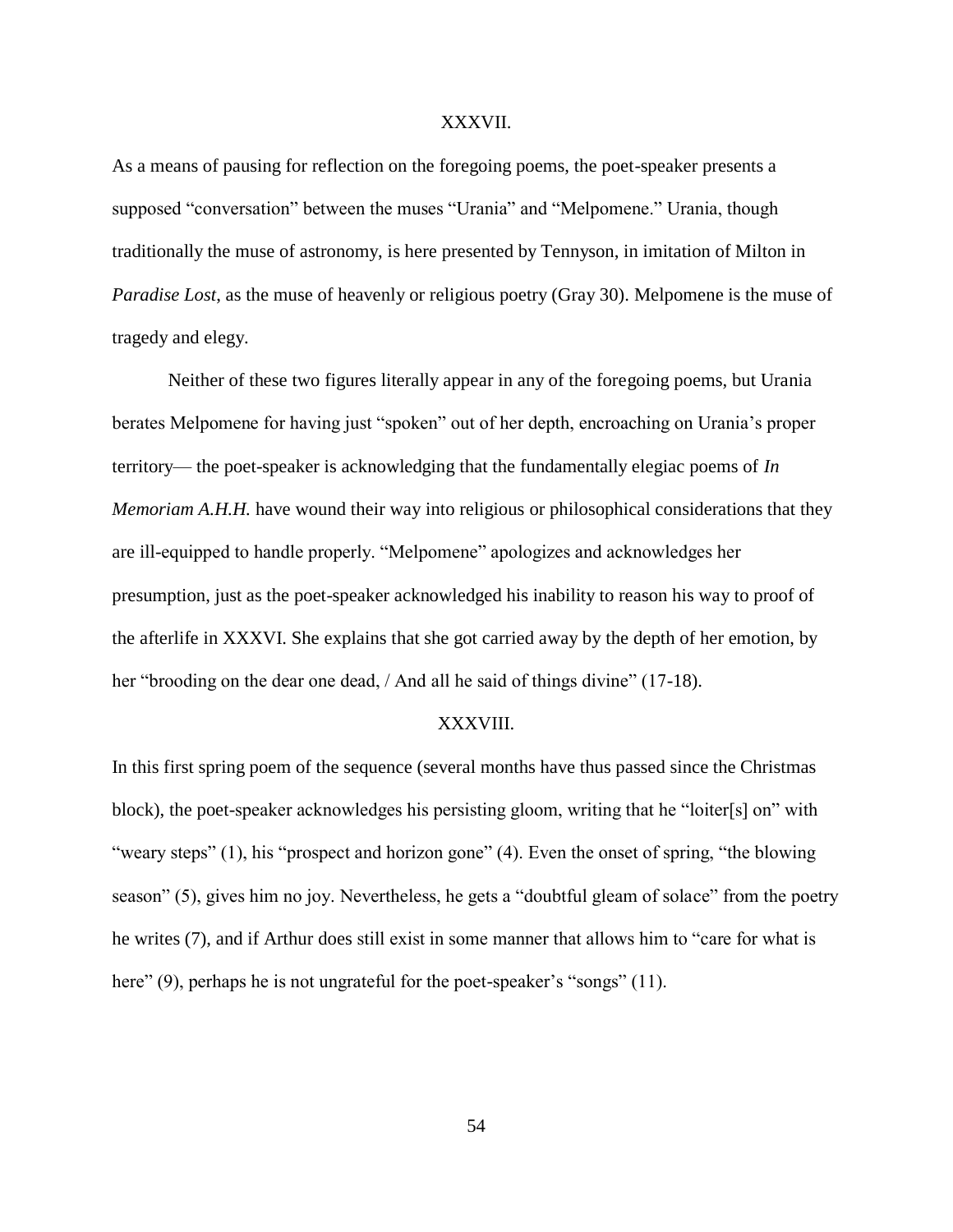# XXXIX.

This poem revisits the supposedly changeless "Old Yew" of poem II, and though it doesn't reflect on the poet-speaker's poetry like the previous two poems, it does carry on the spring setting of poem XXXVIII, before the next poem, XL, begins a new block by beginning a thread of argument to which the content here has no apparent connection.

The poet-speaker writes that now, in spring, the yew—"old warder of these buried bones" (1)—responds to his "random stroke / With fruitful cloud and living smoke" (2-3); it sends up a cloud of pollen, as Tennyson himself clarified (qtd in Gray 31), and it can thus be said to experience its own "golden hour" (6), contrary to the poet-speaker's grief-sunk assertions about its perpetual "gloom" in poem II.

# XL-XLVII: The Nature of the Afterlife and Memory

In the next eight poems, the poet-speaker reassumes the concern with the afterlife with which he was occupied in poems XXXI-XXXVI, before the self-reflective, mostly springsituated block. Now more confident in the *existence*, at least, of the afterlife, he speculates on its parameters more esoterically than before. New reasons for gloom and fear arise as the poetspeaker theorizes on the nature of memory and spiritual ascendancy in the afterlife, but the block ends with his assertions—assured, though not entirely free of doubt—that he and Arthur, after the poet-speaker's own death, will be able to continue their relationship much as it existed before Arthur's death.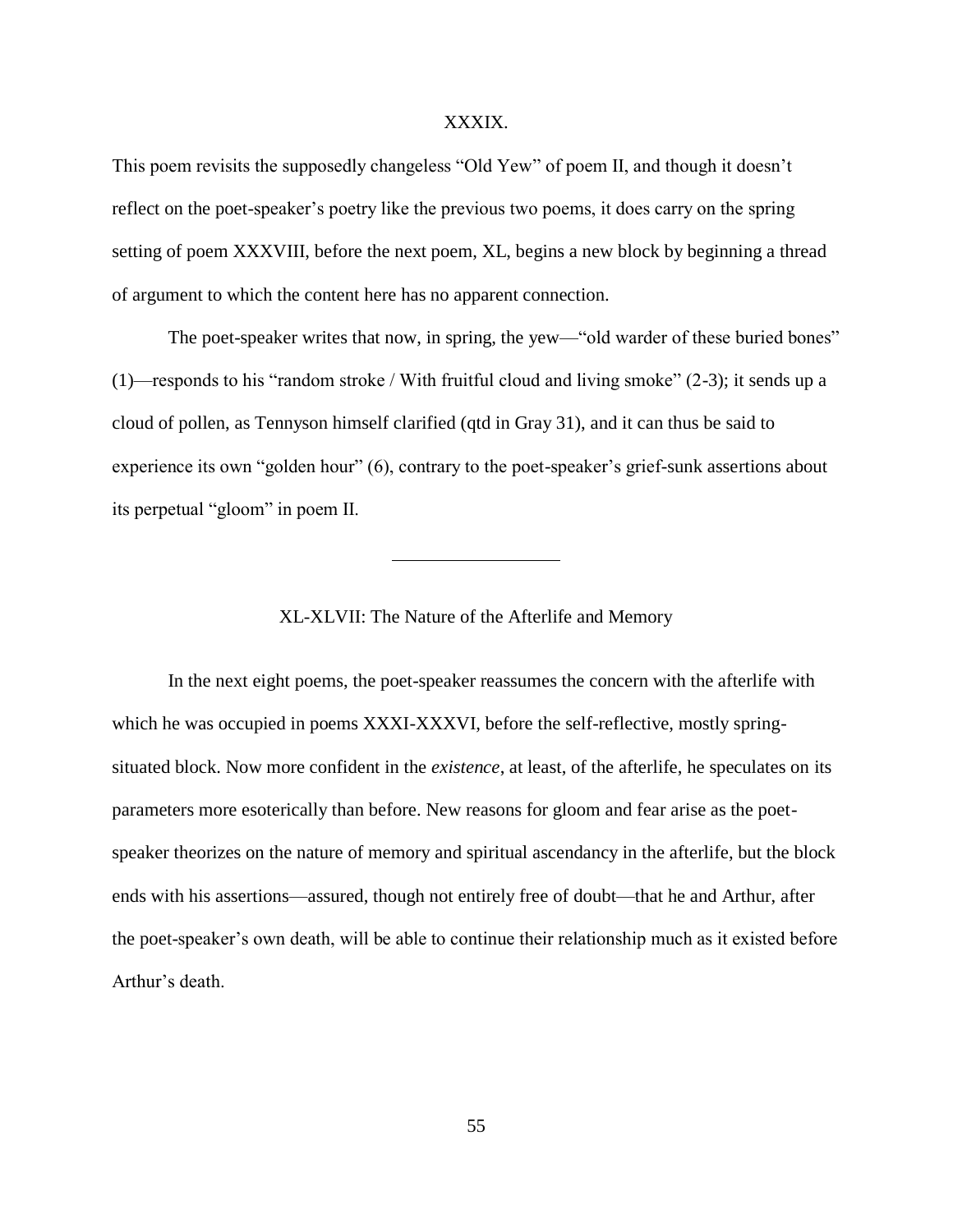The poet-speaker wishes he could forget "the widow'd hour" (1), the grief of parting itself, and look on Arthur as a newly-wed "maiden" who has simply "take[n] her latest leave of home" (3, 6). The father and mother of such a maiden, the poet-speaker writes, are sad at her parting, but joyful, too, as they know she is going to "enter other realms of love" (12). The comparison is finally untenable, however, because the maiden can return home any number of times, and make and share new memories, whereas the poet-speaker and Arthur "have shaken hands" for the final time until the poet-speaker's death (29): "My paths," he says to Arthur, are for now "in the fields I know. / And thine in undiscovered lands" (31-32).

# XLI.

Remembering Arthur's precociousness in spiritual matters while living, the poet-speaker fears that, by the time of his own death, Arthur will have so spiritually ascended, in the afterlife, that the poet-speaker will not be able to catch up, as it were. He wishes hopelessly that he could "leap the grades of life and light, / And flash at once" to Arthur (11-12).

#### XLII.

But the poet-speaker and Arthur were never on truly equal grounds even in life, the poet-speaker comforts himself. "It was but unity of place" that made him think he "rank'd" with Arthur (3, 4). Accordingly, once they are both in the spiritual or heavenly realm (a new same "place"), the two should indeed be able to be reunited, even if the heavenly Arthur has ascended to things beyond the poet-speaker's comprehension, and has to act as a kind of spiritual tutor.

#### XLIII.

Continuing his rather unorthodox speculations on life after death, the poet-speaker now wonders if, perhaps, souls go into a kind of sleep after death, a kind of "intervital" stasis (3), until all souls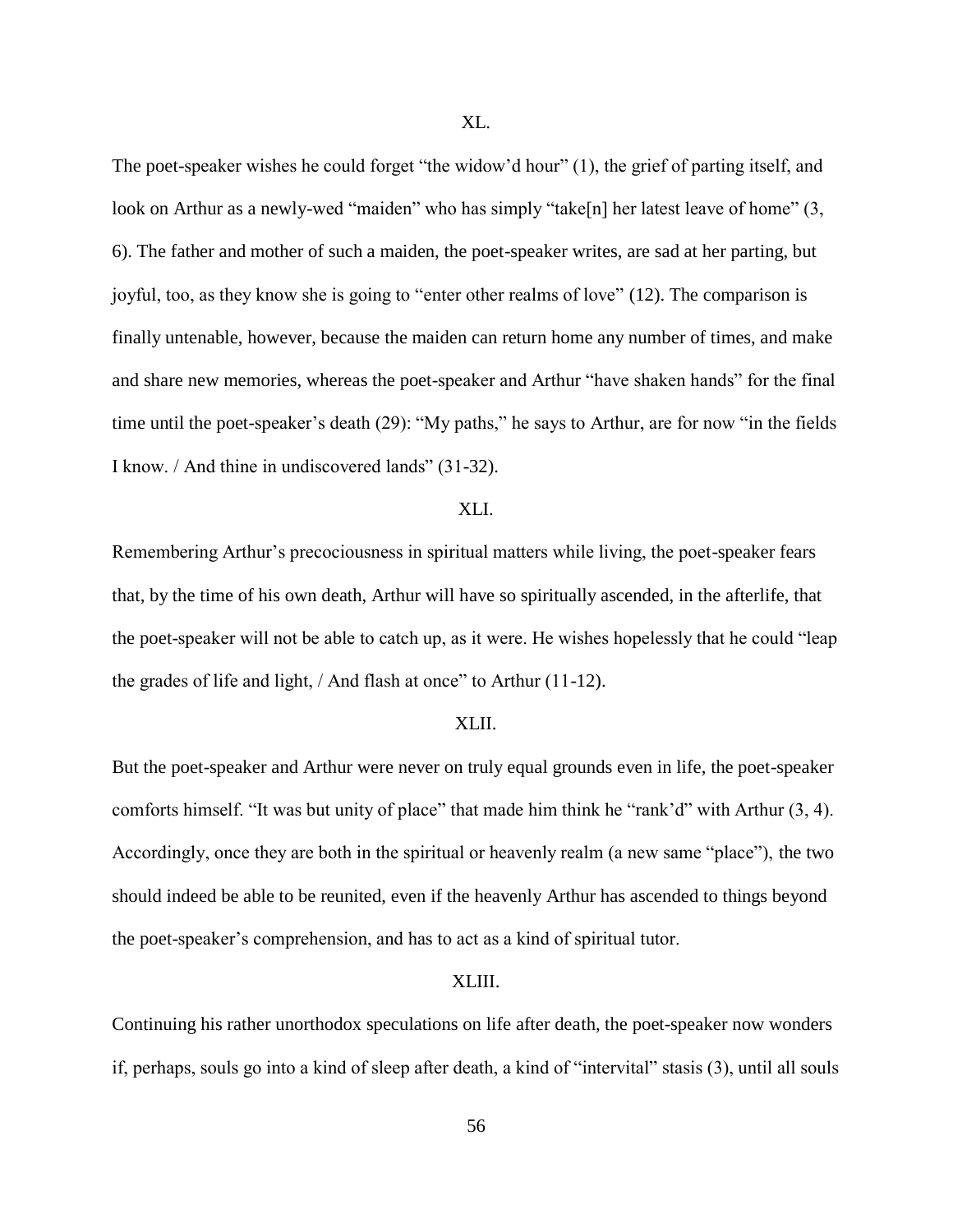are awakened simultaneously at the end of time (Gray 33). If this were the case, the poet-speaker speculates, then perhaps nothing would be "lost" in the passage from human life to eternal life, and Arthur's memory of and love for the poet-speaker would be fully intact when the two are reunited.

# XLIV.

Even if such a full mental continuity with one's earthly life is *not* possible in heaven, the poetspeaker now argues, perhaps something of one's previous life is still retained; he considers this idea by pondering the opposite process. Man, being born and growing, slowly forgets his prebirth existence in the heavenly realm, though he may still receive, from time to time, "a little flash, a mystic hint" of his previous state of existence (8). So, too, might Arthur, in his new spiritual state, be able to periodically receive some vague intimation of his life on earth, and of his love for the poet-speaker.

### XLV.

Taking up again the parallel of human development, the poet-speaker writes that "a baby new to earth and sky" must slowly learn to distinguish itself from its surroundings, must grow to selfconsciousness. It would make no sense, then, he contends, and human life would be wasted, if such development were completely thrown aside in the afterlife, and man had to "learn himself anew / Beyond the second birth of Death" (15-16).

#### XLVI.

The poet-speaker, still using earthly life to illuminate heavenly, now confidently asserts (he does not ask questions, or hedge his statements) that memory indeed *improves* after death. "We ranging down the lower track" (1), he writes, can have only an imperfect memory of the events in our earthly past, but in the heavenly realm, no such "shade" falls on the "eternal landscape of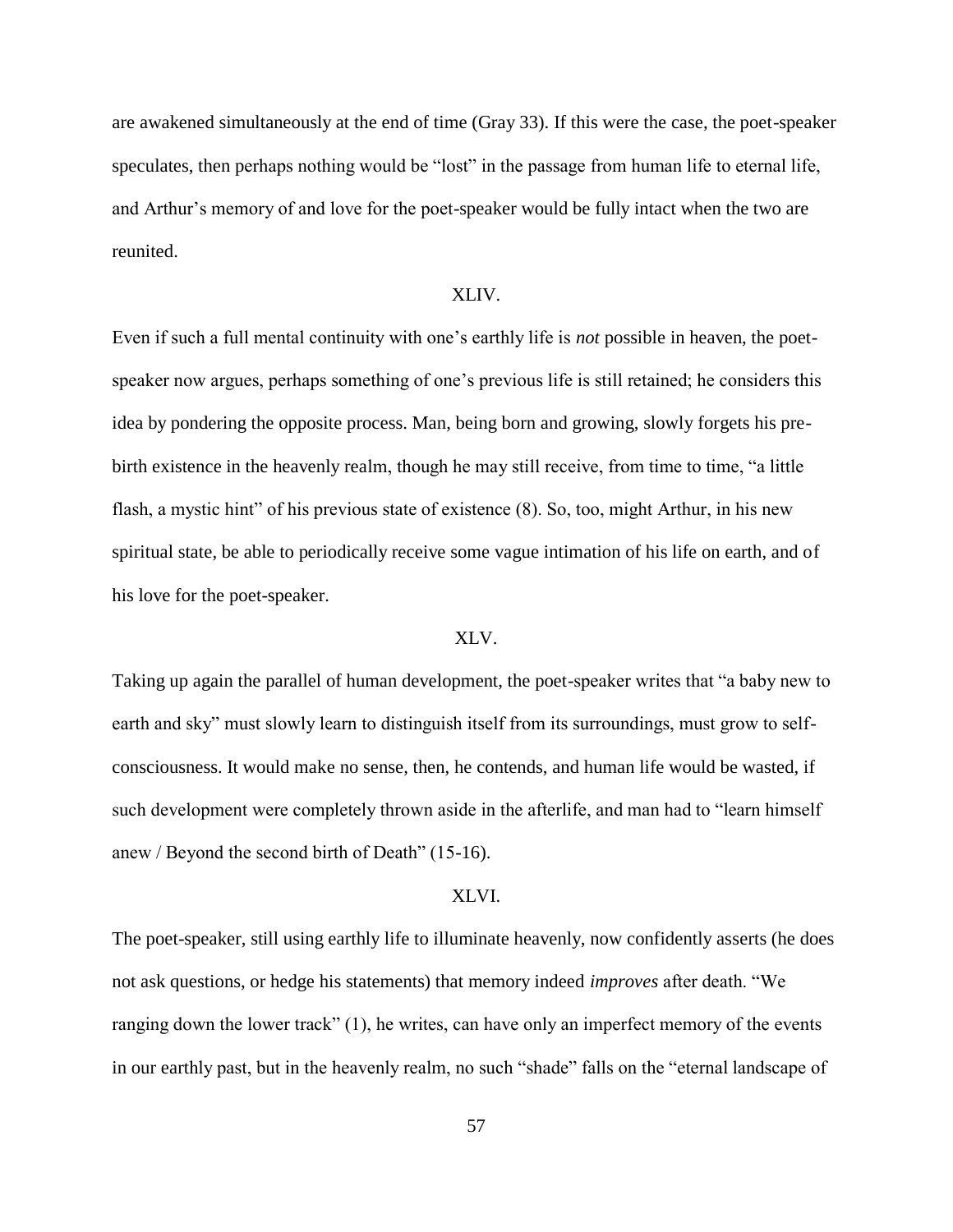the past" (5, 8), which spreads out before us in unending clarity. This being the case, the "five years" he and Arthur shared will undoubtedly be the "richest field" in the observable landscape of the poet-speaker's past (12).

# XLVII.

Continuing his confident assertions, the poet-speaker rejects the hypothetical notion that souls, after death, are merged into one "general Soul" in a manner that obliterates individual, personal identities (4). Aside from rankling his sense of the importance of the individual, such a scheme of things would also preclude his reuniting with Arthur, so the poet-speaker asserts that "Eternal form shall still divide / The eternal soul from all beside; / And I shall know him when we meet" (6-8). He does admit some doubt as to this proposition, but still in a hopeful way: he says that even if the rejected notion of the "general Soul" were true, Arthur would find some way to say a final "farewell" to the poet-speaker (16), and warn him in advance that "we lose ourselves in light"  $(16)$ .

I will end my outline there, but the two poems that follow this last block, poems XLVIII-XLIX, are once again a block in which the poet-speaker steps back to reflect on what he has just presented, as he did in poems XXXVII-XXXIX, and much earlier in poem IV. In poem XLVIII, the poet-speaker, as if growing more self-conscious after his largely confident assertions at the end of the previous block, takes care to note that the preceding poems should not be "taken to be such as closed / Graves doubts and answers here proposed" (2-3). They should not, he protests perhaps too self-consciously, be expected to answer definitively the kind of questions he has been asking, because they are, after all, "of Sorrow born" (1); his poems are ultimately emotiondriven, wandering musings more than they are a truly systematic attempt to arrive at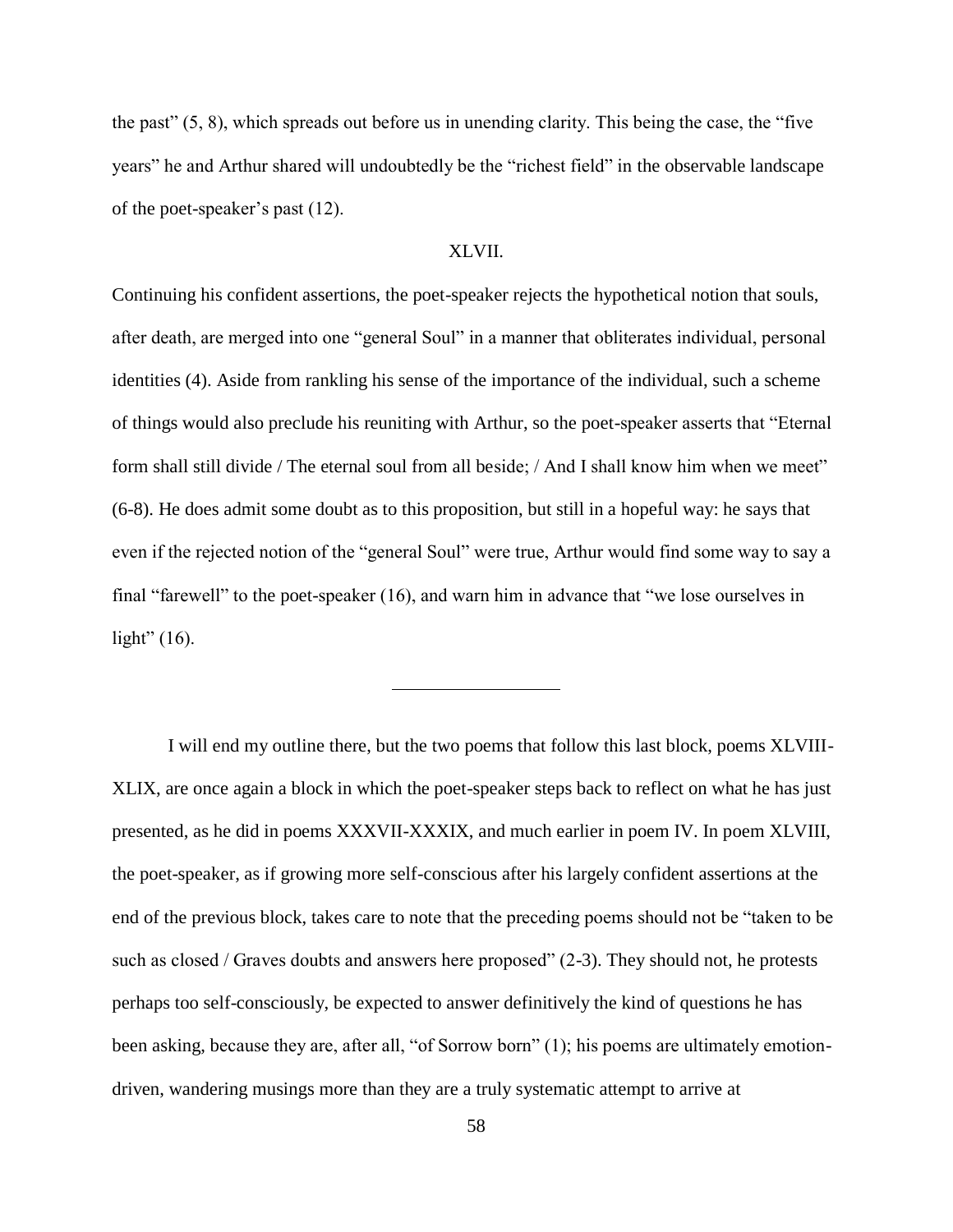philosophical or religious truths (there is an echo here of the Urania-Melpomene dichotomy presented in poem XXXVII). The poet-speaker plays up the same angle in a different way in poem XLIX, writing that his poems are constantly effected by any number of "glanc[ing]," "random influences" of thought and emotion (2).

Though the foregoing blocks constitute, still, only a small sampling of *In Memoriam A.H.H.* at large, I hope my outline begins to flesh out the picture of temporo-narrative progress begun in section 2 with my minutely-detailed examination of poems I-IV. Like that first block, the blocks in my outline are composed of individual poems (some blocks containing several more poems than others) interconnected by strong continuities of thought which lead the poetspeaker, over the course of each block, from relative sorrow or uncertainty to relative consolation or assuredness. Though each block, in turn, tends to be strongly related to the block that precedes it, each new block represents the poet-speaker's pursuit, in some sense, of a new angle; a belief in which the poet-speaker has just become confident now brings up a new reason for doubt or gloom, or a relatively spontaneous renewal of grief casts a different light on an assured belief, and the poet-speaker goes through the same approximate process as before, though starting from a new relative sadness and ending at a new relative contentment. The periodic blocks or single poems in which the poet-speaker reflects on his poems *as poems* sometimes put a hitch, as it were, in an otherwise direct connection between one primary branch of thought and another—as when the muse and spring poems of block XXXVII-XXXIX come between the Lazarus-afterlife poems of XXXI-XXXVI and the memory-afterlife poems of XL-XLVII—but even in cases such as these, the self-reflective blocks, in reflecting on the immediately foregoing poems, continue the theme of those poems, and they often, too, seem to forecast the gloomier emotional tenor that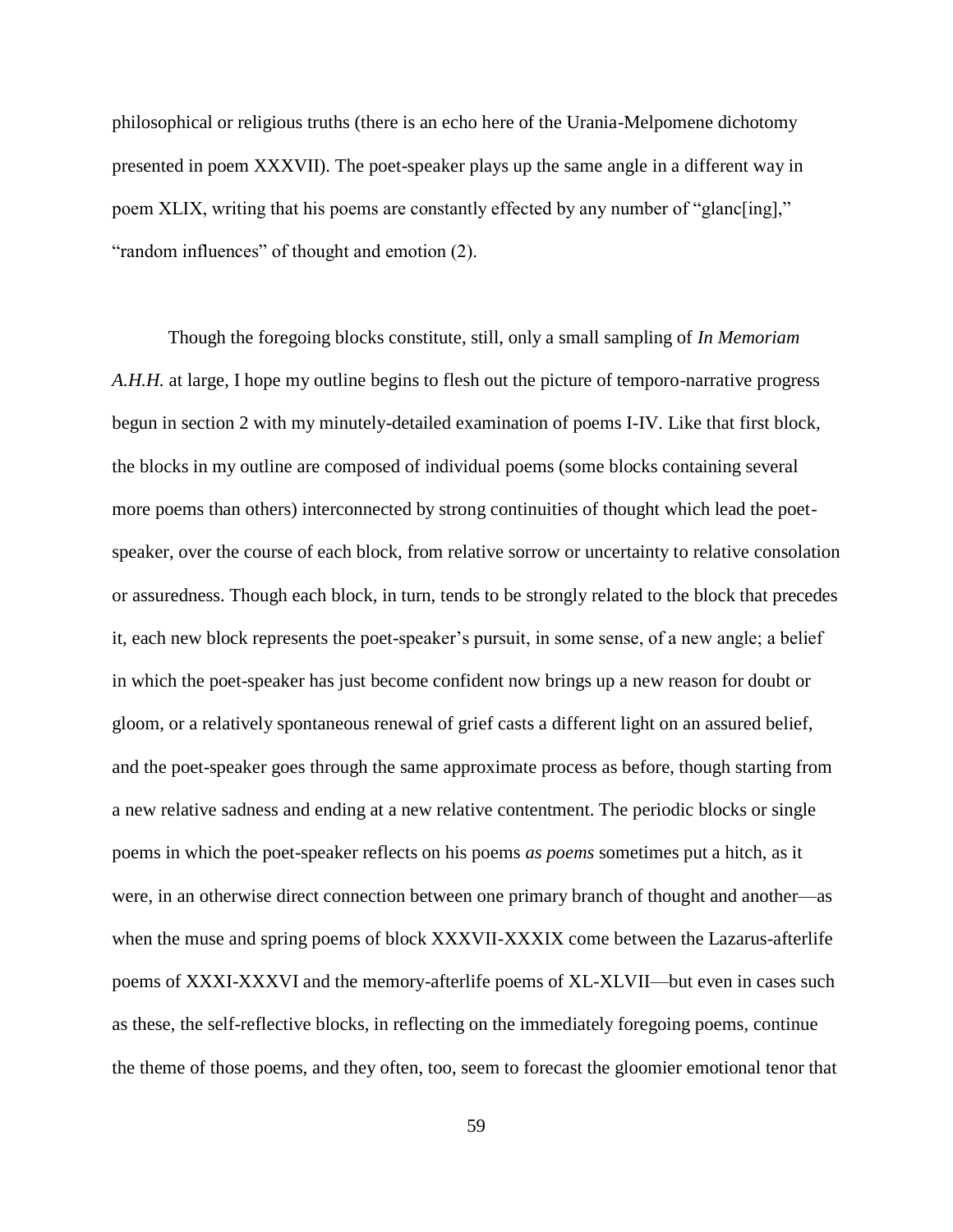will soon present itself at the start of the *next* block, through an admission of the foregoing poems' imperfections or incompleteness.

The blocks in the outline also contain poems which exploit other important methods of temporo-narrative progress, besides the direct continuity of thought between poems, that Tennyson utilizes across *In Memoriam A.H.H.* Methods, mostly, more conventional to the Petrarchan lyric sequence genre in general, and reminiscent, especially, of effects in Petrarch's *Fragmenta*. Chief among the poems that exhibit such methods are those that reference or make apparent the passage of concrete, calendrical time, such as was seen to be so indispensable to the reader's perception of progress in Petrarch's sequence. The Christmas poems of XXXVIII-XXX as I have said, create with the other two groups of Christmas poems in the sequence an easily discernible chronology of three years, each group marking off retrospectively, with its appearance, the passage of one year, and so periodically providing relatively defined evidence of "real" temporal progress to go on top of the more constantly experienced sense of progress created by the continuities of thought between most poems. I have also shown, in poems XXXVIII and XXXIX, the first two of four spring poems (LXXXIII and CXV are the others) which are spread throughout *In Memoriam A.H.H.* in a manner similar to the Christmas poems. Related, but even more vaguely temporally-situated than the spring poems, and having less precise precedent in the *Fragmenta*, are poems like the two addressed to the churchyard yew tree—poem XXXIX in the outline above, and poem II treated in section 2 of this essay—which directly respond to one another across a significant distance, and so emphasize the fact, retrospectively, that they and the poems that come between them belong to the same broad swath of time. In poem XXXIX, the poet-speaker "corrects" his supposition from poem II, thirty-two poems earlier, that the yew tree is never subject to change, arguing in the later poem that even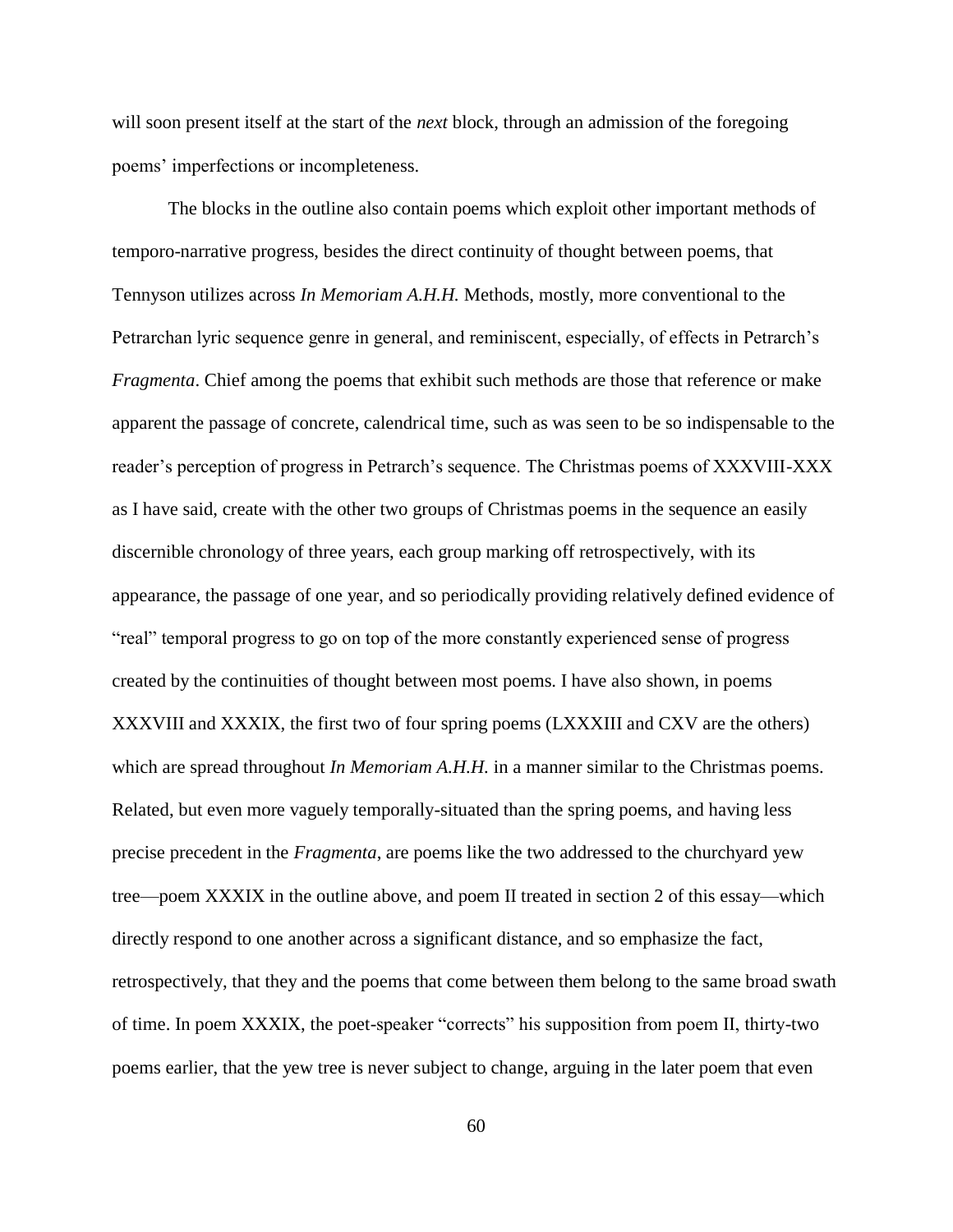the yew has its momentary escapes from gloom, its "golden hour[s]." In reversing himself in an explicitly self-referential manner, in a repeated (with a difference) context, the Tennysonian poet-speaker creates a strong tie between the two far-flung poems which reinforces retrospectively and summarily both the temporal and emotional or intellectual progress the poetspeaker has undergone in the space between the two poems.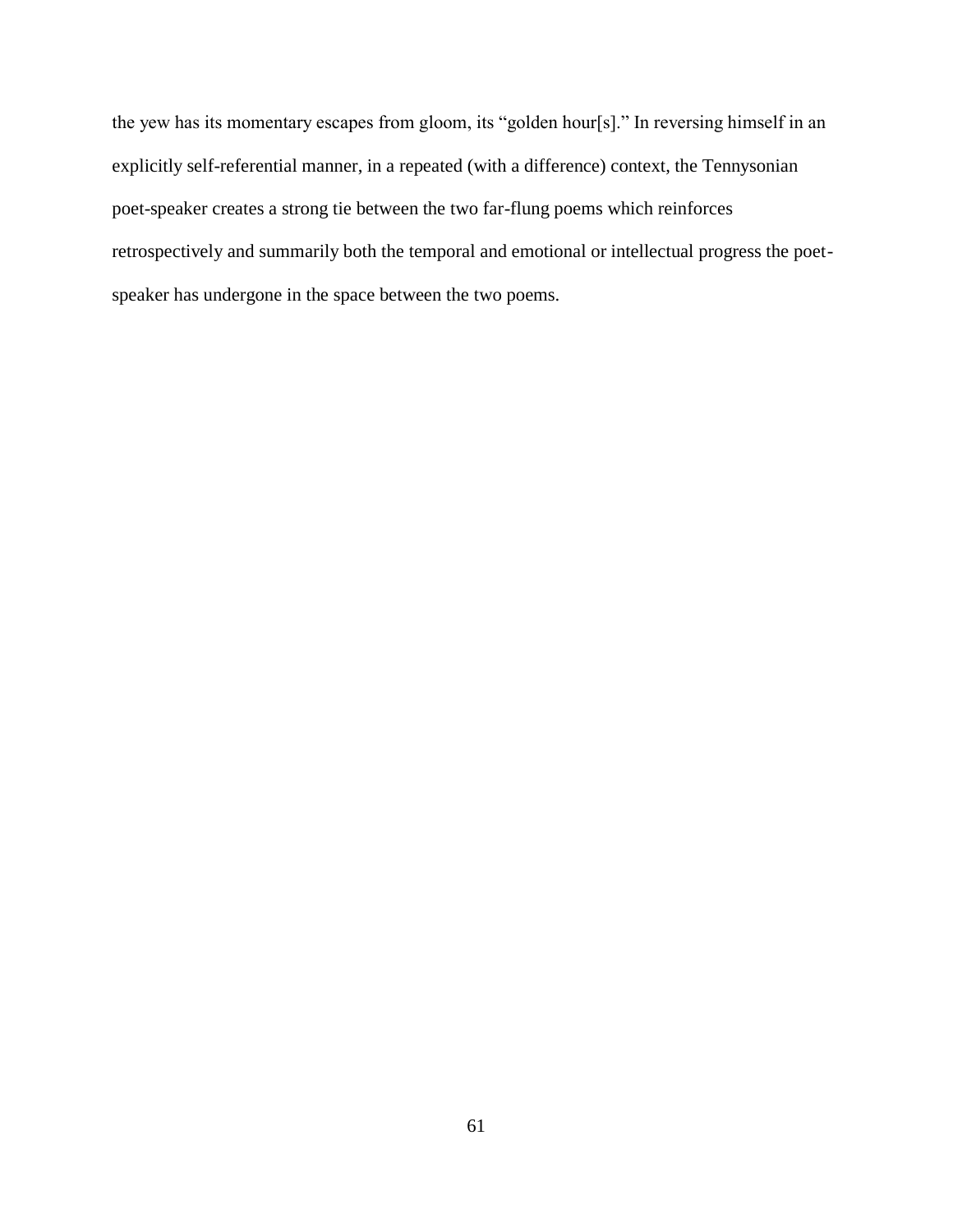# CHAPTER 5

# TWO CONSECUTIVE PETRARCHAN BLOCKS

It remains for me to show instances of Petrarch's sequence behaving more like Tennyson's, relying on direct continuity of thought between poems more completely, and at greater length, than *Fragmenta* poems 1-10 were seen to do, those poems being roughly representative, in their heavy reliance on calendrical time and event-centered poems, of Petrarch's approach to fostering the reader's perception of progress throughout the *Fragmenta*. There were, of course, even in poems 1-10, instances of direct continuity of thought between poems, and such instances naturally occur to some degree throughout the whole of Petrarch's sequence, but they appear more sporadically than in *In Memoriam A.H.H.*, and rarely extend across more than a few consecutive poems, so that their felt effect is more diffuse.

Continuities of thought between poems do become more common, however, and extend more often across longer stretches of consecutive poems, in the last third of the *Fragmenta*, after Laura's death is announced in poem 267. I argued in my introduction that the Tennysonian poetspeaker's not having a living beloved to present him with new external promptings—new rebuffs or encouragements, *et cetera*, that he is compelled to interpret—is in large part responsible for *In Memoriam A.H.H.*'s atypically abstract, thought-centered orientation. The same explanation might reasonably be given—and the evidence bears out the supposition—for the Petrarchan poetspeaker's increased continuity of thought after the death of his beloved: faced no longer with the miniature dilemmas that arose in his active pursuit of Laura, and with fewer significant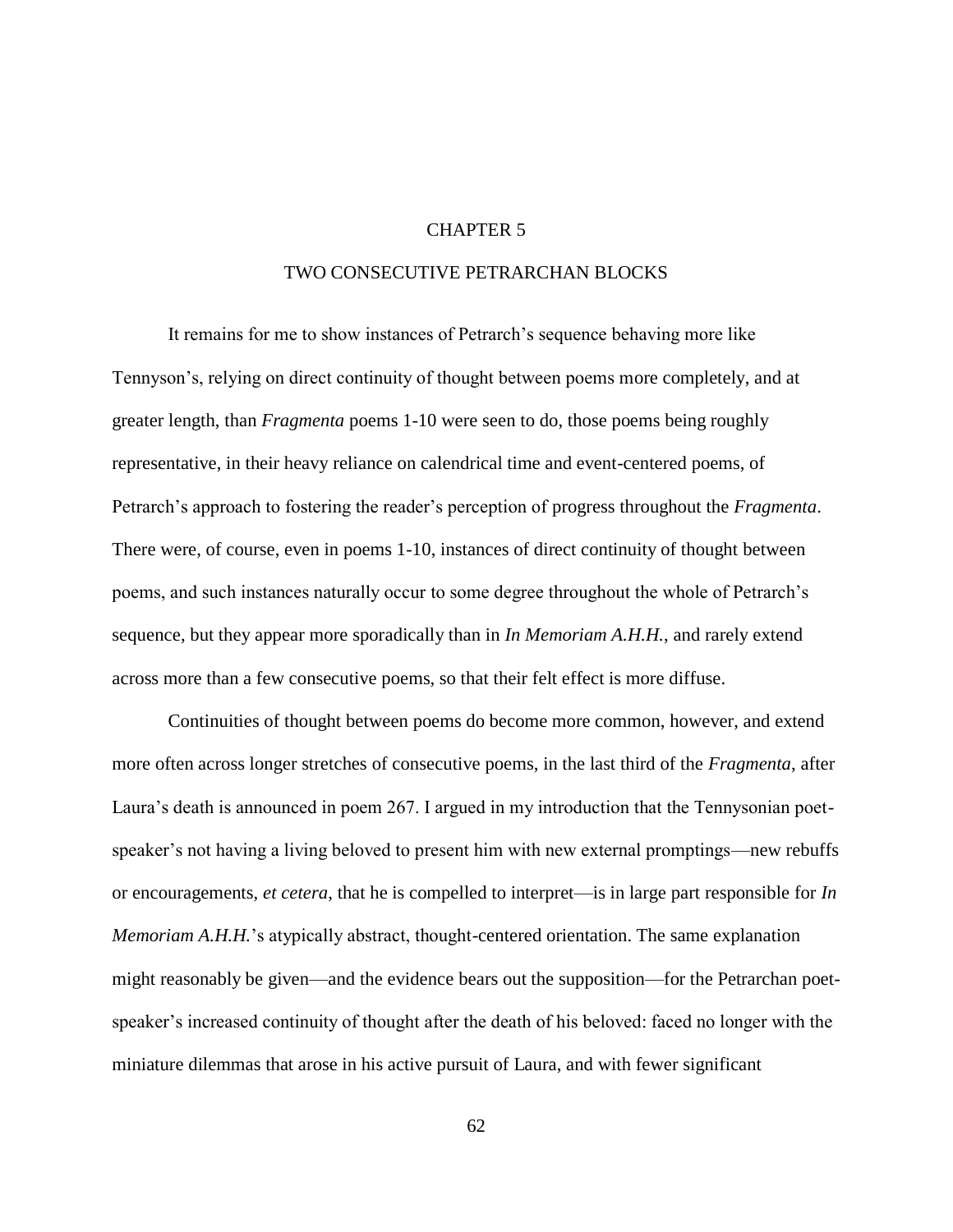fluctuations in his "relationship" with her being possible, the poet-speaker inclines toward more deliberate thinking, beginning, after Laura's death, his more earnest turn away from earthly considerations toward religious rededication.

And yet, the *Fragmenta* never quite matches, even in its final third, the depth and insistence of continuity manifested in *In Memoriam A.H.H.* For one thing, there are even in this late portion of the sequence few instances of back-to-back, related chains of thought of any remarkable length, such as the outlined consecutive blocks of Tennyson's sequence were seen to constitute; large blocks, in the *Fragmenta*, are not consistently followed by other large blocks which pursue new but related angles of thought. What's more, the poems of the blocks that do exist in the *Fragmenta* evidence nothing remarkably close to the internal pattern of progress from sorrow to solace that is typical of *In Memoriam A.H.H.*'s blocks. While the Tennysonian poet-speaker himself repeatedly admits that his poems are not exactly systematic, continuity of thought between poems in the latter third of Petrarch's sequence translates even less than in *In Memoriam A.H.H.* to orderly progress, shading still toward the relatively haphazard repetition of themes typical of the entire sequence.

I present in outline below, then, one of the few readily apparent pairs of consecutive blocks in the *Fragmenta*—poems 273-278 and 279-286. The first of these blocks is slightly closer knit in the progressive sense of *In Memoriam A.H.H.*, while the second, though still obviously made coherent by continuity of thought, spins its wheels more, especially in its last several poems.

63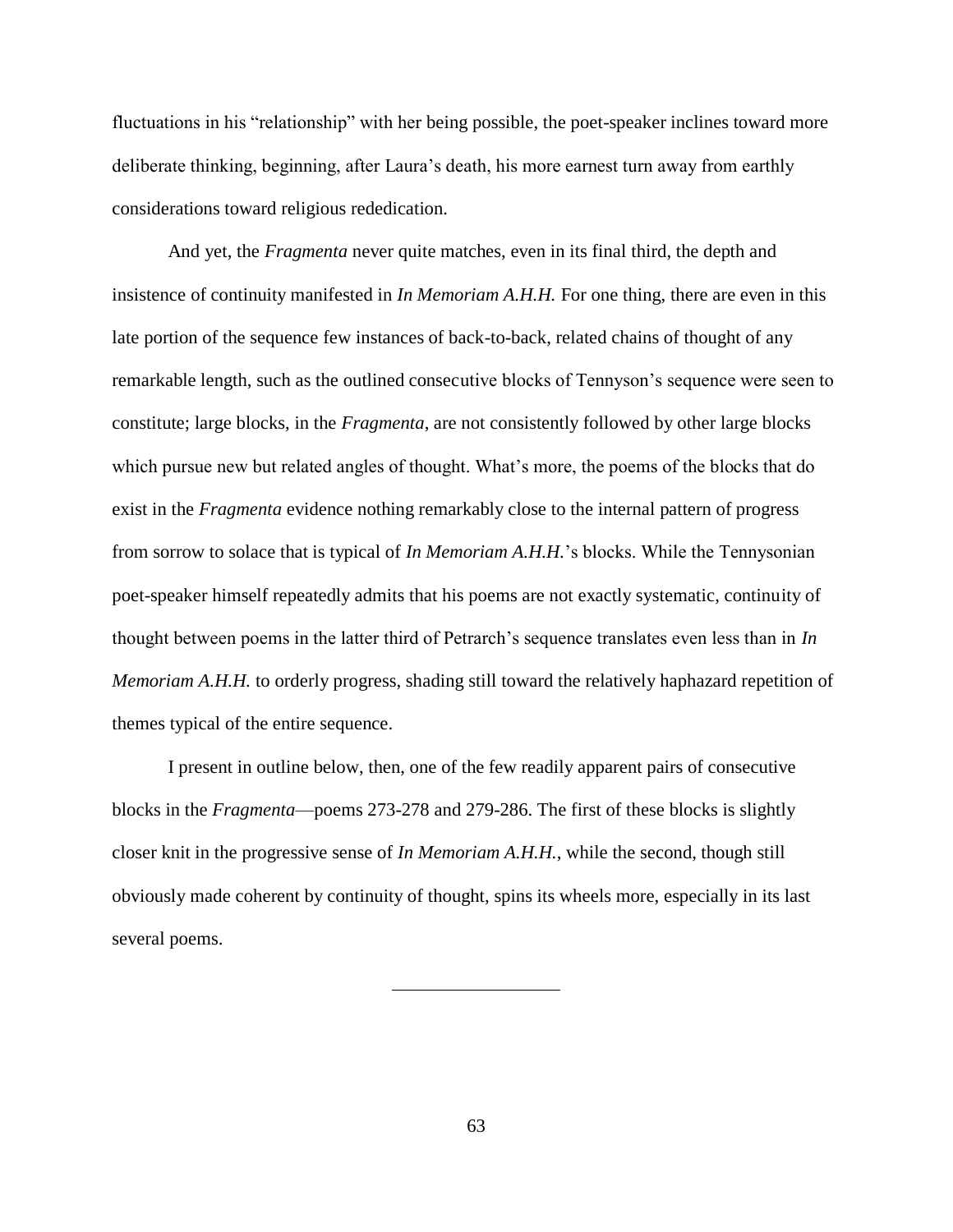#### 273-278: The Need to Move On, and His Inability to Do So

After Laura's death is announced in poem 267, twenty-one years into the poet-speaker's infatuation with her (so poem 271 informs us), the poet-speaker is predictably at a loss, and he gives way to complete sorrow for several poems. Compounding his despair at Laura's death is the additional death, announced in poem 269, of Stefano Colonna the Elder, the dear friend mentioned first in poem 10 and then recurringly throughout the sequence. The Petrarchan poetspeaker remains very much subject to his grief and sorrow for much of the remainder of the *Fragmenta*, but poems 273-278, despite the poet-speaker's continued absorption with the plain fact and depth of his loss, represent at least the beginning of his attempts to move past this absorption, and to interpret his sorrow and fate in a larger context. The last poem of this block, poem 278, claims to be set three years after Laura's death.

# 273.

The poet-speaker chides himself for still dwelling hopelessly on the past. He demands rhetorically, "What are you doing? Thinking? Why look still / backward to times that can return no more?" (1-2). He urges himself not to continue repeatedly renewing "this deadly enterprise" (9), his still over-passionate love and longing for the deceased Laura, and says that he should instead "search for Heaven" (12)—he should redirect his thoughts toward religion.

# 274.

The poet-speaker again wishes his "cruel thoughts" would give him "peace" (1). He elaborates now that having these "inside foes" (4), when he is already besieged by the external forces of "Love and Death and Fortune" (2), is too much for him to handle. He goes on to implicate his "heart" (4), more specifically, as a "traitor" (5), because it clings to his past feelings and so acts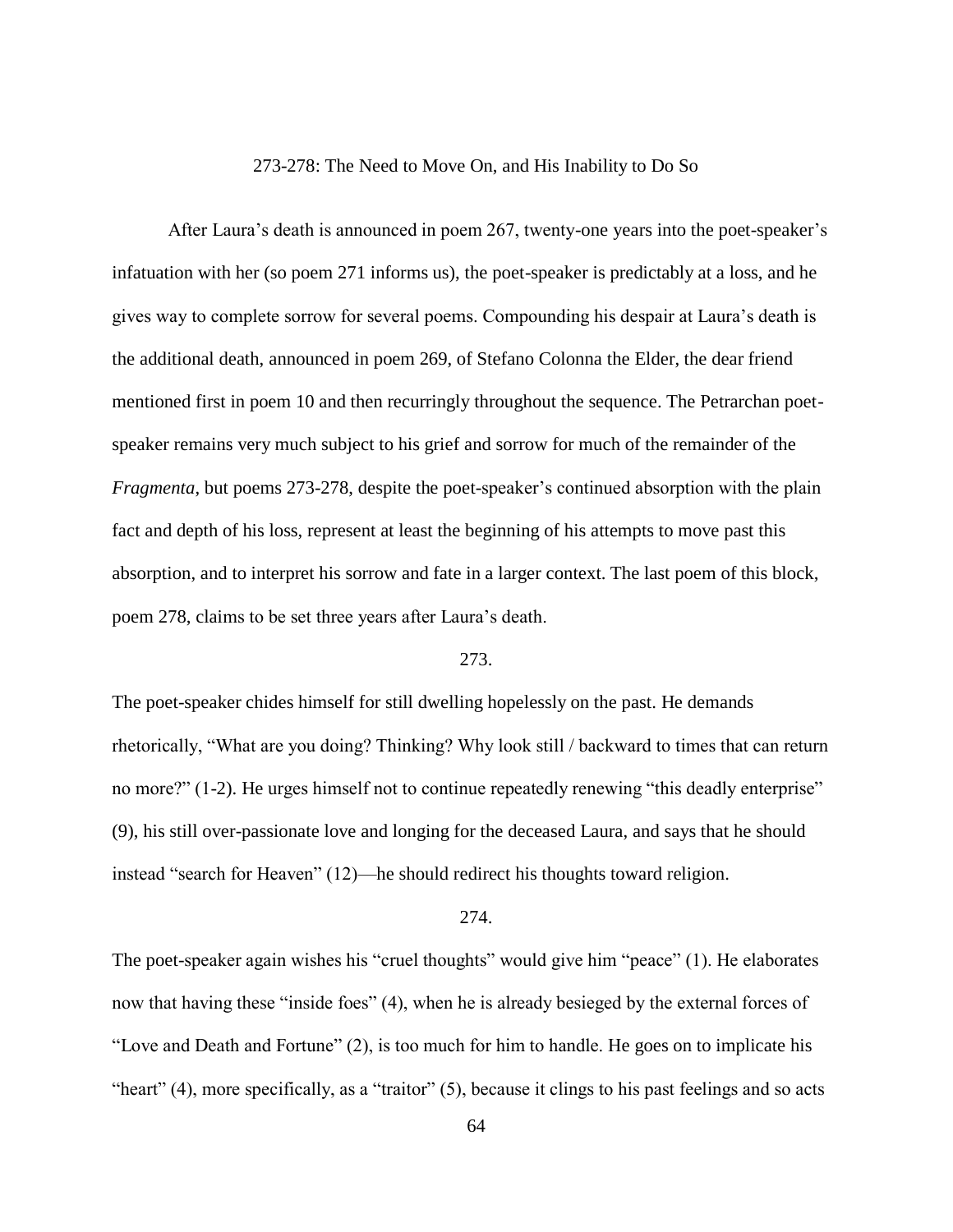as a kind of spy or emissary for the aforementioned foes, allowing them to continue effecting him mentally.

# 275.

Presenting his sense of persecution from a different angle, the poet-speaker now tries to excuse himself to his eyes, ears, and feet, which body parts have apparently been "mak[ing] war against" him because they cannot "see," "hear," or "find" Laura "anywhere on earth" (9, 10, 11). Their inability to do these things, the poet-speaker says, is not his fault: they can blame "Death," as the poet-speaker himself has just done in poem 274 (the poet-speaker's body parts are of course also "himself," but the division is this poem's fiction). Or, he suggests more optimistically, and with recurrence to the "search for Heaven" suggested in 273, they can "praise the One / who binds and frees, opens and shuts at once, / and after grieving brings us joy" (12- 14). They (his earthly body parts and faculties) can put Laura's death into its proper, ultimately positive perspective, and celebrate the fact that, though they can no longer perceive her, Laura is in an improved state.

### 276.

Taking up the previous poem's consolatory aspirations, the poet-speaker, without glossing over his continued sense of loss, now says that because he has been deprived of Laura's "angelic sight" (1), he "tr[ies] to ease [his] grief a bit by speaking" (4)—by writing poetry. Apparently the practice is not especially effective, however, because the poet-speaker once again in despondency blames "Death" for taking away the "single balm" his heart had "against the sorrow that this life contains" (7, 8).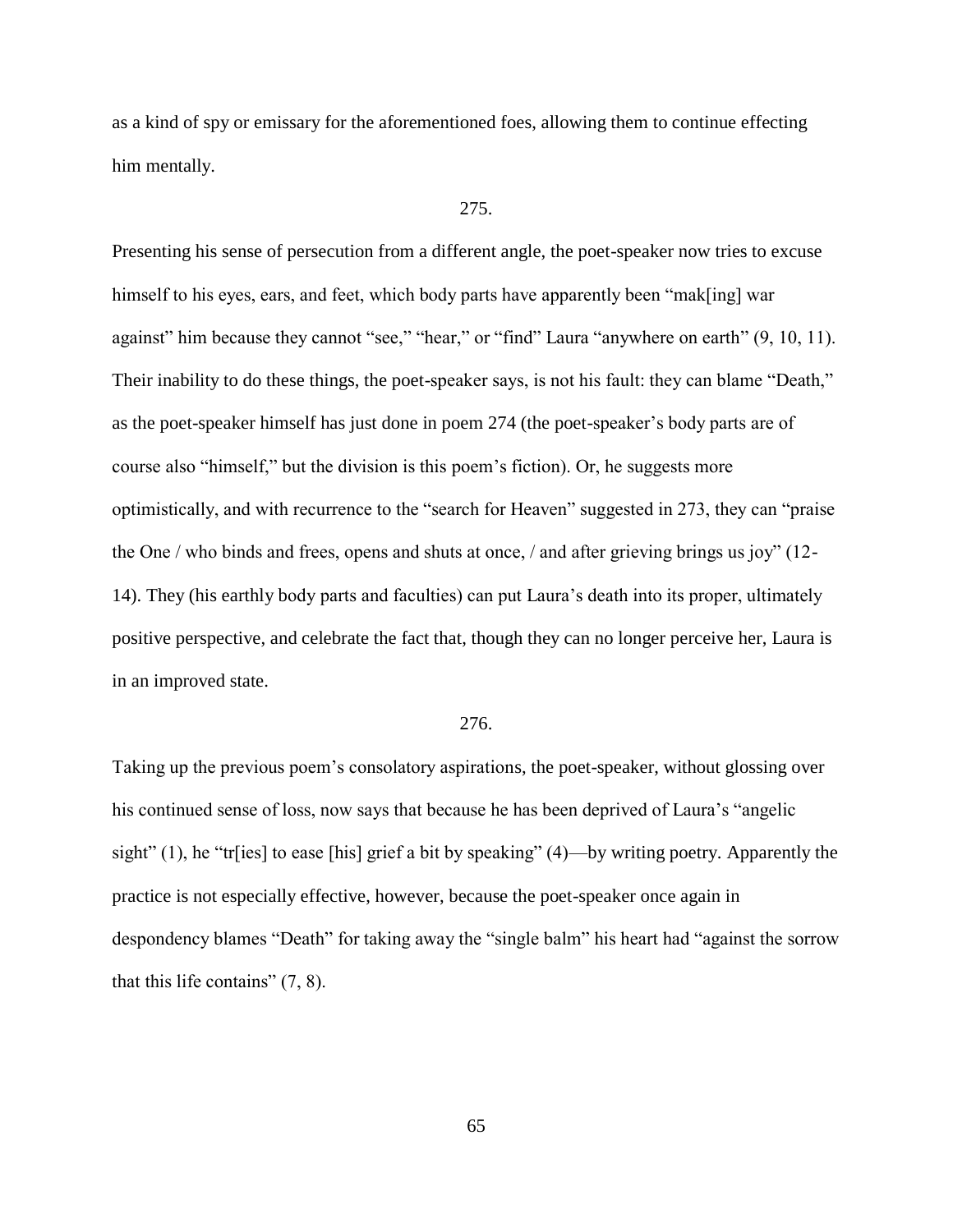"If Love does not come up with some new counsel" (1), the poet-speaker says, some replacement for the "single balm" that Death has taken from him, he is "going to trade [his] life for something else" (2). He has grown suicidal, at least in talk, because his "desire thrives, despite the death of hope" (4). Turning abruptly back toward self-determination, however, he writes that he "must" invent a guide because the true one / is in the earth" (9-10). Or rather, Laura, he corrects himself, is not, most importantly, "in the earth," but in heaven, where she "shines the brighter" (11), though beyond the reach of his earthly eyes.

## 278.

But Laura, even from heaven, and even in her higher spiritual state, "rules" him and "drains [his] strength" (6). He wishes, as he has wished before, that he could "be rid of mortal things," but the implication here is less religious than previously, and more purely suicidal and love-driven: he wants to die (again, at least in the melodramatic rhetoric of his poetry) and thereby "follow" Laura (9). Any delay in dying is a prolonging of his woes, he says, and he writes that it would have been "good to die, three years ago today" (14)—the poem is presumably (and surprisingly, given that the poet-speaker has apparently been in something close to the beginning stages of grief throughout these poems) set on the third anniversary of Laura's death.

279-286: Nature, and Laura's Consoling and Instructive "Visitations"

After the foregoing six poems in which the Petrarchan poet-speaker dwells on his overwhelming awareness of Laura's absence, trying rather inconclusively to steer his thoughts and feelings in the direction of heaven and consolation, a block follows, poems 279-286, in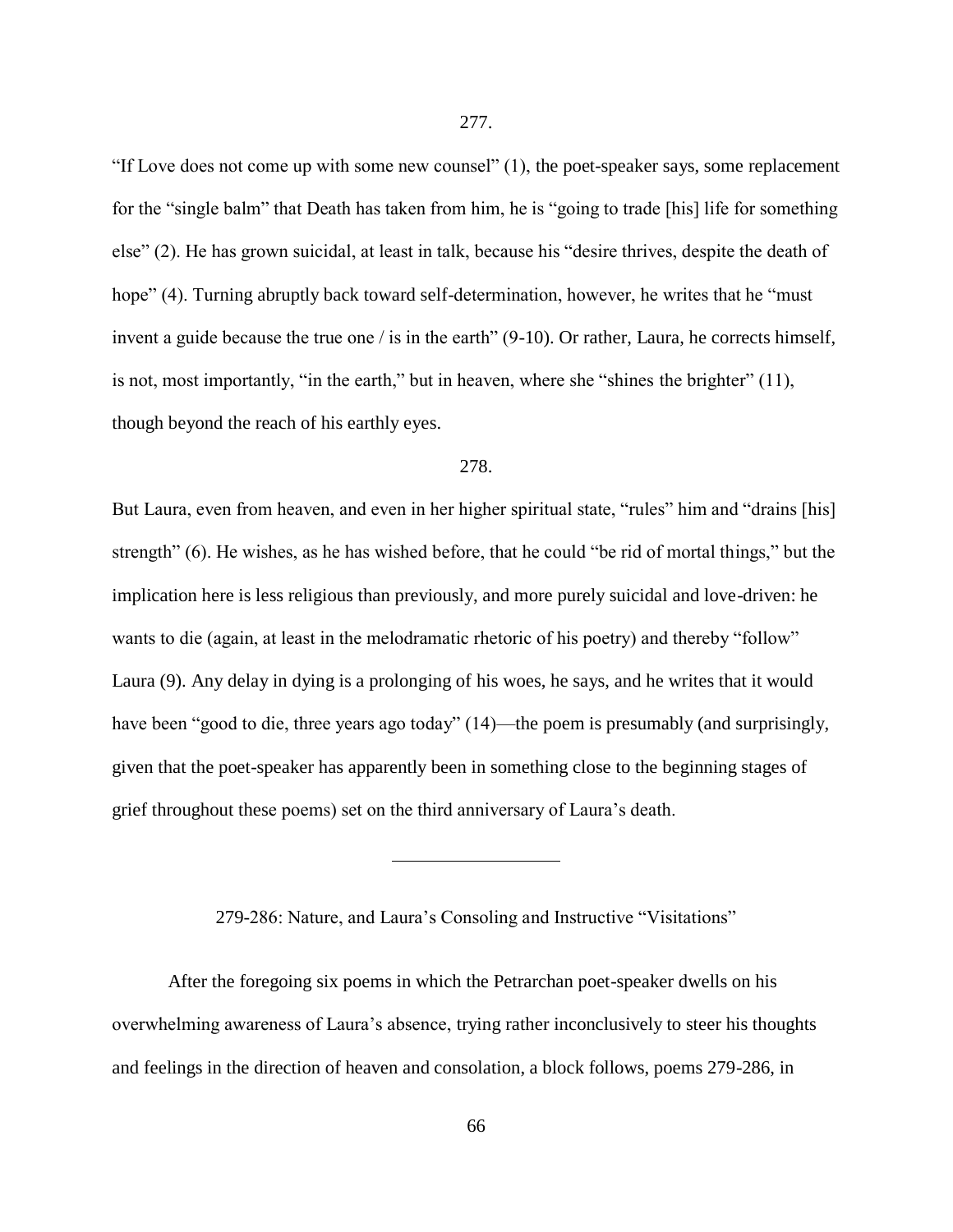which Laura is perceived to become unusually present, at least in spirit, and to provide something of the comfort and spiritual direction the poet-speaker has just been seeking.

# 279.

The poet-speaker writes that when amidst pleasant nature scenery—when he hears, for example, "green leaves / that summer breeze is stirring very softly, / or the faint murmur of lucid waters" (1-3)—he "sees" Laura, who asks him "from afar" (8), seemingly in response to his wish for death at the end of poem 278, why he is letting himself waste away "before [his] time" (9). She affirms the poet-speaker's largely unheeded inclination toward optimism in the previous block, telling him not to weep for her, since "dying made my day / an endless one" (12-13).

## 280.

The poet-speaker still speaks of nature's consolatory function, but now he refers more specifically to the Vaucluse, a mountain valley near Avignon where the historical Petrarch sometimes resided, and where he may have first met Laura. "No other valley," he writes, contains / so many nooks and caves where one can sigh" (5-6), and everything there—"the "waters, ... the breeze, the branches; / the little birds and fish, the flowers, the grass"  $(9-10)$ — "beg[s] me to always remain in love" (11). Idyllic or not, however, the beauty of the place and the passion it inspires him to persist in are earthly dangers, as Laura warns him from Heaven: she urges him to "scorn this world and all of its sweet hooks" (14).

#### 281.

Now the poet-speaker, still talking of the many times he has taken "refuge" in the Vaucluse (1), claims to have just *literally* seen Laura there (as opposed to his previous "seeing" her in heaven). She appeared to him, he says, "in the form of nymph / or other goddess, rising from the bed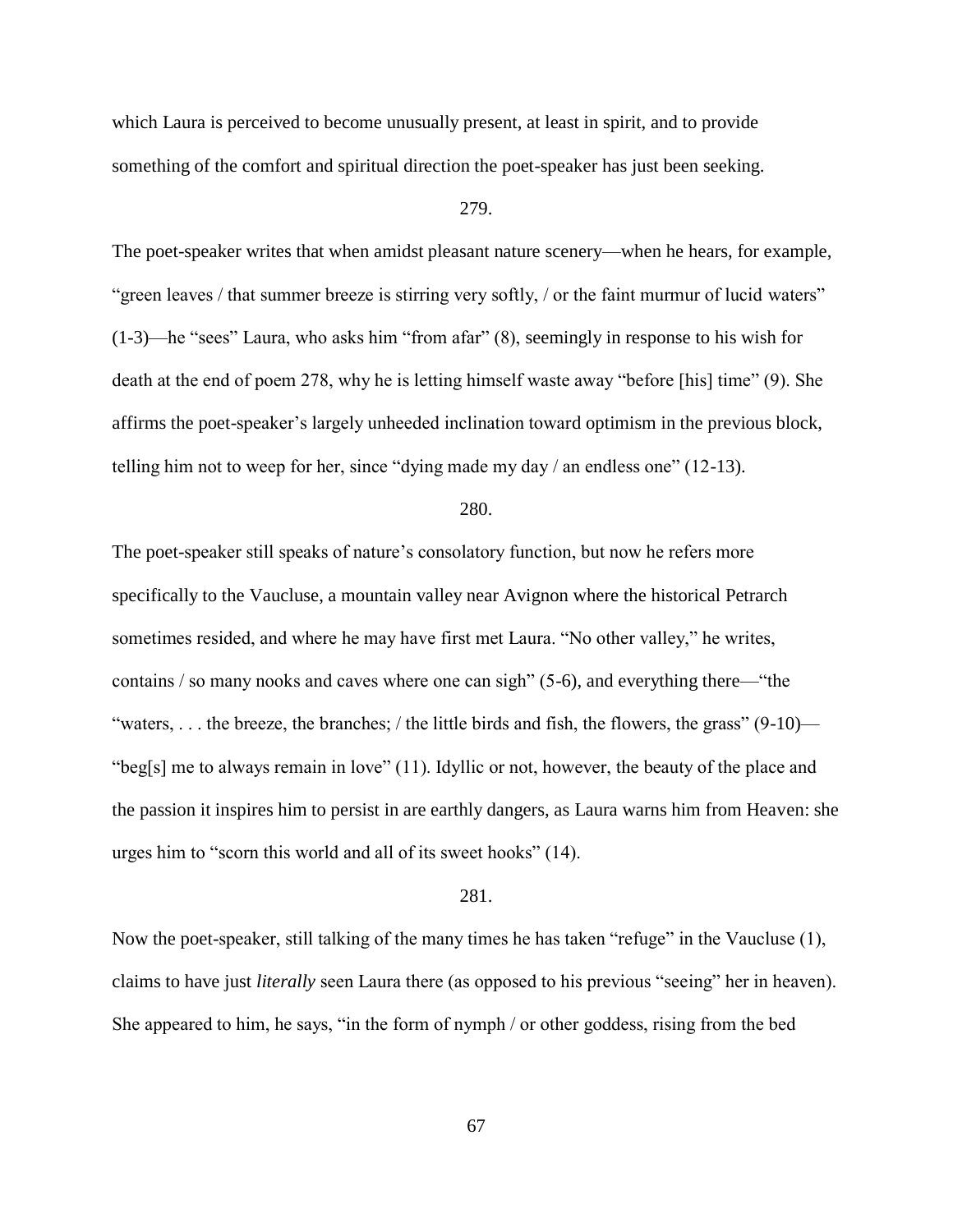of . . . the river Sorgue" (9-11), and her face, evidencing pity for him, seemed to admonish him, yet again, to follow a more heavenly path.

# 282.

After this dramatic claim, the poet-speaker thanks Laura, "soul in bliss" (1), for visiting him during his "afflicted nights" (2), in his dreams, where he knows her, as in the previous poem, by her "walk, voice, face, and dress" (14).

#### 283.

As if turning from his nightly recognition of Laura to thoughts of the fact of her earthly beauty, the poet-speaker inveighs against Death for having "stained the loveliest face / and quenched the most beautiful eyes ever seen" (1-2). His focus, however, turns quickly back again to her ethereal visitations, which she is said to make, again, out of "pity" for him" (9). He adds grandiosely that "if I described the way she speaks and shines  $/1$  would inflame all hearts with love" (12-13).

### 284.

Perhaps with something like his old love for the living Laura more in mind than it has been, the poet-speaker writes that Laura's coming to visit him, and reentering his "soul's shut gate" (6), is "like a lady coming home again" (9). Both "Love" and his soul are overwhelmed by Laura's "light"  $(12)$ .

#### 285.

Next, though, he portrays Laura as tending to him in a profounder way than that of just a lover. She in her spiritual visitations tends to him with greater "heartfelt counsel in a crisis" than a mother to her son, or a wife to her spouse (4). Again as a spiritual tutor, she tells him "what to avoid and what I should pursue" (11), and urges him "not to tarry lifting up his soul" (13).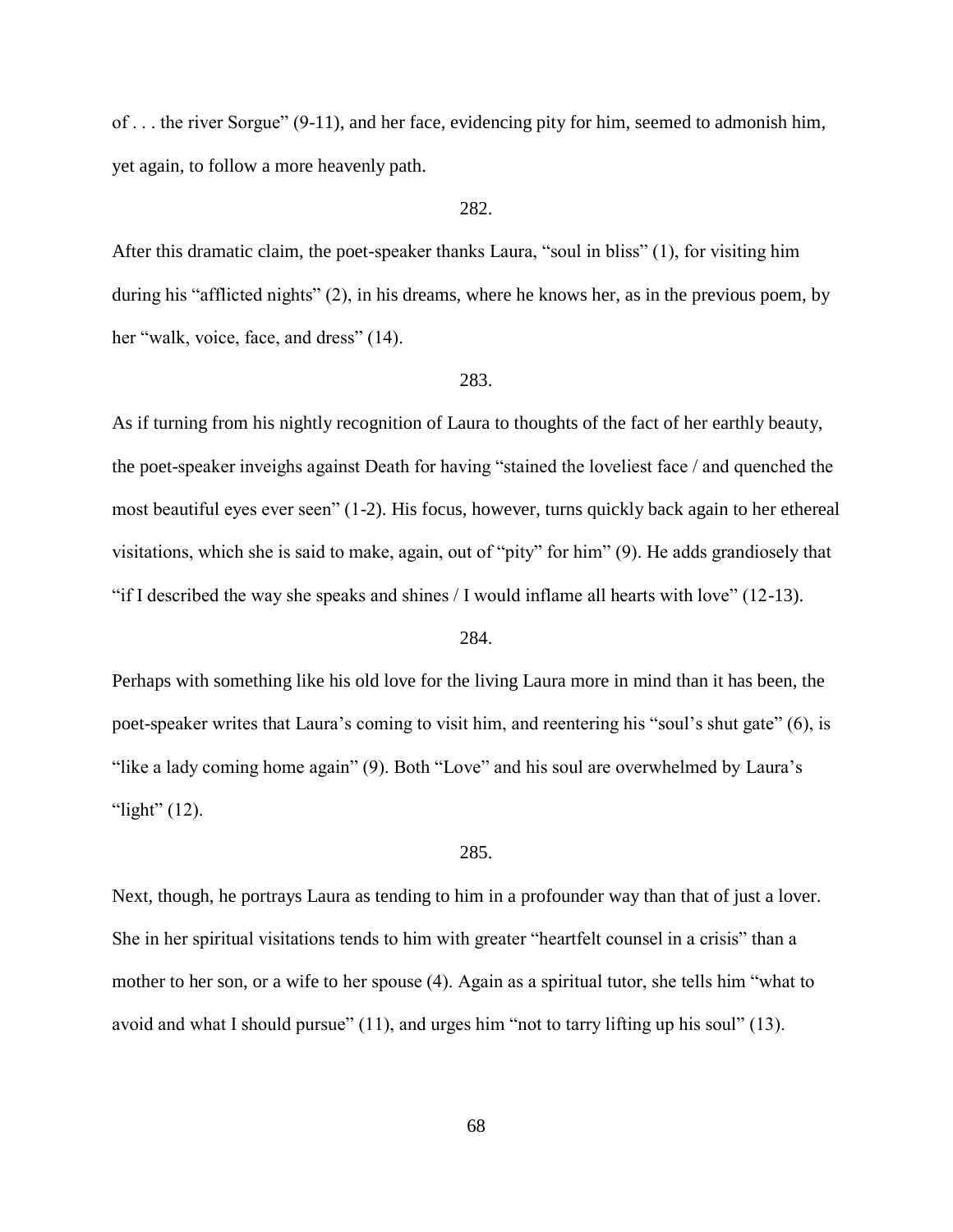As in poem 283, the poet-speaker says that if he could describe the effect Laura has on him it would overwhelm the reader. When she visits him, he likewise says once more, she "tutors me to go straight on" (9). Most importantly, perhaps, he now seems to realize that, beyond simply taking comfort from her presence and the seeming affection for him she manifests in her willingness to counsel, he must consciously "learn to bend [him]self to her calm will" (12), to actually take her urgings toward spiritual betterment to heart.

The next poem, poem 287, brings an end to the repetitive concentration on Laura's visitations by announcing yet another person's death—that of Sennuccio del Bene, a poet friend of Petrarch's to whom, like Stefano Colonna, multiple poems throughout the *Fragmenta* are addressed. Several of the poems which come shortly after this new death announcement show the poet-speaker embracing his need for spiritual improvement with the new energy forecasted at the end of poem 286, but these poems are interspersed rather regularly with poems of seemingly tangential material, so that only pairs of truly connected consecutive poems, rather than lengthier blocks of the kind just explored, can be said to exist.

The poems followed in the outline, though, represent, as I have said, the span of the *Fragmenta* which perhaps comes closest to replicating (without quite doing so) the extended continuity of thought between poems, and the kind of relatedness between blocks, that makes *In Memoriam A.H.H.*'s temporo-narrative progress most unique. The first block that I just treated, poems 273-278, follows the poet-speaker as he wrestles with competing impulses—he is inclined to wallow in his sorrow by dwelling on the loss of Laura, while he also sees the need to put his loss and feelings into perspective, and find solace by both thinking on Laura's better dwelling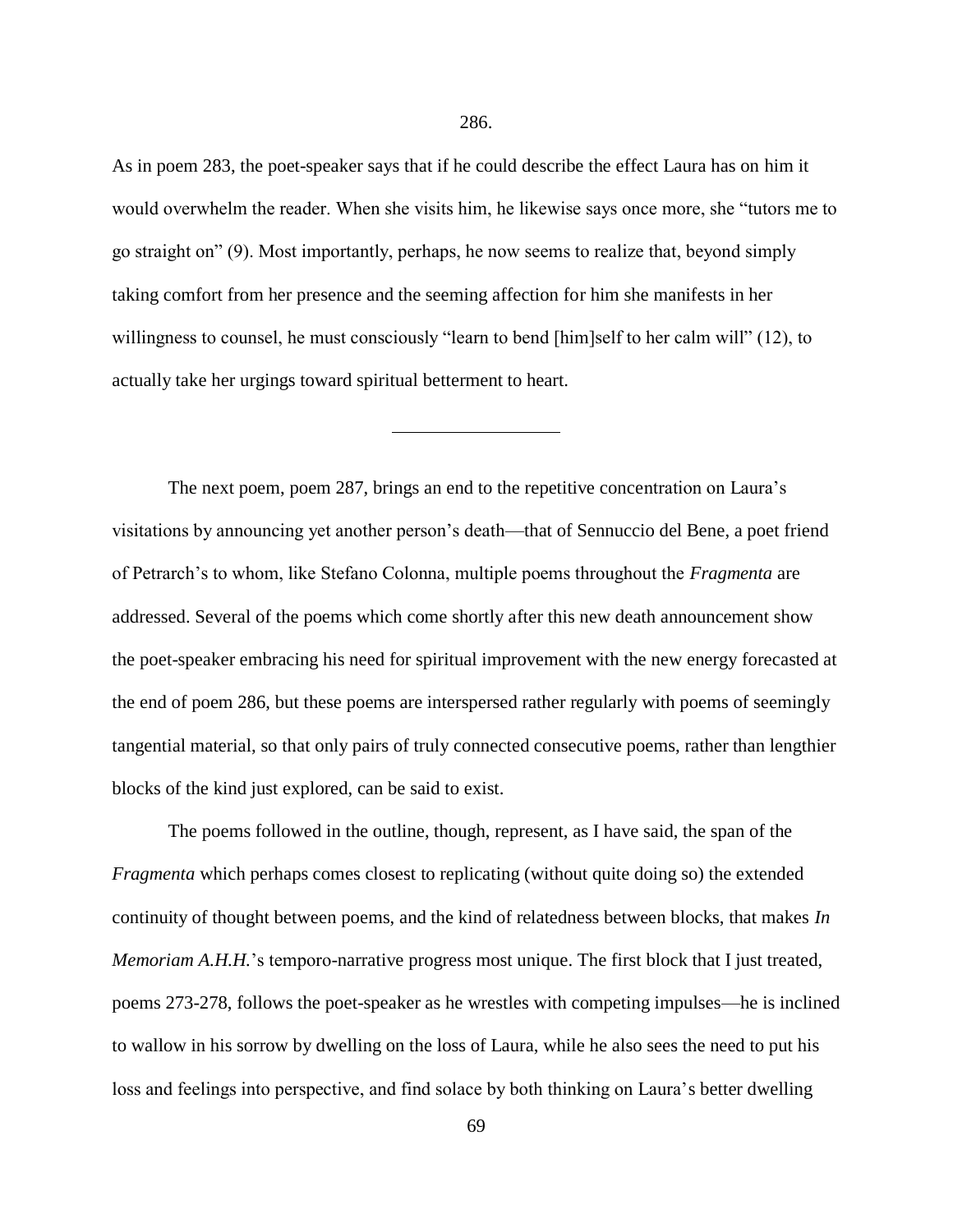place, and redirecting his own behavior and thoughts toward ensuring his own salvation. He asserts the validity of the higher spiritual perspective in most of the poems of the block, but seems to do so without quite taking it to heart. His sorrow, indeed, is seen to increase across the block, until, in poem 278, even the heavenly Laura, now apparently infected with the poetspeaker's earthly passion for the earthly Laura, is depicted as "drain[ing]" him (6), and he wishes he had died when she did.

The first block thus acts in some sense like one of Tennyson's, by tracing the poetspeaker's "progress" from one state to another—he *re*gresses to a deeper spiritual darkness than the one in which he started. But though connected by apparent continuities of thought, the poems of this block are more blankly repetitive in theme and argument than the poems in most blocks of *In Memoriam A.H.H.*—certainly more than the poems of any particular block of that sequence that I have shown—so that their progress, though real, feels somehow both subtler and more erratic. Fittingly, the final poem of the block, poem 278, strikes a more purely Petrarchan note by asserting the passage of three years of concrete time since Laura's death.

Critically, the second block explored above, poems 279-286, amounts to a response to the first block, through its presenting Laura's renewed *presence* in the poet-speaker's life, and showing the poet-speaker comforted. The two blocks being thus divergently connected to one another, something like the relationship between blocks seen in Tennyson's overall more continuous sequence is created. The second block ends, too, in more or less the opposite way as the first, with the poet-speaker finally taking responsibility, if still only theoretically and somewhat tepidly, for his own need to embrace the spiritual side of things, and consciously pursue spiritual progress. His coming to this new attitude, however, does not arise in any precise sense out of his continuous thought process across the poems of the block. These poems mostly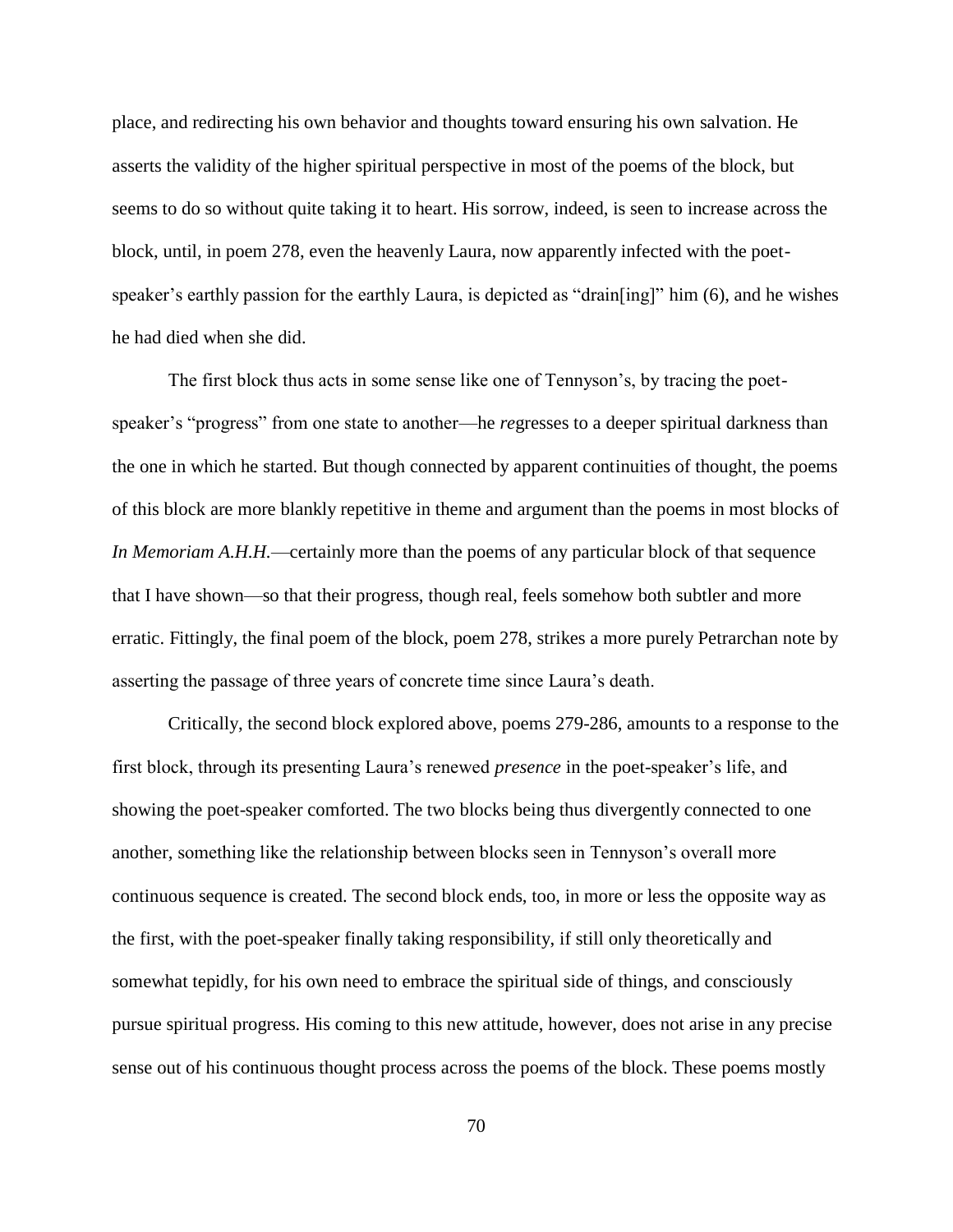show the poet-speaker in near-exuberant happiness, despite his continued pain, since he has been "seeing" or hearing from Laura regularly; though the precise nature of Laura's "visitations" change, the poems of this block are overall even more thematically and argumentatively repetitive than those of the previous block, and the poet-speaker's sudden (though understated) stronger embrace of Laura's repeated counseling at the end of the block in poem 286 is seemingly more of a sudden leap of faith than it is the result of an internal argumentative process. Such a sudden leap is not unlike the perceived leap of faith in poem XXXVI of *In Memoriam A.H.H.*, which poem ends the Lazarus-centered block (poems XXXI-XXXVI) with the poet-speaker's sudden simple decision to believe in the afterlife, after questioning its existence inconclusively throughout that block. But the Petrarchan poet-speaker's leap, coming at the end of a string of poems which are more repetitive, with vaguer, more incremental progress, both stands out more, for its unexpectedness in the midst of the relative stasis of relative repetition, and is more anticlimactic, being more understated in its expression, and having less actual effect on the poem it which it is presented—the Petrarchan poet-speaker's decision is made only at the end of the poem, so that we see it only as an announced intention, rather than experiencing the decision's effect throughout the poem.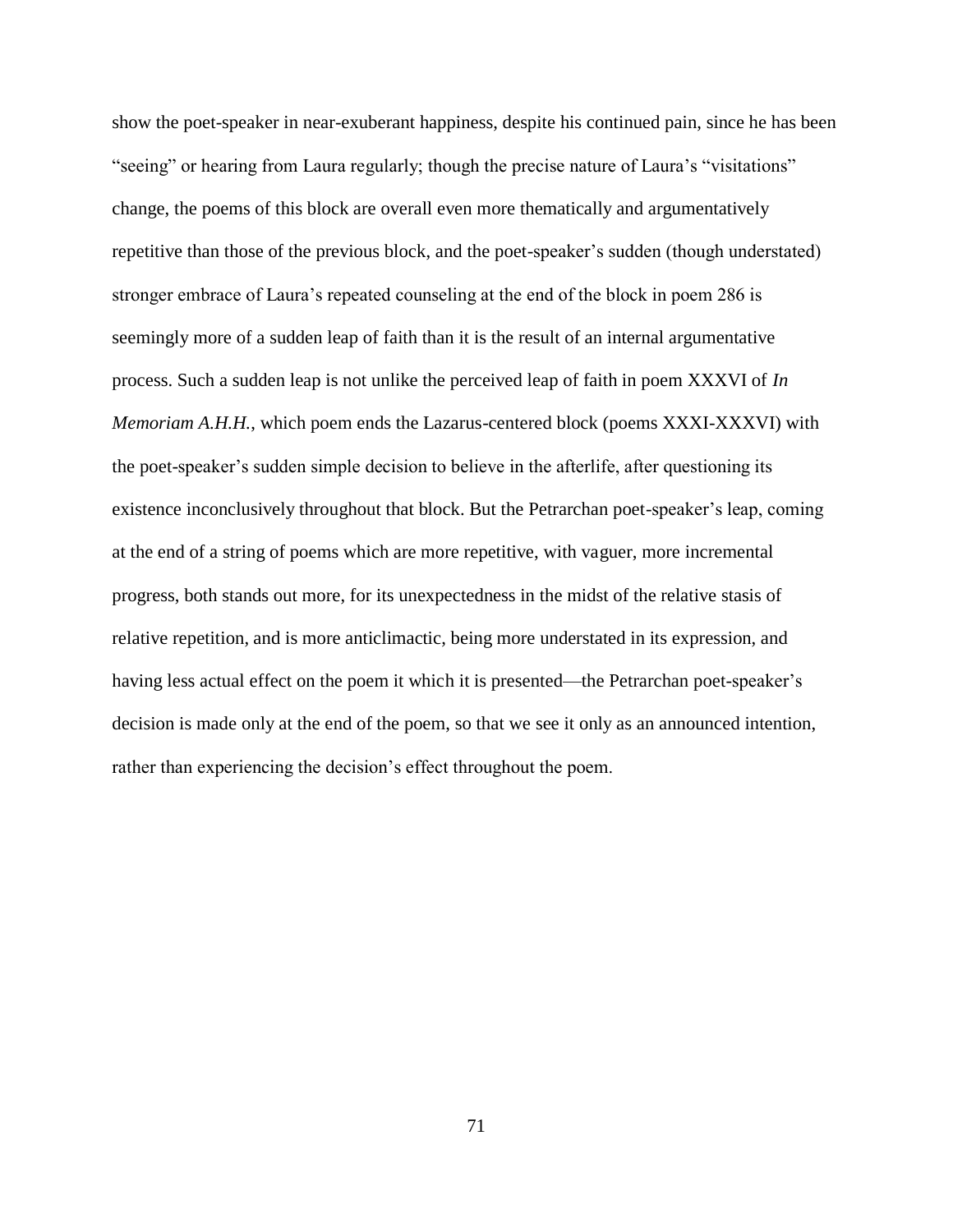### CHAPTER 6

### **CONCLUSION**

I find it difficult to conclude this thesis without simply recapping things I have repeated many times throughout it; the inherent nature of my pursuit, to establish the existence of *patterns* in *In Memoriam A.H.H.* and the *Rerum vulgarium fragmenta*, has necessarily led to frequent reiterations, which in turn make a holistic conclusion more important for a *sense* of conclusion than for any real tying up of loose ends.

My most fundamental contention, my starting point, has been that Tennyson's *In Memoriam A.H.H.* manifests temporo-narrative progress—the most definitive characteristic of the Petrarchan lyric sequence genre—in a manner more insistent than is typically seen in works more often considered part of the Petrarchan lyric sequence genre. Tennyson's more insistent progress stems primarily from his sequence's containing more frequent direct continuities of thought between consecutive poems than is typical, these more frequent continuities in turn arising at least in part from the primary *thematic* difference between *In Memoriam A.H.H.* and the works I consider its generic kinfolk: the Tennysonian poet-speaker has a "beloved" like the poet-speakers of other sequences, but his beloved, Arthur, is dead from the start of the sequence. To the extent that he is "pursuing" his beloved, then, Tennyson's poet-speaker is pursuing consolation for his beloved's death, which pursuit amounts to his attempting to mentally puzzle out ultimately unknowable philosophical or religious truths about death and (im)mortality. He is more continually and unavoidably in his head, so to speak, than the poet-speakers of more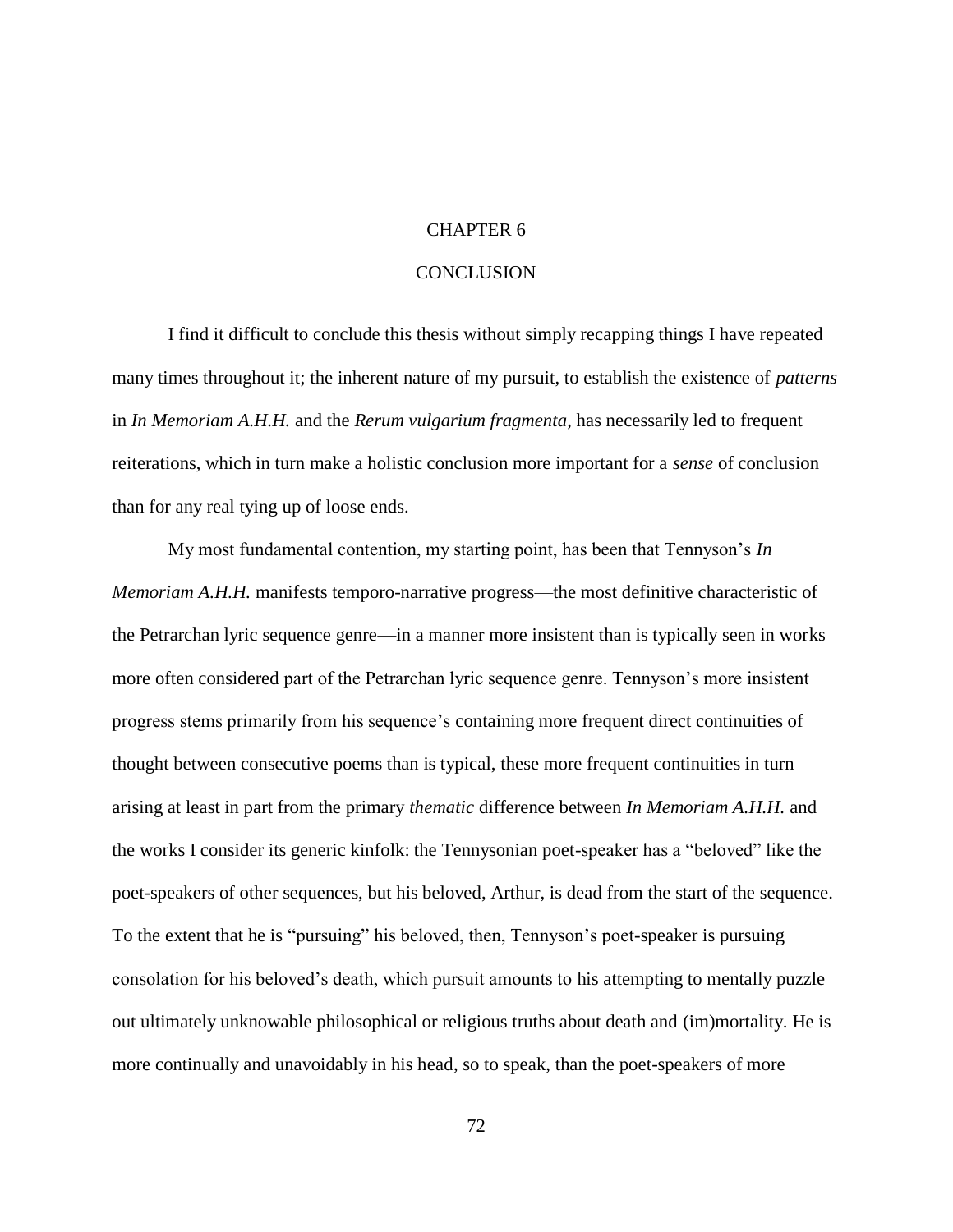typical Petrarchan sequences tend to be. This much I hope to have demonstrated most strongly (albeit through an admittedly small sample size) in sections 2 and 3 of this essay, which first minutely examined continuities of thought between the opening four poems of *In Memoriam A.H.H.*, and then emphasized the persistence of these continuities by showing in contrast the opening ten poems of Petrarch's *Fragmenta*, those poems evidencing some continuities similar to those in *In Memoriam A.H.H.*, but being mostly interconnected by vague-ish thematic ties and a sense of ongoing concrete temporality created by multiple event-centered poems.

Of course, *In Memoriam A.H.H.* does not just proceed in a straight discursive line from start to finish, either—continuity of thought does not always mean regularity or orderliness of progress, primarily because it does not preclude the Tennysonian poet-speaker's having an ultimately emotional impetus for many of his intellectual movements. His inability to actually reason his way to proof of many of the things he desires proof of indeed means that he *must* rely on emotional reasoning, or religious faith, to settle things for himself that cannot truly be settled. This fact is most evident, perhaps, in the emotional process from relative grief to relative solace that tends to recur in each "block" of the sequence, and to thus instill in the reader a sense of circularity and repetition even while consecutive blocks follow separate but related angles of thought. Still, such recursiveness amid progress is far more regular and discernibly continuous than the vacillations between emotional extremes in Petrarch's *Fragmenta*, which happen much more haphazardly and erratically, producing a much more amorphous emotional progress than in Tennyson's sequence, even across the few substantial blocks of poems which are interconnected by continuities of thought akin to those in *In Memoriam A.H.H.*

The primary shortcoming of this thesis, of course, is the relatively few poems and blocks of both *In Memoriam A.H.H.* and the *Fragmenta* that I have been able to show. Aside from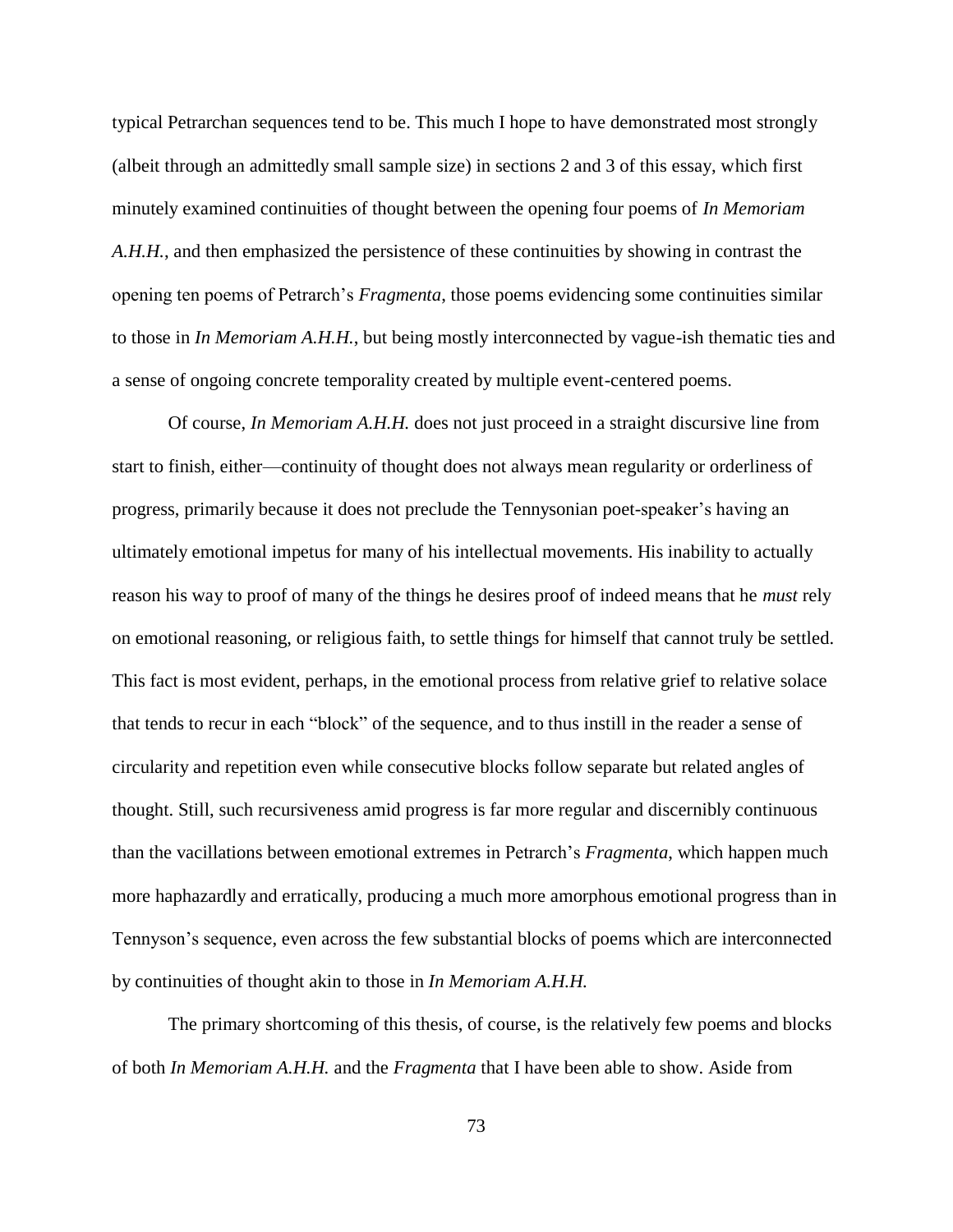curtailing my ability to prove beyond a doubt my most important assertions about phenomena which I perceive to exist sequence-wide in either work, length restrictions have also left me unable, for instance, to give a full sense of the *feel* of calendrical time in each sequence, the poems which contain calendrical or otherwise concrete temporal references being largely spread too far apart from one another, in both sequences, to allow multiple examples to be examined in context among any one string of consecutive poems. Ideally, too, Petrarch's *Fragmenta* would not have to stand in for all of the Petrarchan lyric sequences which predate or appear more or less contemporaneously with *In Memoriam A.H.H.*, though I think it performs this task well, all things considered.

Along the lines of this last point, I would like to emphasize, finally, that I have here sought to place *In Memoriam A.H.H.* only in its context in the main line of the Petrarchan lyric sequence tradition, which most scholars of the subject, including myself, see as effectively ending in the mid-nineteenth century—Whitman's *Leaves of Grass* (1855) is typically put forth as inaugurating a new kind of lyric sequence, largely stripped of plot-like temporal progress, which would become, as Rosenthal and Gall put it, "*the* modern poetic form" of the twentieth century (*vii*).<sup>27</sup> This thesis might be expanded to incorporate discussion of this new type of sequence, or to discuss sequences appearing even after *Leaves of Grass* that are clearly Petrarchan in influence or might otherwise be profitably compared to *In Memoriam A.H.H.*; George Meredith's *Modern Love* (1862), for instance, in the first case, and Berryman's *Dream Songs* (1964, 1968) in the second. For now, though, I have said enough.

 $\overline{a}$ 

<sup>27</sup> Aside from *Leaves of Grass*, Pound's *Cantos* and William Carlos William's *Paterson* are among the major works which meet Rosenthal's and Gall's, and my, criteria for this new branch of the genre.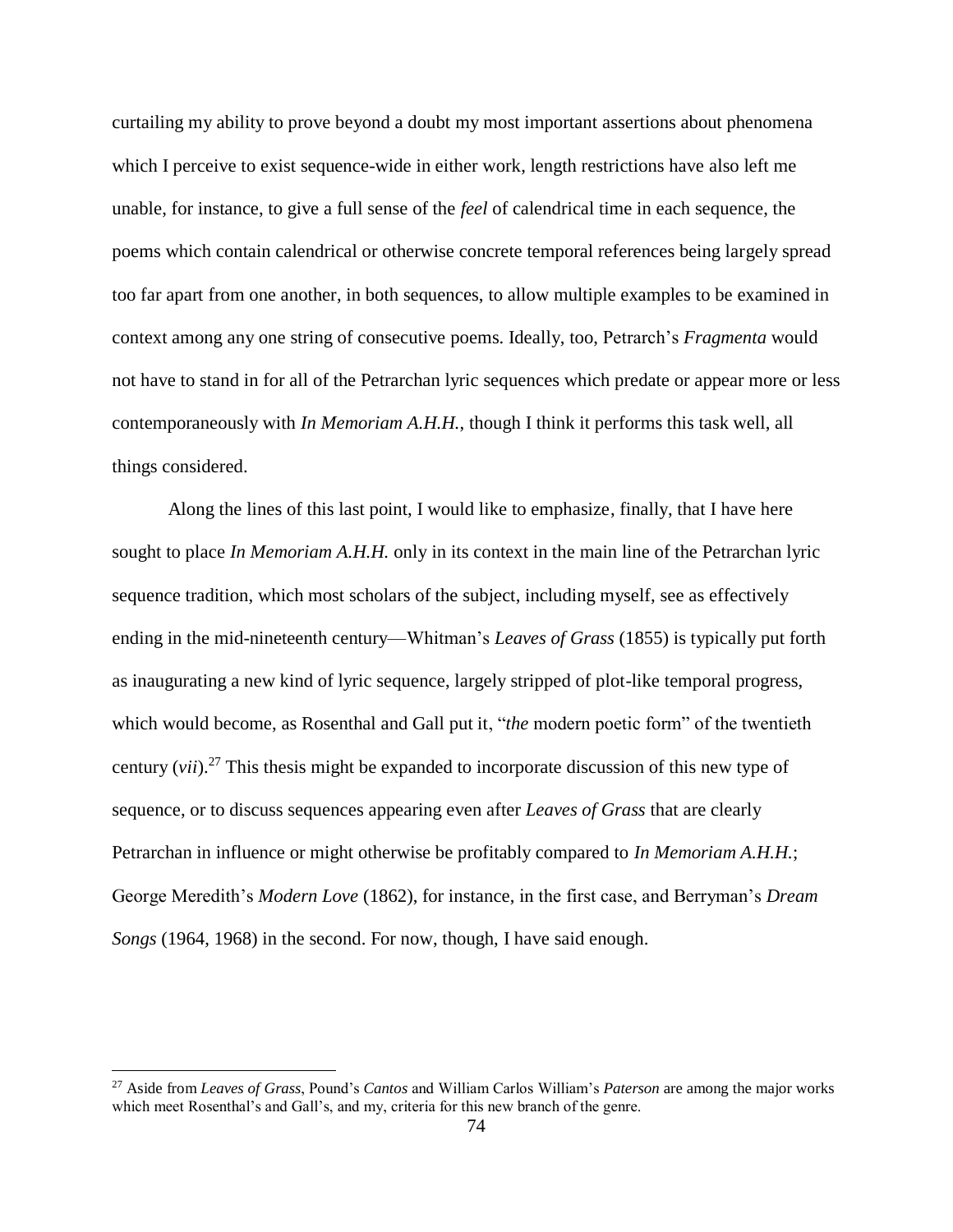#### REFERENCES

- Barolini, Teodolinda. "The Making of a Lyric Sequence: Time and Narrative in Petrarch's *Rerum vulgarium fragmenta*." *MLN*, vol. 104, no. 1, Italian Issue, 1989, pp. 1-38.
- Booth, Stephen. *An Essay on Shakespeare's Sonnets*. Yale UP, 1969.
- Bradley, A.C. *A Commentary on Tennyson's* In Memoriam. Macmillan, 1910.
- Craft, Christopher. "'Descend, and Touch, and Enter': Tennyson's Strange Manner of Address." *Genders*, vol. 1, 1988, pp. 85-97.
- Dante. *Vita Nuova*, translated by Mark Musa. Oxford UP, 1992.
- Dasenbrock, Reed Way. "The Petrarchan Context of Spenser's *Amoretti*." *PMLA*, vol. 100, no. 1, Jan. 1985, pp. 38-50.
- Dunlop, Alexander. "Calendar Symbolism in the *Amoretti*," *N & Q*, New Series 16, 1969, pp. 24-26.
- Dunn, Richard J. "Vision and Revision: *In Memoriam* XCV." *Victorian Poetry*, vol. 18, no. 2, Summer 1980, pp. 135-146.
- Hieatt, A. Kent. "A Numerical Key for Spenser's *Amoretti* and Guyon in the House of Mammon." *The Yearbook of English Studies*, vol. 3, 1973, pp. 14-27.
- Hsiao, Irene. "Calculating Loss in Tennyson's *In Memoriam*." *Victorian Poetry*, vol. 47, no. 1, Tennyson at Two Hundred, Spring 2009, pp. 173-96.
- Hunter, G.K. "'Unity' and Numbers in Spenser's *Amoretti*." *The Yearbook of English Studies*, vol. 5, 1975, pp. 39-45.
- Kennedy, Ian H.C. "*In Memoriam* and the Tradition of Pastoral Elegy." *Victorian Poetry*, vol. 15, no. 4, Winter 1977, pp. 351-66.
- McSweeney, Kerry. "The Pattern of Natural Consolation in *In Memoriam*." *Victorian Poetry*, vol. 11, no. 2, Summer 1973, pp. 87-99.
- Moore, Carlisle. "Faith, Doubt, and Mystical Experience in *In Memoriam*." *Victorian Studies*, vol. 7, no. 2, 1963, pp. 155-169.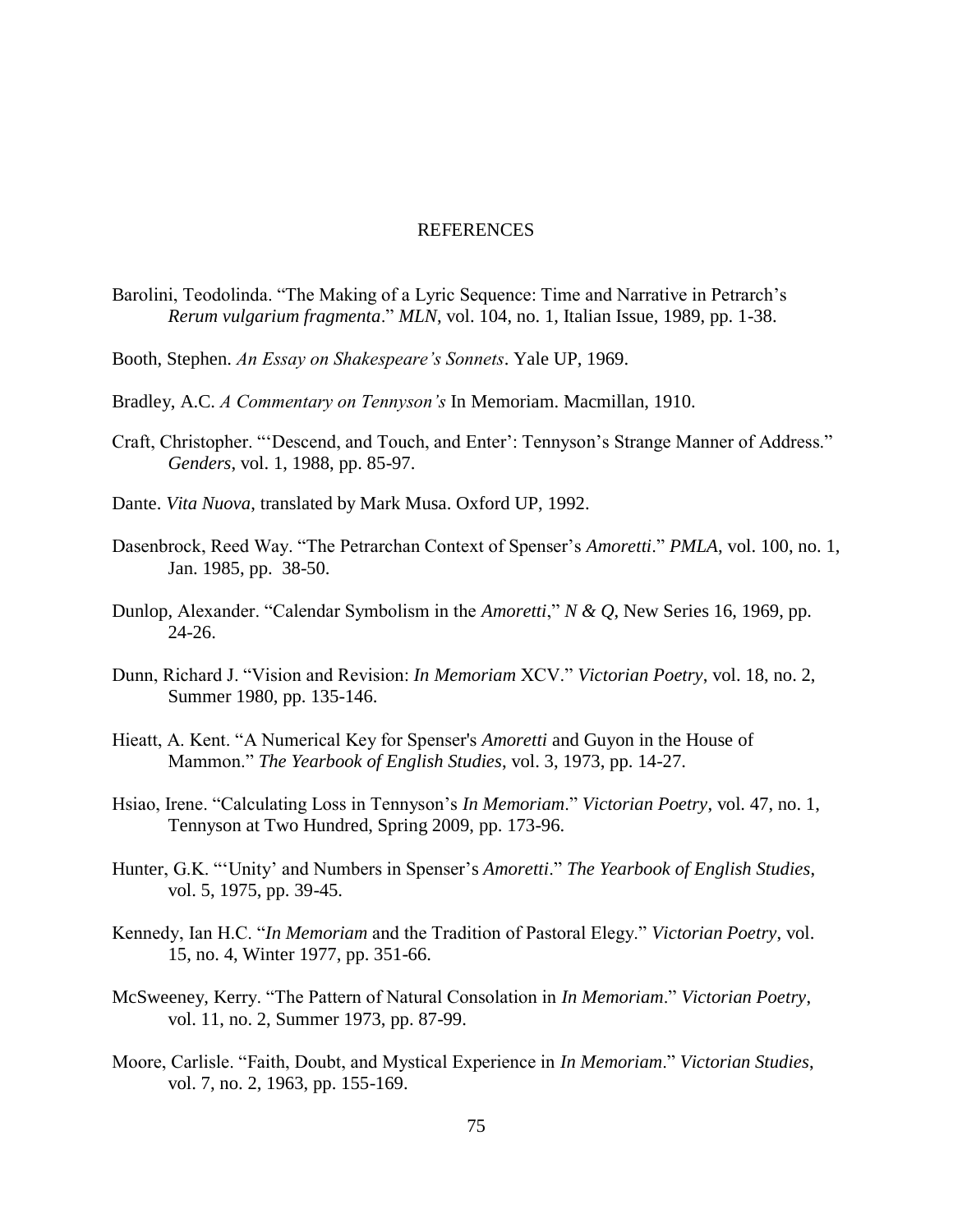- Nunokawa, Jeff. "*In Memoriam* and the Extinction of the Homosexual." *ELH*, vol. 58, no. 2, 1991, pp. 427-38.
- Petrarch. *Canzoniere*, translated by Mark Musa. Indiana UP, 1996.
- Petrarch. *The Poetry of Petrarch*, translated by David Young. Farrar, Straus and Giroux, 2004.
- Ricks, Christopher. *Tennyson*. Macmillan, 1972.
- Rosenthal, M.L. and Sally M. Gall. *The Modern Poetic Sequence: The Genius of Modern Poetry*. Oxford UP, 1983.
- Sendry, Joseph. "*In Memoriam* and 'Lycidas.'" *PMLA*, vol. 82, no. 5, Oct. 1967, pp. 437-443.
- Tennyson, Alfred, Lord. *In Memoriam*. Norton Critical Ed., 2nd ed., edited by Erik Gray. Norton, 2004.
- Tennyson, Hallam. *Alfred, Lord Tennyson, A Memoir by His Son*, vol. 1. Macmillan, 1897.